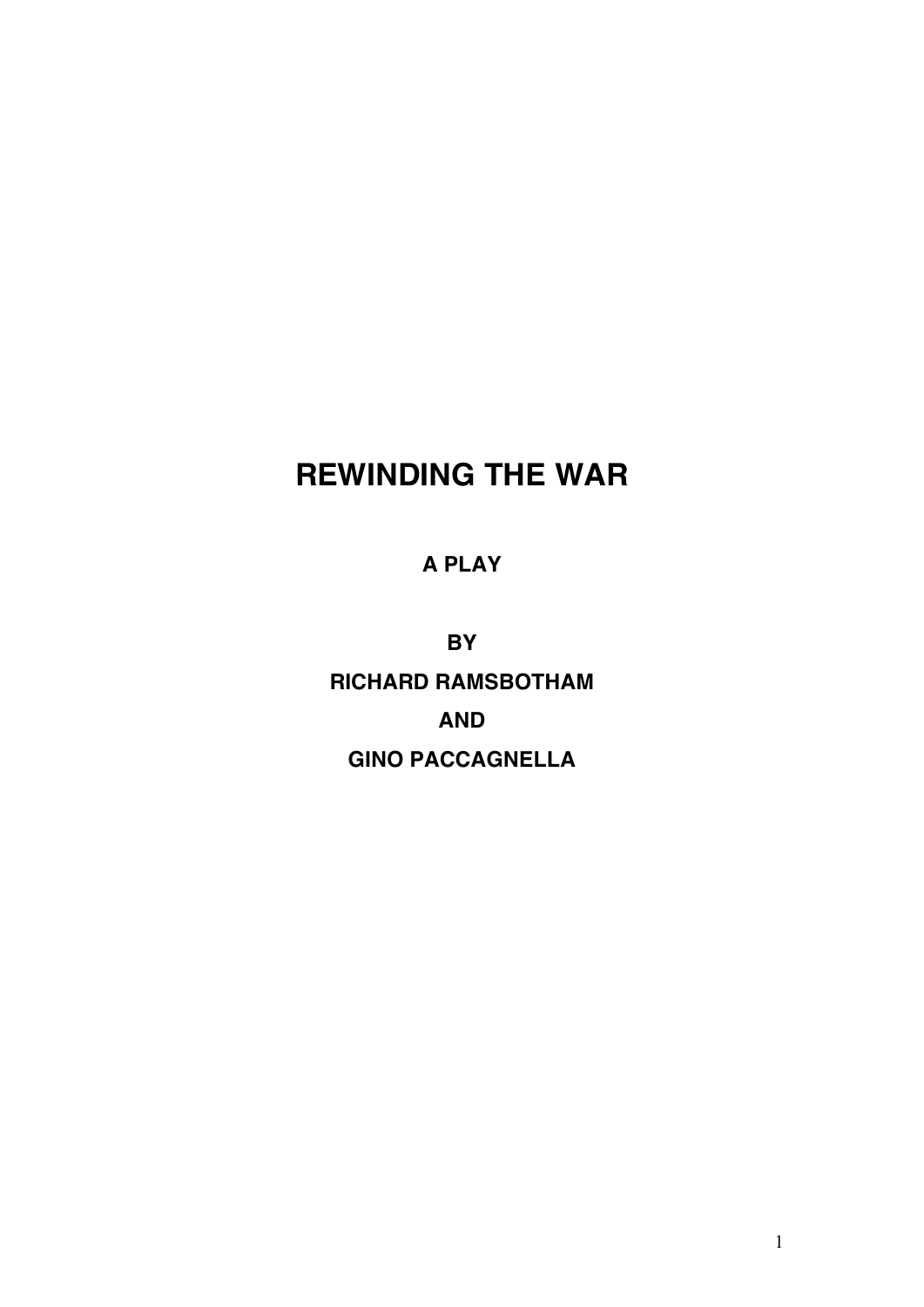*Rewinding the War* is a play in five acts.

The action is set in 2014, and much of what happens (particularly in the first 3 acts) is connected with the 100<sup>th</sup> anniversary of the outbreak of the First World War (in 1914).

The play is set therefore, in a certain way, in two different times  $-$  1914 and 2014.

At the heart of the play is the need for Western, Central and Eastern Europe (including Russia) to be in full and harmonious interrelationship, and for their different and complementary qualities to be recognized and enabled to develop. The possibility of this was destroyed by the First World War and today, in 2022, is being even further destroyed. The aim of 'rewinding the war' relates to how we might find a way 'back', in future, to such a harmonious interrelationship.

The play is therefore set, in the first three acts, in three different places  $-$ London (West), Berlin (Middle) and Sarajevo (East).

One of the characters, Marko, refuses merely to 'commemorate' the First World War, hoping to make people realize that: "we're not remembering a war, we're still in it, the same one, and it'll go on for ever until we change it." He makes the decision therefore to go "to where the war is happening now... to Ukraine".

The action therefore moves, in Act Four, to Odessa in Ukraine.

In 2014, when the play was written, the world's attention was focussed on Ukraine, as the "Maidan Revolution" (Feb 2014) had just taken place on the streets of Kiev. The world's attention is focussed there even more urgently now, in 2022, and so Marko's words (above) and the play remain, unfortunately, highly pertinent to today.

> RR & GP March  $8<sup>th</sup>$ , 2022

> > 2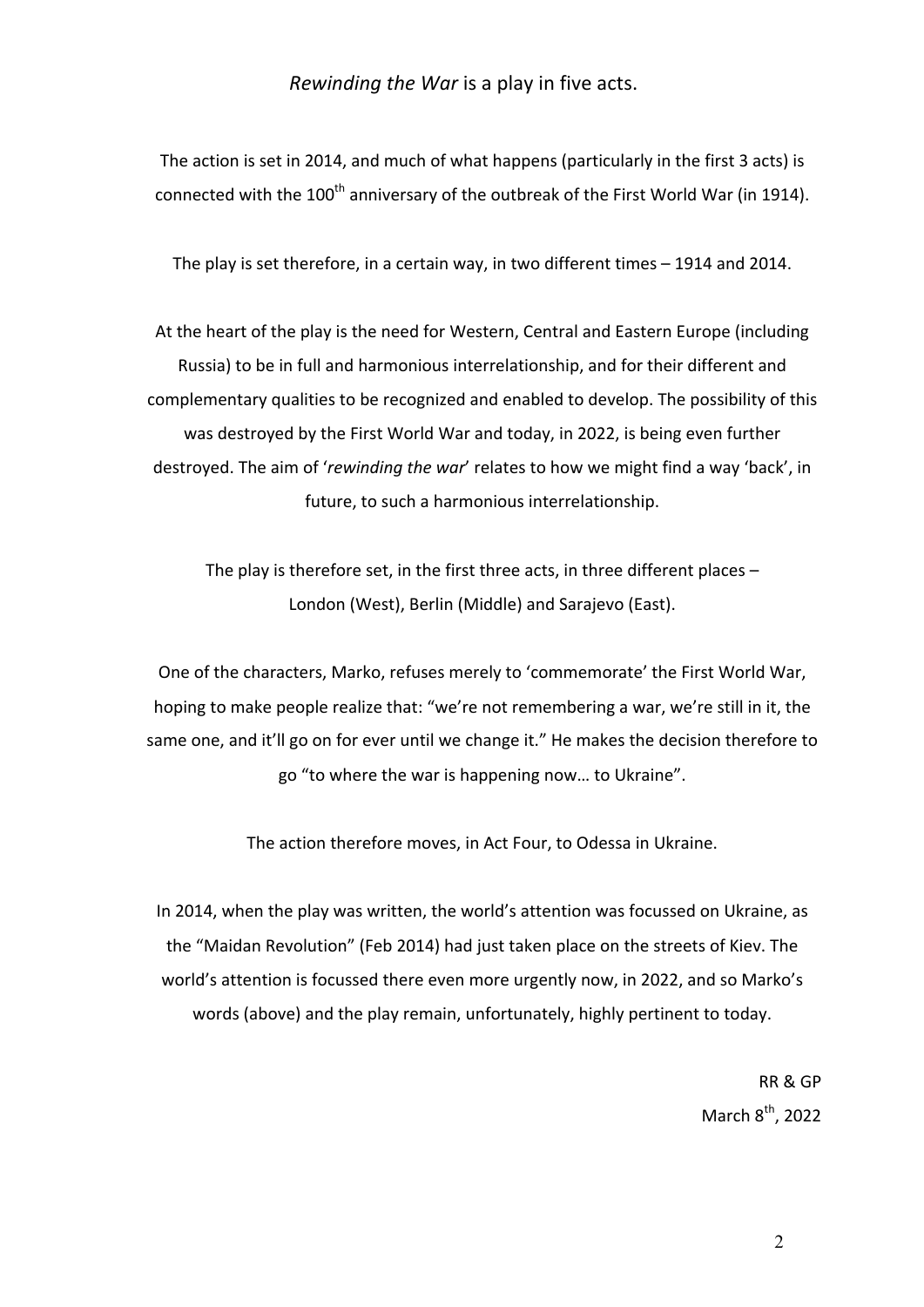### **CHARACTERS**

#### **LONDON**

**Norman Armitage** – a journalist

**James Zacchary** – an old friend of Norman's, who has offices in Ukraine

**Jemima Zacchary** – a senior television news presenter in the UK

**Charles** – a person of high influence in the overall direction of UK policy

**Paul** – Norman's secretary

#### **SARAJEVO**

**Vida Dragic** – a spiritually-minded dancer, who is married to Marko

**Zoran Zelko** – a friend and colleague of Vida and Marko

**Marko Dragic** – a performance artist and activist, who is also an actor (and plays the role of Helmuth von Moltke in the play being put on in Berlin.)

#### **BERLIN**

**Elsa** – a theatre director, who is creating a new play about the causes of World War

One. It is to be performed in good theatres in several capital cities of Europe.

**Jorg** – a friend of Elsa's and an actor in the company.

**Andreas** – an actor in the company.

**Wilhelm** – an actor in the company.

**Klaudia** – an actress in the company. (The same actress can play Klaudia and Jemima Zacchary.) 

#### **THE PLAY WITHIN THE PLAY**

Elsa's play is called 'War Guilt' and is based on authentic historical documents. Rehearsals of several scenes from it intersperse 'Rewinding the War'. The following characters (from the time of the First World War) appear in the play, after the names of the actors in Elsa's company who play each character.

**Jorg** – Archduke Franz Ferdinand; Prince Lichnowsky; Alfred, Lord Milner; the Kaiser. **Andreas** – Gavrilio Prinzip; the British Foreign Minister, Sir Edward Grey; Bethman-Hollweg, the German Chancellor; C.H. Norman.

Wilhelm – the governor of Sarajevo, Potiorek; driver; Bertrand Russell; Minister for War; (in Act Five) Rudolf Steiner.

Klaudia – Sophie Chotek; Nora, Edward Grey's secretary.

**Marko** – Helmuth von Moltke, Head of German Army at beginning of WW1. **Elsa** – (in Act Five) Eliza von Moltke, widow of Helmuth von Moltke.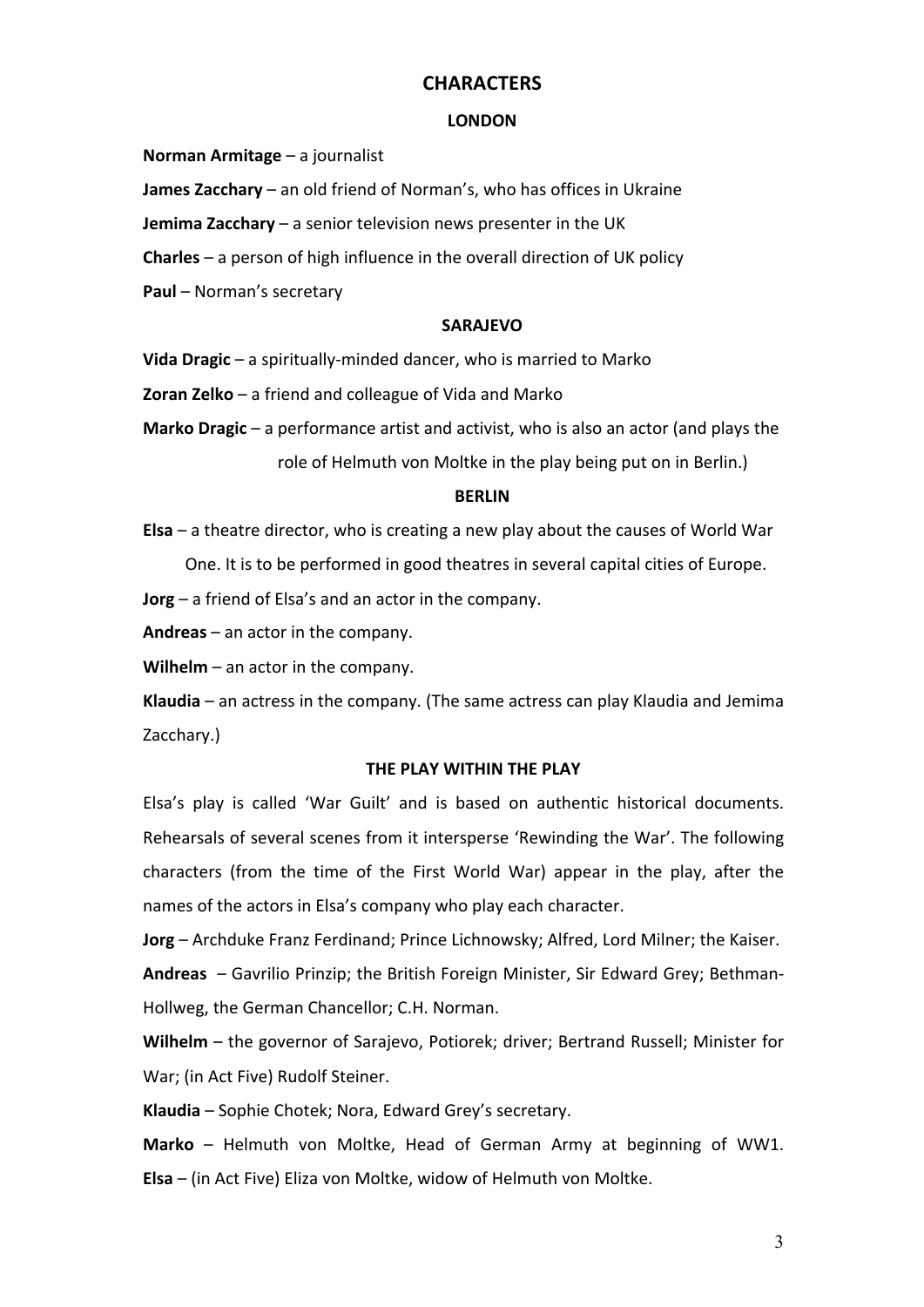# *REWINDING THE WAR*

## *by Richard Ramsbotham and Gino Paccagnella*

# **ACT ONE SCENE ONE BERLIN A THEATRE**

*Scene begins in stress – it is outside Sarajevo Town Hall – June 28th, 1914: immediately after the first assassination attempt – a bomb thrown at their car.*

**Potiorek/Wilhelm:** Your excellency, we welcome you here with love and devotion.

**Franz Ferdinand/Jorg**: Love and devotion! As you all know, I have wished to bring peace to these lands – to create harmony between the Austrian, Hungarian and Slavic lands – my heart is bound to this as to my wife, Sophie – but we come here to Sarajevo – on this day so fraught with history, trying to bring peace – and are greeted with… bombs! It's outrageous. There is no future if we cannot bury these differences."

*He gets in the car with Sophie.*

**Franz Ferdinand/Jorg** *(a bit worried)*: 'What on earth's going on?'

**The one holding the door/Wilhelm** – 'Excuse me your Excellency, no one had told the driver of the change of route. We must reverse – and go back along the river.'

**Franz Ferdinand:** But we're almost stationary! What are you doing?

*Gavrilo Princip appears – with a revolver.*

**Franz Ferdinand:** Oh my God! No! No!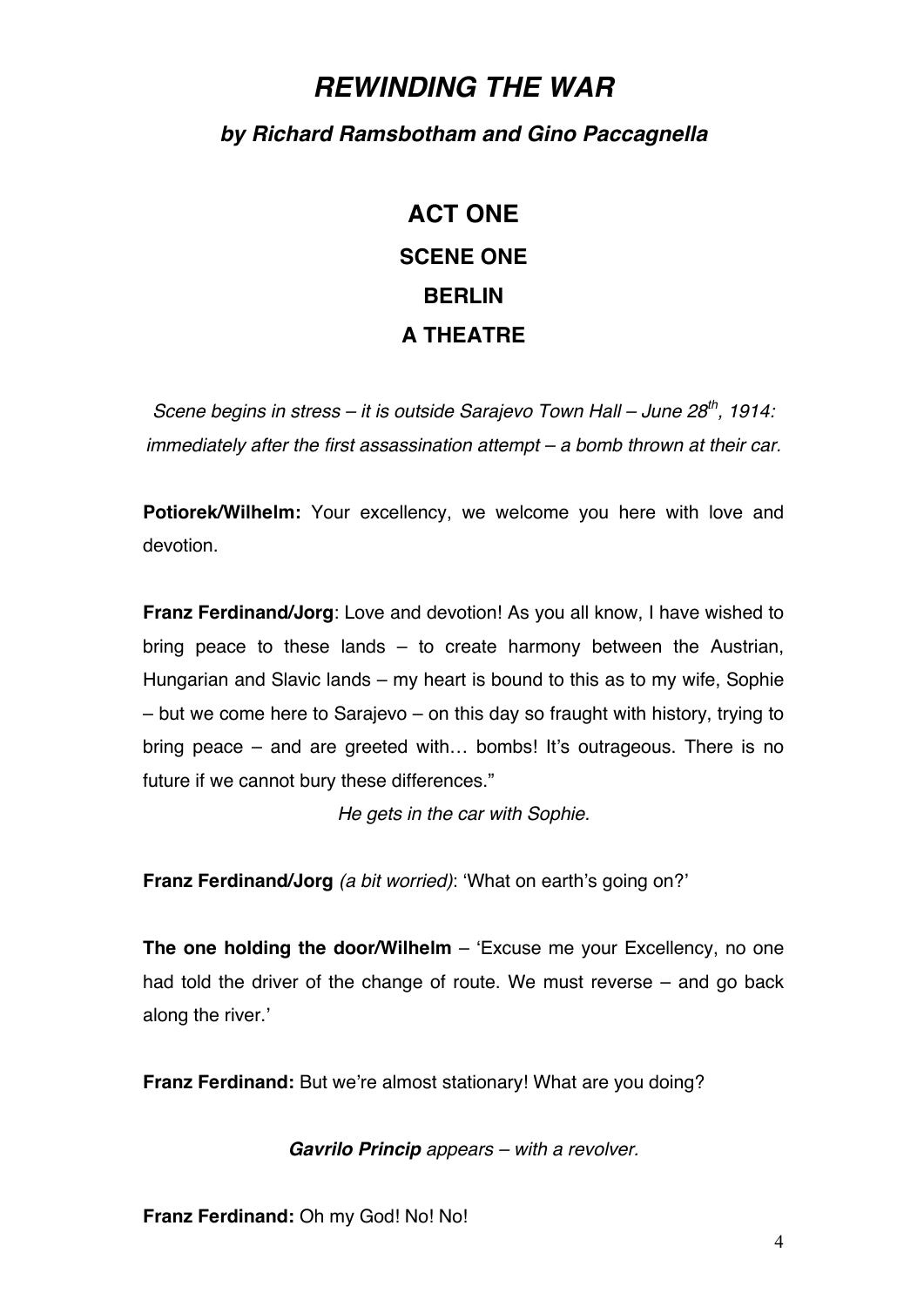*Gavrilo Princip shoots twice - both Franz Ferdinand and Sophie fall*

**Franz Ferdinand:** Sophie, please don't die. Not you… for the children.

*They collapse – and perhaps the car too – leading to giggles:*

**Andreas:** It's not going to work. It's ridiculous, Elsa. We'll be laughed out of the theatre.

**Elsa:** It's not ridiculous. Everyone always tries to make it sound like some completely random event, that *just so happened* to set the events in motion that led to the First World War. But who were they? *(Helping Nora and Jorg to get up.)* Our murdered couple. Were they really so random? What did they want that was so dangerous? *(Turning towards Andreas):* And what about you, Gavrilo Princip? A puppet, presumably. (*Perhaps she pretends to control him by puppet strings.)* But where did all the strings lead to? You're so pathetically thin. Could you really have triggered a world war? Then who did? That's what we need to show.

**Andreas:** I don't understand.

**Elsa:** I know.

**Jorg:** But we know who was pulling the strings. The Black Hand.

**Elsa:** Silence, Franz Ferdinand, you're dead.

### *Elsa is looking around*

**Nora:** *(getting up.)* So am I, but what do you want Elsa? How else could we do it?

**Elsa:** I don't know. But we're artists.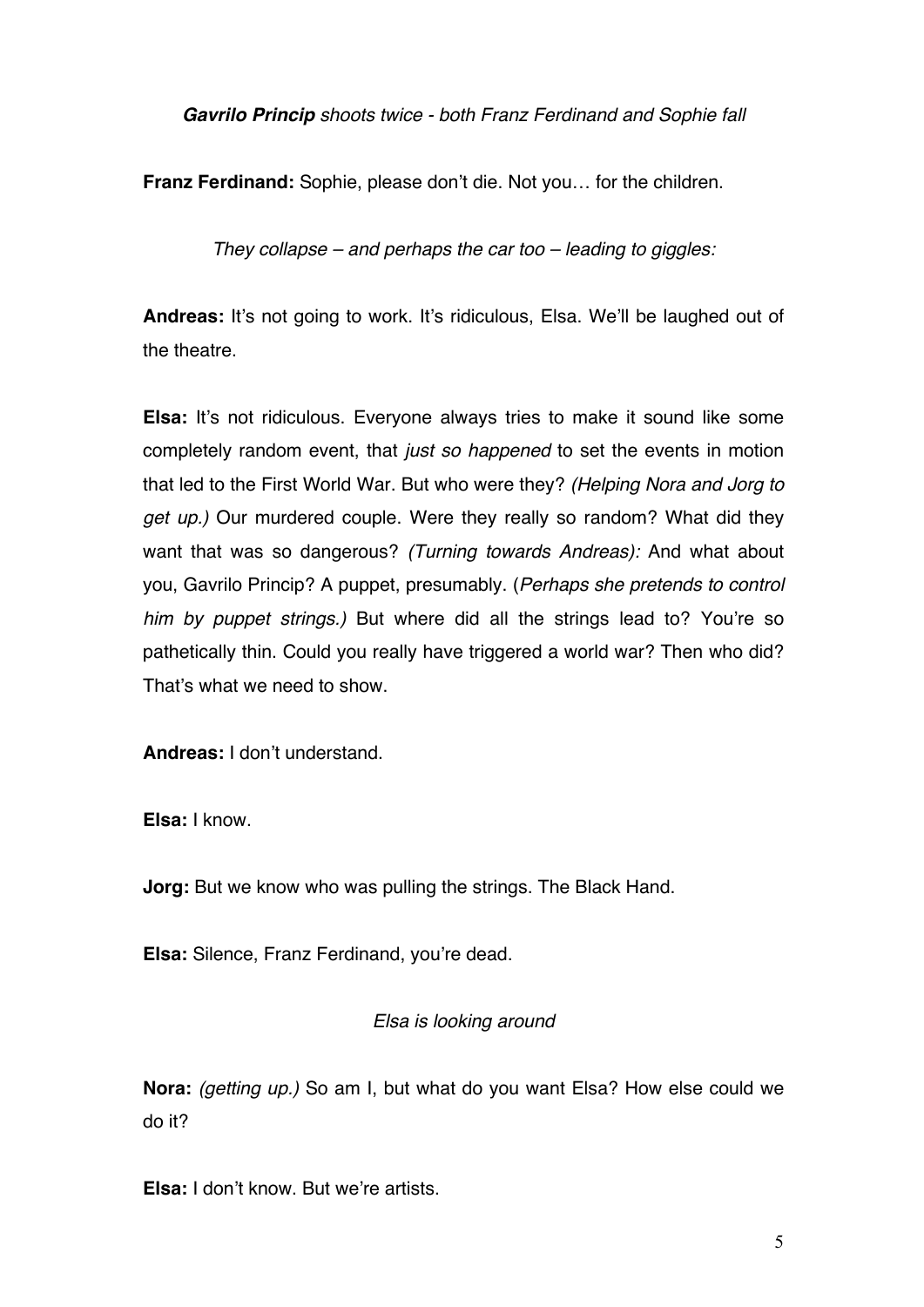**Nora:** So?

**Elsa:** So we can't just repeat some endlessly repeated story and call it art. We have to make what's invisible visible. That's our job. Show people the inside of what's happening.

**Nora:** How do we do that? With something like this. It's a permanently imprinted image on everyone's consciousness. Like 9/11.

**Elsa:** Exactly. So we have to go back before it was imprinted. We're not showing history – handed down stories – we want to show it in the process of becoming. As a *present* happening.

**Andreas:** So what we just did was ridiculous?

**Elsa:** Maybe, Gavrilo. But we can't bypass the assassination. It *did* trigger everything that came afterwards. But what was *really* going on? What was it really like for you all?

**Elsa:** How do you act someone who knows they're going to their own death?

### **Franz Ferdinand/Jorg:** Did I?

**Elsa:** Very well indeed. It had even been announced in a Paris newspaper. You gave a friend of yours the names of certain Austrian and Hungarian politicians who knew your death had been decreed. Seven weeks before, (while your wife was putting your children to bed,) you told your nephew, Karl, that your assassination would be very soon now. When he told you not to be silly, you told him it could not be stopped, that you had made all the necessary arrangements, and even prepared your tomb.

So, if they knew in Austria – and in Paris – that your death had been decreed – it makes it a bit odd, to say the least, that our little puppet Gavrilo Princip

6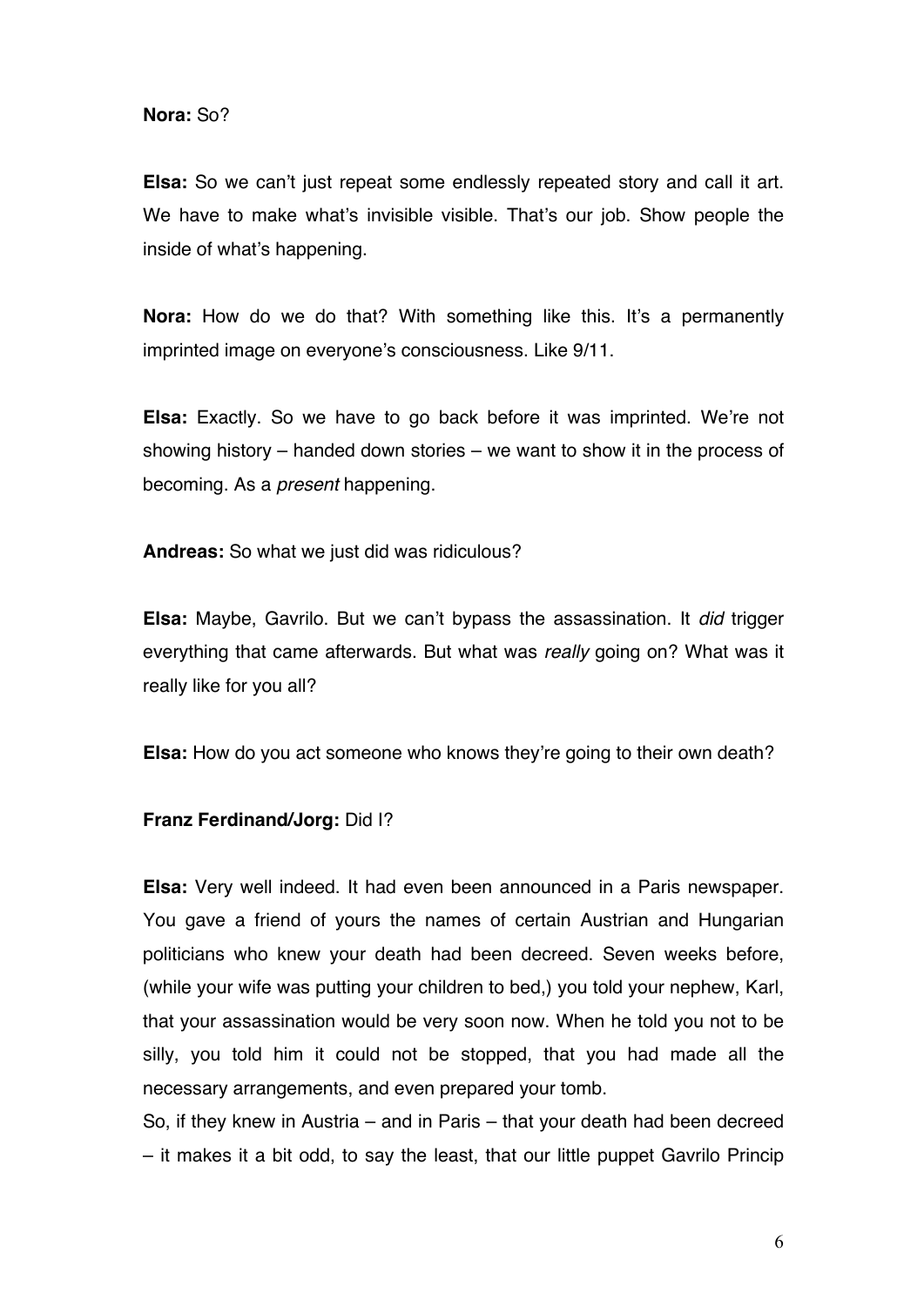was only being controlled from Serbia. It doesn't make sense – and we have to make sense – that's what art does…

**Princip/Andreas:** But I didn't know that. I knew about the Black Hand, but nothing else…

**Elsa:** Of course you didn't. But how did it feel?

**Princip/Andreas:** It was all in slow motion. Like it wasn't me. Like the world stood still… And I was right in the middle of this whole massive drama… and I was just a player, watching it…

**Elsa:** Good! So that's what we want to see. It's much more interesting. And what about you, Sophie?

**Sophie/Nora:** Me?

**Elsa:** Why did you go with him?

**Sophie/Nora:** Sorry?

**Elsa:** You weren't meant to. You were meant to stay in the Town Hall. That's what was planned. But you suddenly changed your mind. Said you didn't want to be separated from him. That you'd go wherever he went. So you chose your own death.

**Sophie/Nora:** Well, I didn't know…

**Elsa:** No, not with your normal mind… but it's what you did… So in that moment, when you chose to stay with him, you chose to die with him… and somewhere, in some little part of us, we need to feel that…

**Sophie/Nora:** Deep!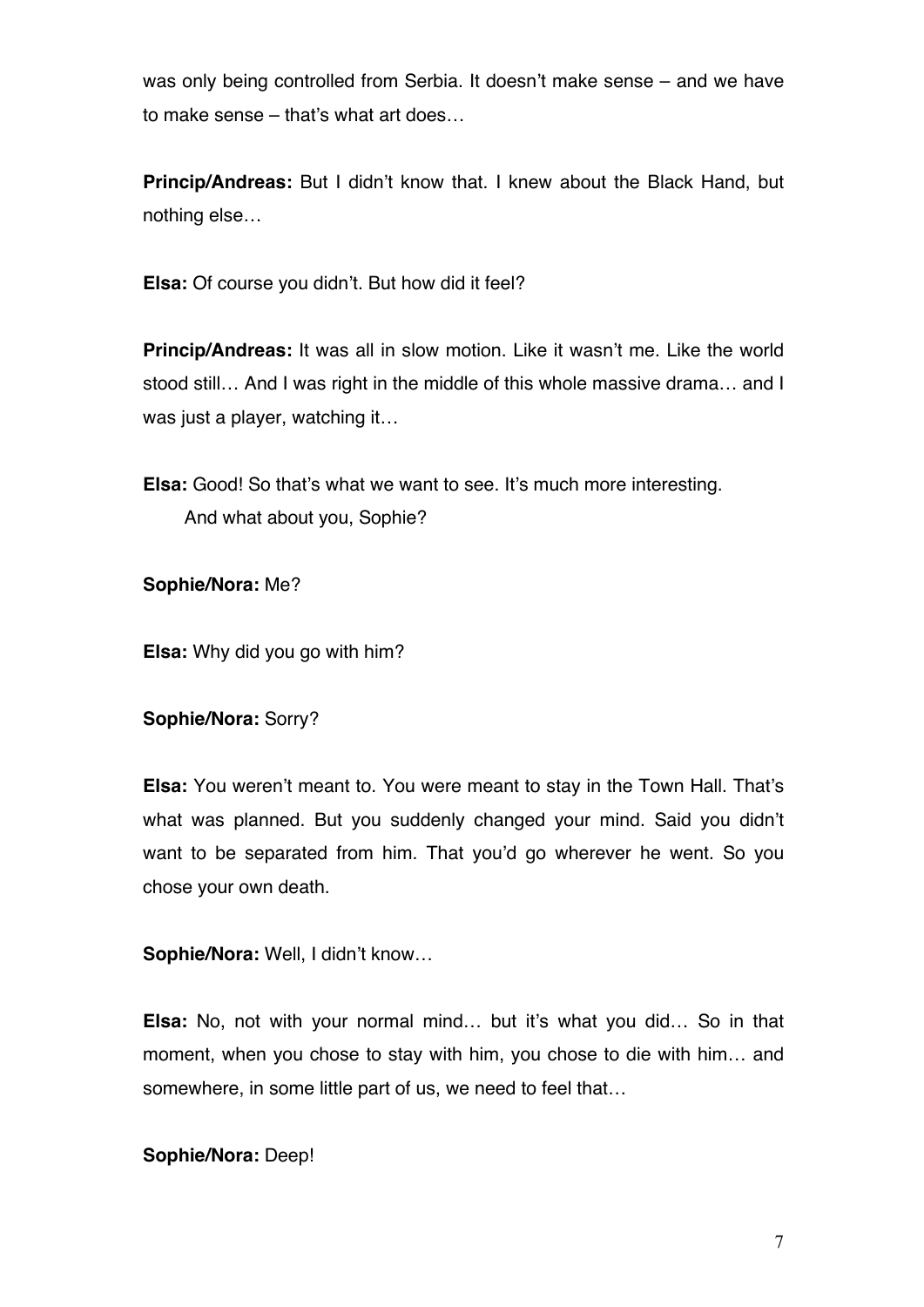**Elsa:** I'm not trying to be deep. I'm just trying to be artistically true.

**Wilhelm:** But what are you trying to prove?

**Elsa:** I'm not trying to prove anything. It's 2014. Everywhere you look someone's trying to prove something about the war. And we're not. We're just trying to make it live. And lies and handed-down images don't live. They're like stones. So they have no place here. (This is the theatre.) So how about we see the preparations? Gavrilo Princip – Gabriel the First – who gave you the first orders? Who might they be? Improvise them making the decree… decreeing that he must die… Why? What what's the real reason? Then find how the order gets to you… The one who walks up to the car and fires the gun. Franz Ferdinand, improvise first finding out about this… your fears… having your worst fears confirmed, beyond all doubt… and preparing your own grave. And Sophie, you agree to go with him.

### *Each makes a small start with these improvisations*

**Elsa:** Good. So that's the beginning. Next time we'll go back before the beginning. To 1904… Ten years earlier… And we'll see those who would take England and Germany into war. Andreas will become our English Edward Grey. And you'll meet Marko, our Helmuth von Moltke.

**Wilhelm:** Where is he now?

**Elsa:** Where do you think? Sarajevo.

# **SCENE TWO SARAJEVO CAFÉ ON STREET**

*Marko and Vida. Together with friends of theirs.*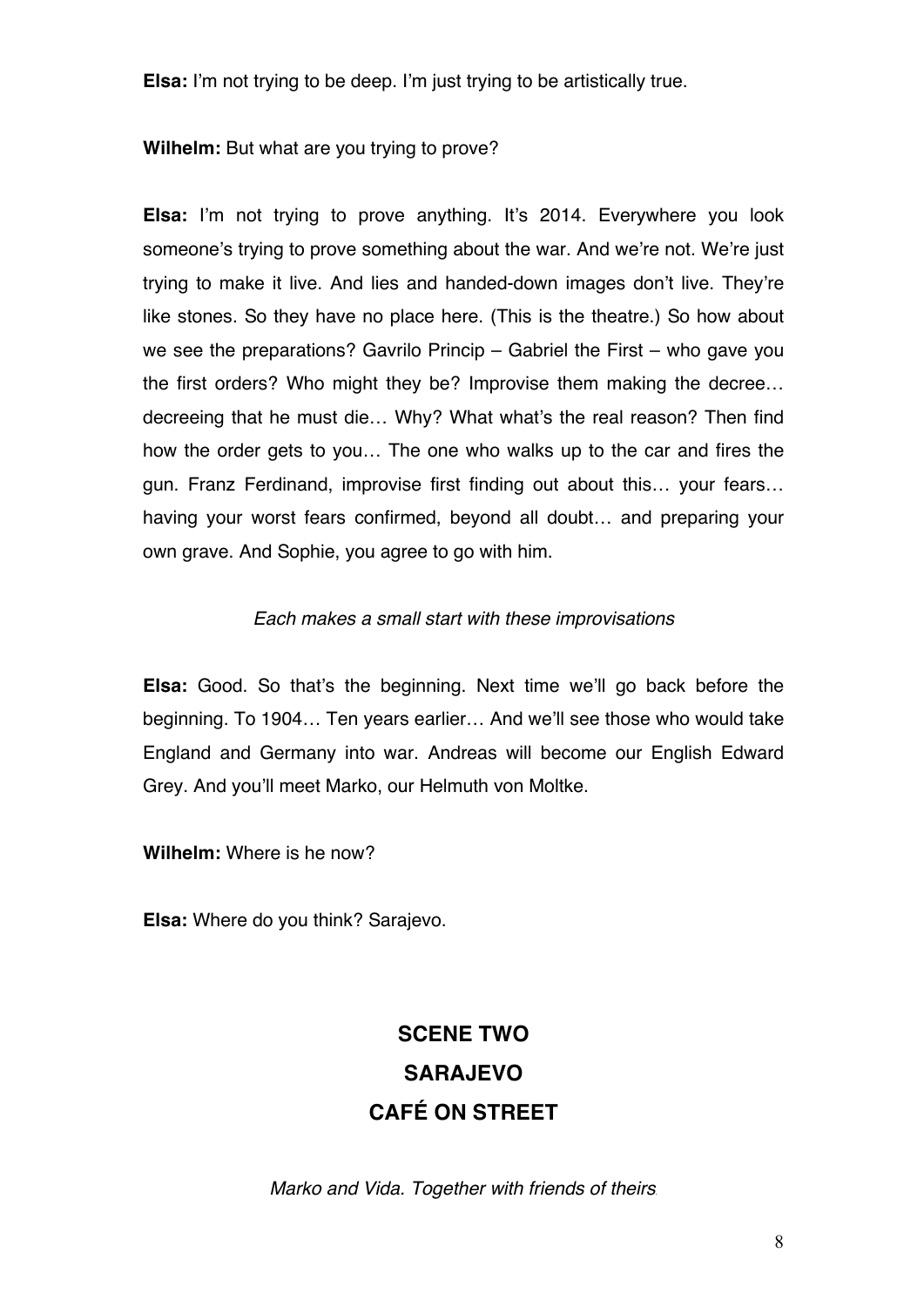**Vida:** So... let's just do the opening for him, shall we?

**Zoran**: *(with a smile*): What, here?

**Vida**: Yes, why not? It's as good as anywhere.

**Zoran:** Ok. But you should be dressed as a soldier.

**Vida:** I know.

 *(Ideally the following piece would be accompanied by some kind of dance.)* 

**Vida:** "The world is giving birth to a new time. I dream of a new Europe. So let us still remain soldiers after the war. For we are fighting, in this war, despite what is being said by the newspapers and politicians, not against guns or armies, or any outer enemy, but against the poison in us all, the using up of the world (*Die Ausnutzung der Welt),* against utilitarianism in all forms, the inner invisible enemy of the European spirit. Yes:

> *The scribes and politicians shove And bawl allegiance to the state. But those who love the greater love Lay down their life, they do not hate*."

**Vida**: What do you think? You like it?

**Marko**: It's very powerful. Like everything you do. Who wrote it?

**Vida**: The German Franz Marc and the Englishman Wilfred Owen. They both died in the war.

**Marko**: Franz Marc, the painter?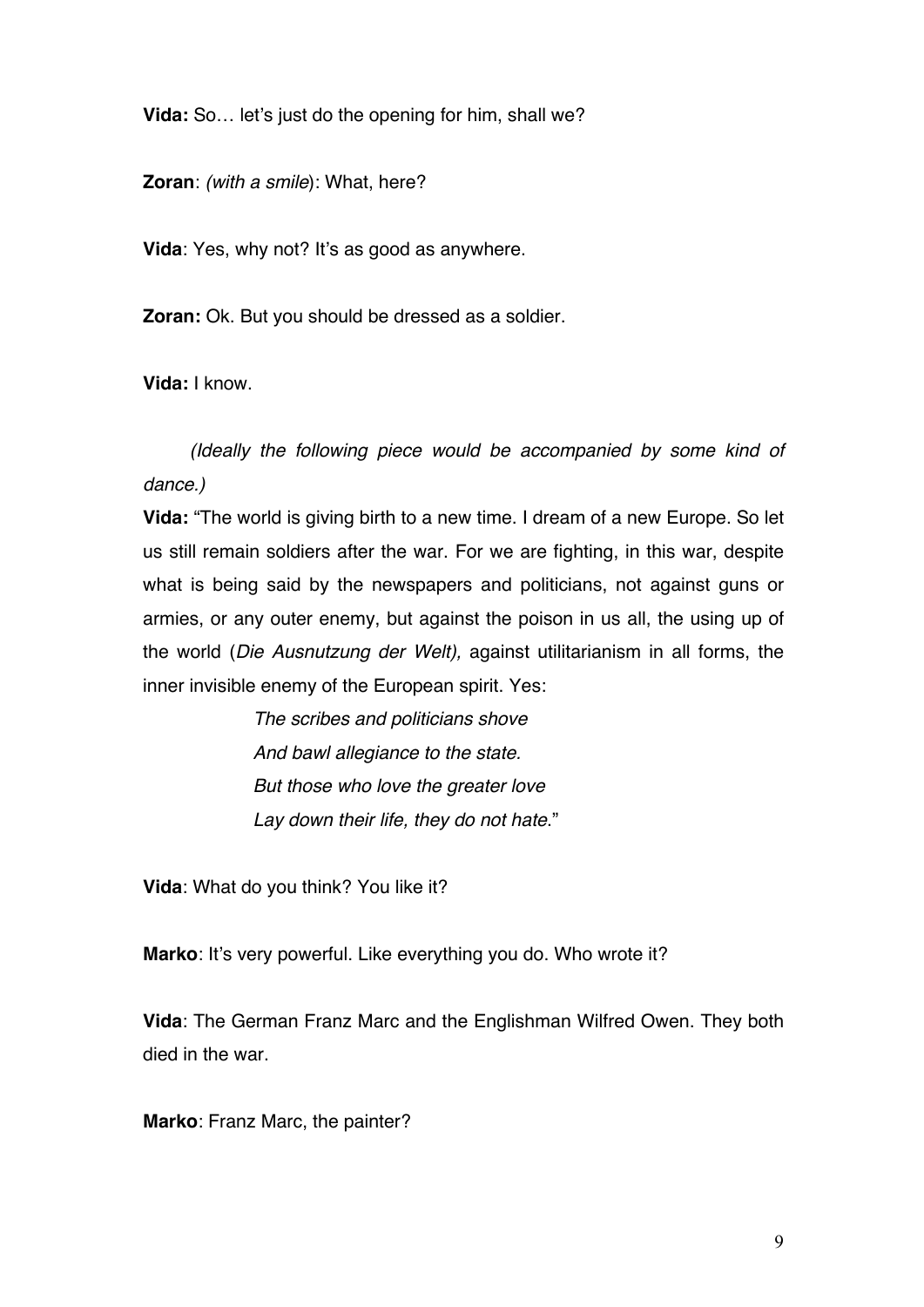**Vida**: Yes. We want to do something different for the war centenary – create a conversation between the true voices of the artists from all sides. And Marko… please… we want to ask if you'd be part of it… It needs a really strong performer at the centre of it… Then it could really be heard.

**Marko**: Oh, come off it, Vida.

**Vida**: What do you mean?

**Marko**: You know I don't do this kind of thing.

*Zoran has been holding out strong hopes that Marko would join them. He knows it could gain them funding for the piece, as well as greater interest, bigger venues, etc.*

**Zoran**: But we can do it differently. We can do it any way you want.

**Marko**: Sorry, but I don't do memory pieces.

**Zoran** *(heated)*: How can you say that about Vida's work? Didn't you like it? Look. There's going to be so much attention on Sarajevo – and we could make something very special – something that can speak for all wars.

**Marko**: You can do whatever you want, Zoran. (*Zoran probably deflated from this point on.)* But you've no right to talk to me about Vida's work. As for me, I do something different.

**Zoran**: Which is?

**Marko**: It's not enough for me just to do artistic work.

**Zoran**: But you're such a brilliant actor. It's who you are.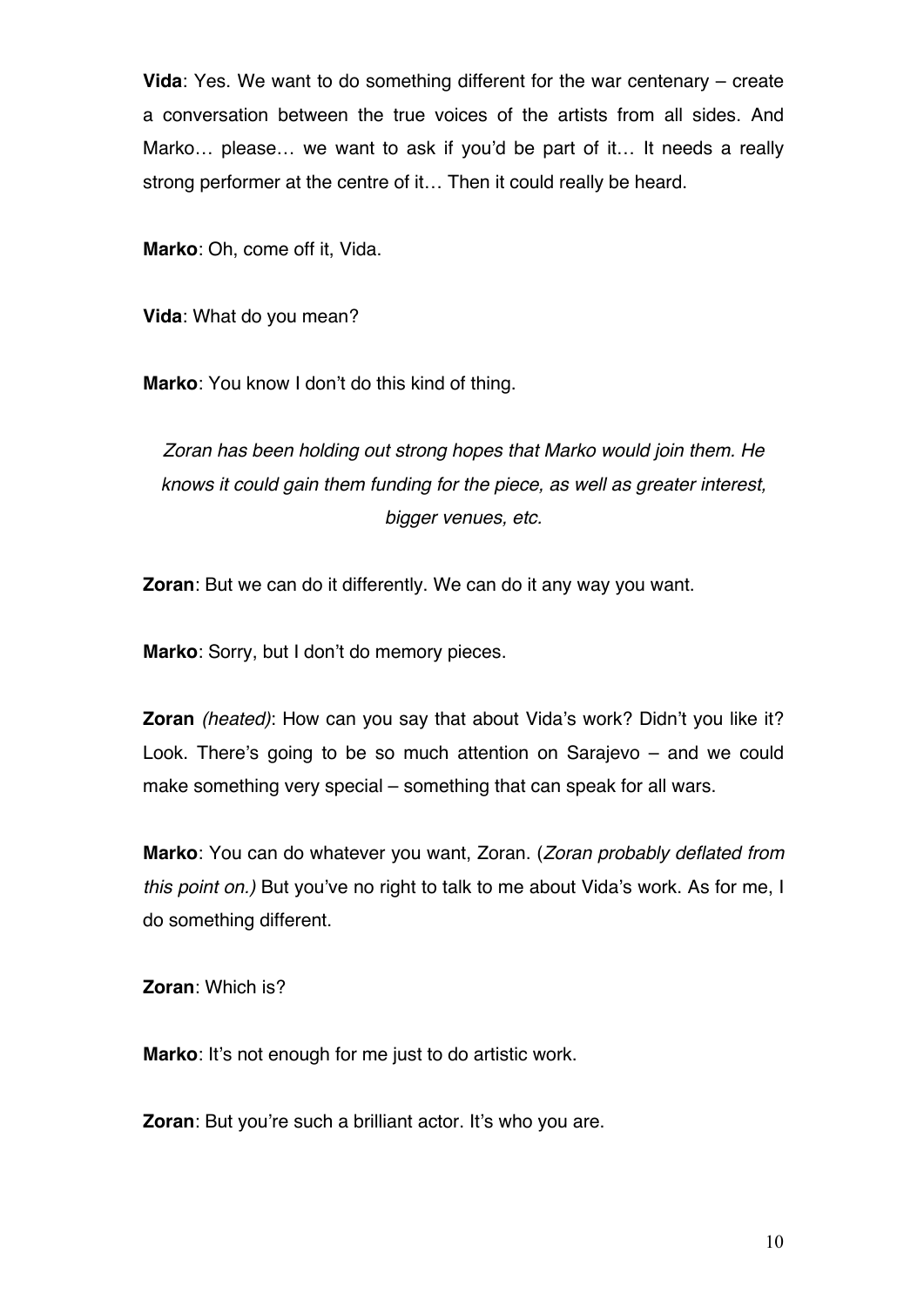**Marko** (*towards anger*): It's not who I am. It's what I do – sometimes. And I'm already in a play about the war - in Germany – it'll touring all over the place. But here!! No. *Here* - something *would need to happen.*

**Zoran** *(somewhat interested)*: Like what?

**Marko**: I don't know. But the war's never stopped here, has it? You can still feel it everywhere. So I'm not going to do some happy little memorial at some charity event.

**Vida**: How dare you call it that. You've no idea what really changes things. Artists have changed more than a million activists.

**Marko**: Ok, Vida, ok. *(He comes up to her – maybe touches her cheek.)*

I'm sorry. You know I love your work. I just can't stand this stuff about World War One. Seems like a kind of victor's parade. Franz Marc's right – about needing to remain soldiers… and fight the 'invisible enemy' now.

**Vida**: And do what?

**Marko**: Whatever it takes.

# **SCENE THREE LONDON A SMART FLAT**

*The flat of James and Jemima Zacchary. At the start Vladimir Putin should be visible on television screen.*

**James:** It's the Cold War all over again. That's what it's all about. And he knows very well that if he can keep Ukraine as part of Russia, then Russia can be a superpower again. Unbelievable, isn't it, that he thinks he can just walk over other countries – and get away with it?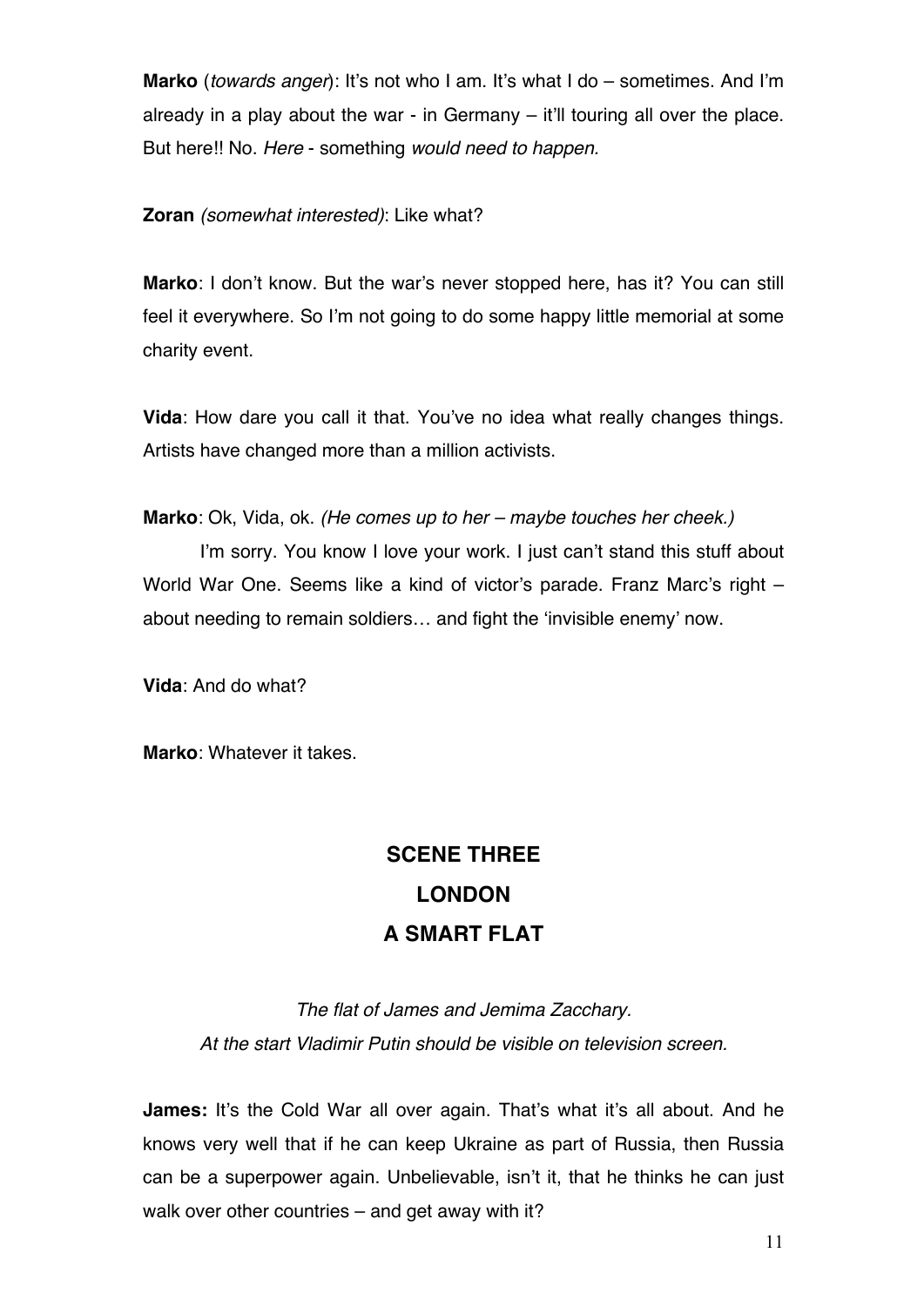**Norman:** So what do you think should happen there?

**James:** Well, free elections, for one thing. And the rule of law. And stop it being run from Moscow. Put in some decent structures – and it can start being part of the rest of Europe.

**Norman:** So the West should step in and show them what to do?

**James:** But it's what they all want. Some proper leadership – to show them how else the country could be run.

**Norman:** It's double standards, James. Russia's an evil old-style invader, but if there's a complete Western takeover, well, that's people's own free choice?

**James:** It's not a takeover – they're just choosing to be like everyone else.

**Norman:** Choosing? They *chose* the last president – in an election – but now, apparently, it's democracy to have violent, bloody revolution on the streets.

**James:** You've got no idea how people actually feel there. Let's change the subject. We're never going to agree about this.

**Norman:** But why not, James? We've managed to stay friends all these years – we must have *some* common ground?

**James:** Well, we're both interested in exactly the same things and places… but from a completely different side. You're a kind of national traitor, Norman… In the war, you'd have been shot! *(Laughs.)*

**Norman** *(really shocked at this)***:** It's not funny, James. I'm not interested in being on anyone's side*.* I just want to find out what's *right*. And what *isn't* right is the West forcing the whole world to accept its agenda.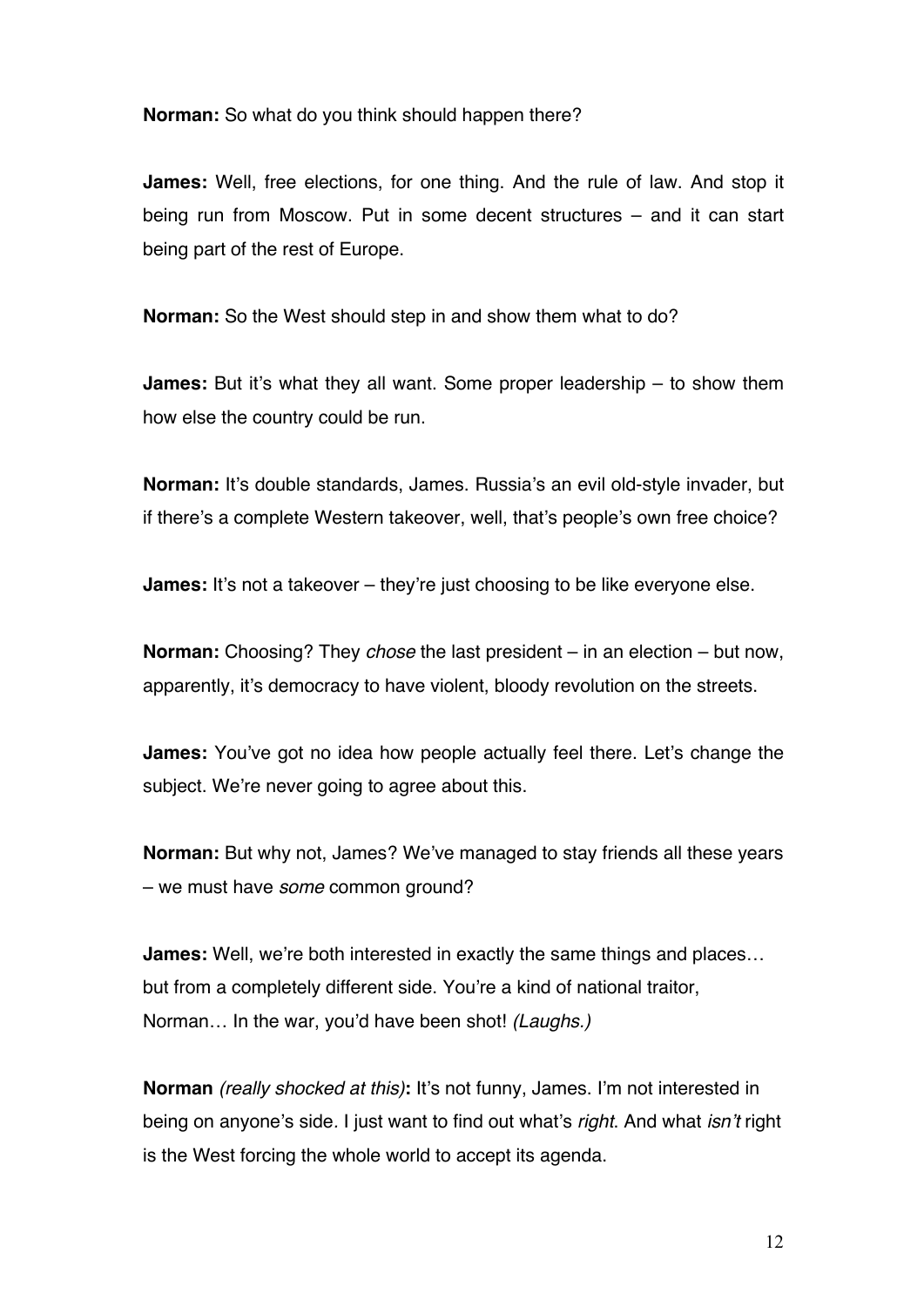**James:** Exactly what I meant. In the First World War you'd have been shot. Jemima's completely inside World War One at the moment – you might have seen her programmes?

**Norman:** Yes, of course I have.

**James:** And now some people are trying to say that Germany wasn't responsible for the war. But of course she was – and needed to be stopped. And was stopped. And now look at her. She's an example to the rest of Europe.

**Norman:** I'm doing whole next issue of the journal on World War One – so maybe we should leave it. Though what do you think of this new abuse of the war poets – making out they've been a negative influence on people – I suppose you think the poets are traitors too, do you?

**James:** Look, I was joking. Of course you're not a traitor. The war poets? It's very moving stuff, I know… But maybe it was too much, what they said. Politically.

**Norman:** Shame on you. Don't you remember reading Wilfred Owen at school? Maybe that was the one place we agreed. You loved him as much as I did.

**James:** Golly, yes. It's years, though, since I've read him. I should have another look.

**Norman:** Come on, James, back to Ukraine. You've got offices there – you know far more about it than I do – are you seriously telling me the revolution just happened spontaneously – with no Western interference?

**James:** Well, we've supported the changes, of course.

**Norman:** What do you mean "supported"? Watching it or bringing it about?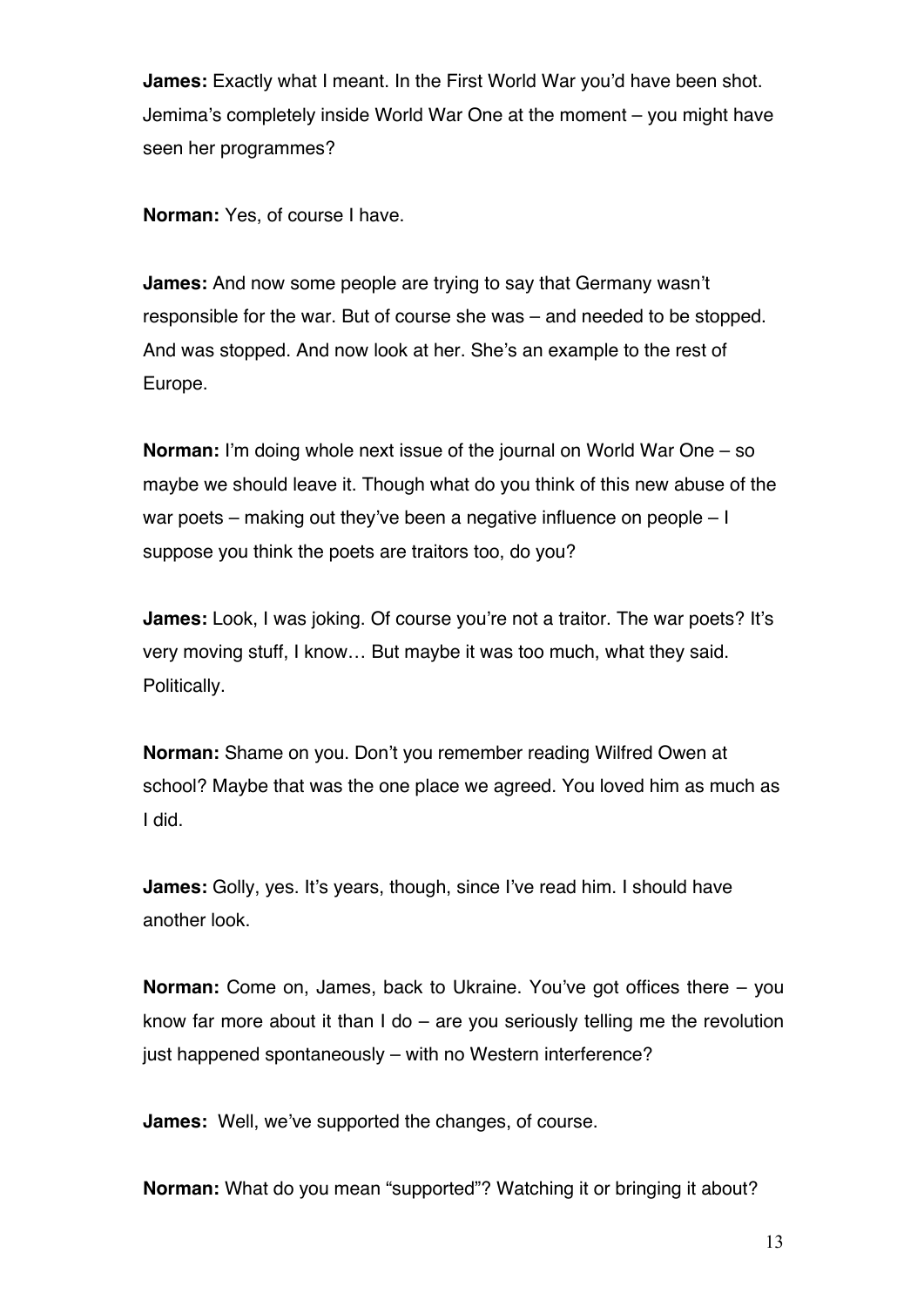**James:** Watching… yes… then supporting the people we want to see in place.

**Norman:** I'm not an idiot, James. You know as well as I do a revolution like that can't happen without massive organisation and funding. The EU even run training now in 'facebook revolutions'.

**James**: *(Knows he's losing.)* Rubbish! The whole country wanted the President gone.

**Norman:** Well, it certainly wasn't the whole country*.* And even if lots of people *did* want change, would it ever have led to all-out revolution in the streets, without Western backing?

**James:** Of course it would.

**Norman**: I don't believe you.

**James:** *(says nothing.)*

**Norman:** You know the whole situation there. Would you swear on oath that organisations like yours have done nothing to try and bring these changes about?

**James:** Swear?… well…. no… our offices have been working flat out on this for months… in a manner of speaking… trying to keep up with the changes.

**Norman:** Finally! Thank you. And what about actually sparking the revolution – on the streets? How does that happen?"

**James:** I don't know.

**Norman:** Really?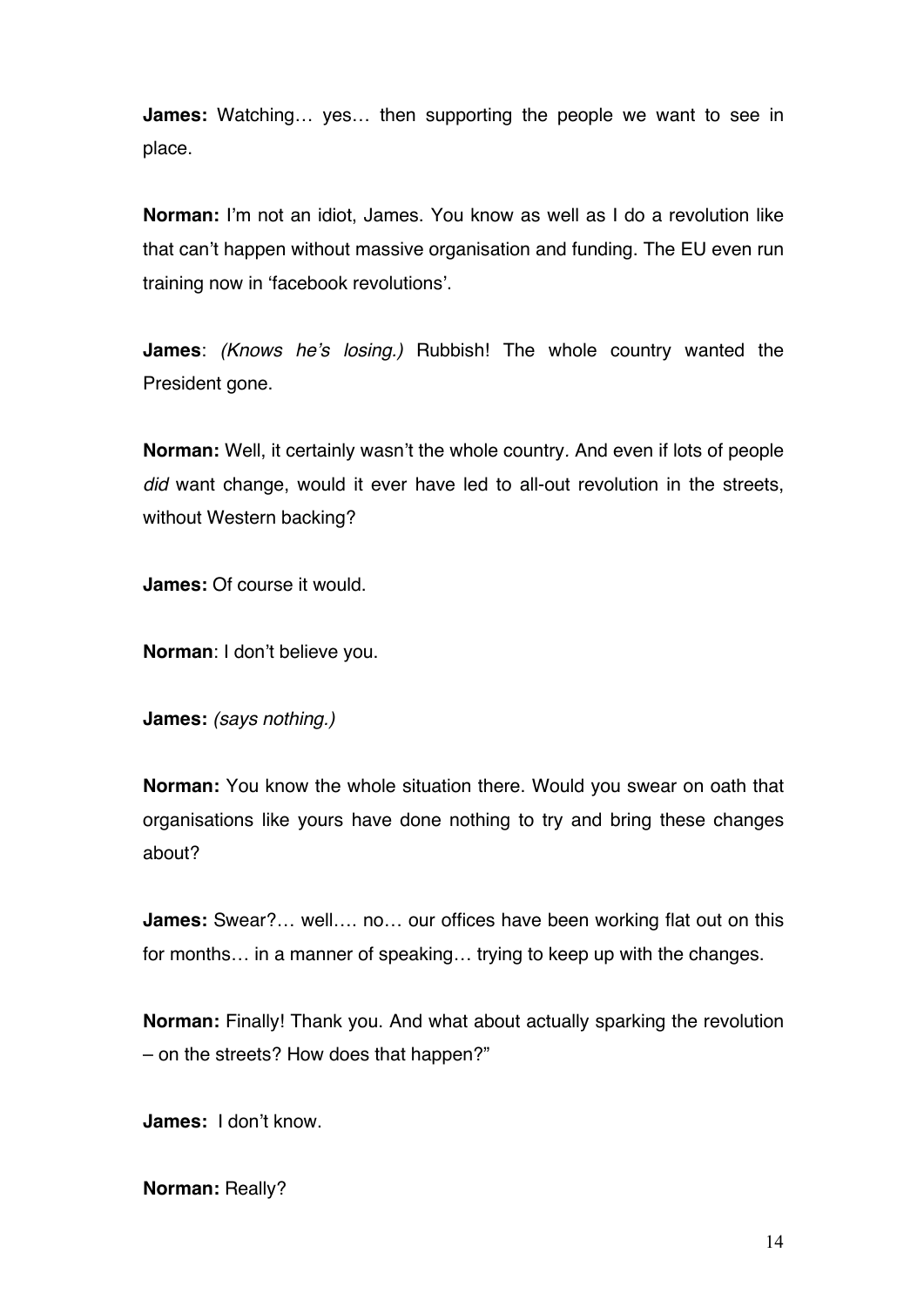**James:** What are you trying to suggest, Norman? You saw what happened. The police were shooting randomly at peaceful protesters. Of course they were going to fight back.

**Norman:** And the snipers?

**James:** What are you referring to?

**Norman:** You must have heard about it. The leaked conversation describing how the same snipers shot both policemen and protesters. (*Gets out document and hands it to James.)* Look – these are photos of the bodies. And these are a doctor's words who examined them:

**James** *(reads)*: "It is the same handwriting, the same type of bullets."

**Norman:** Yes. And what did our high English lady say, right at the top of security in the region? "That's interesting. Gosh." Whose is the handwriting, James? That's what I want to know. Huh?

**James**: (*Extremely uncomfortable now*.) You're ridiculous, Norman. But I tell you – you can say this stuff to me – but don't you dare speak one word about it to anyone else. Do you hear me?

*Norman doesn't reply.*

**James:** Anyway, you've got to be going now. Jemima's about to get back – and we're going out. And you and her have hardly ever…

**Norman:** No we haven't. We're different universes. You married a powerful lady, James.

**James** *(with a slight laugh, but giving Norman his coat)***:** Well, you haven't changed much, have you? Good to see you. Give my love to your parents.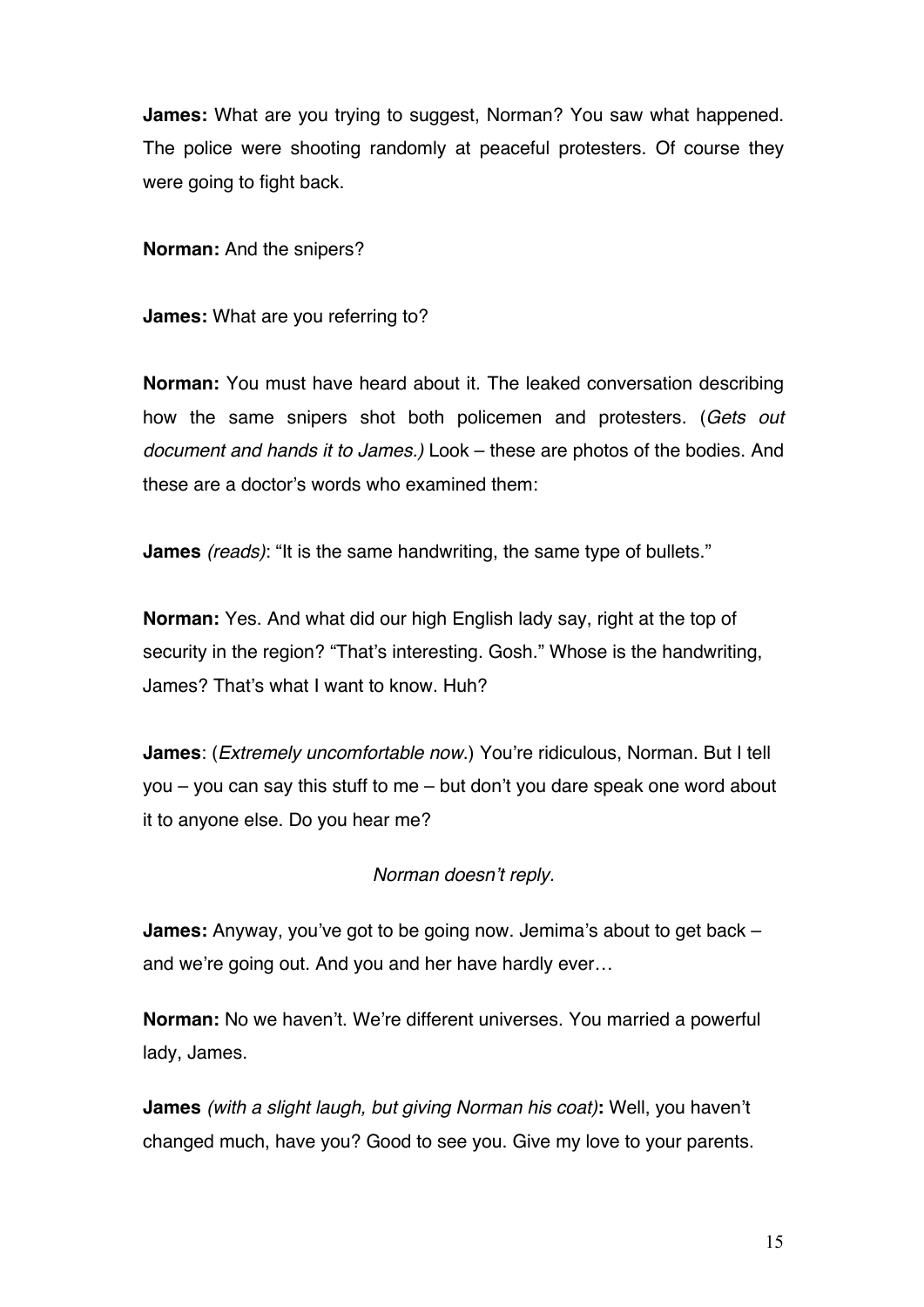**Norman**: I will. Thanks. Good to see you too. I'll send you our world war one issue when it's ready.

**James**: I look forward to seeing it. Ok then… *The door clicks. Jemima is back. Under his breath, James sighs.*

**James**: Norman's still here. He was just going.

**Jemima** *(reaching out her hand)***:** I can see. Hello, Norman.

**Norman**: Hello.

**Norman**: I've been watching your programmes on the War…. We're busy with it too.

**Jemima**: Everyone is. Well…

**Norman**: I hope you don't mind my saying this. But there *were* a few inaccuracies in your opening programme.

**James**: Come on, Norman. Just send us a copy of the journal.

**Jemima**: What inaccuracies?

**Norman**: Well, for one thing you said that there were no significant events taking place in Germany about the First World War.

**Jemima**: Well are there?

**Norman**: Yes, there are actually. Well one anyway. There's a play being put on – called "*Die Schuld am Kriege*" - 'War Guilt' – that will be touring several capitals in Europe.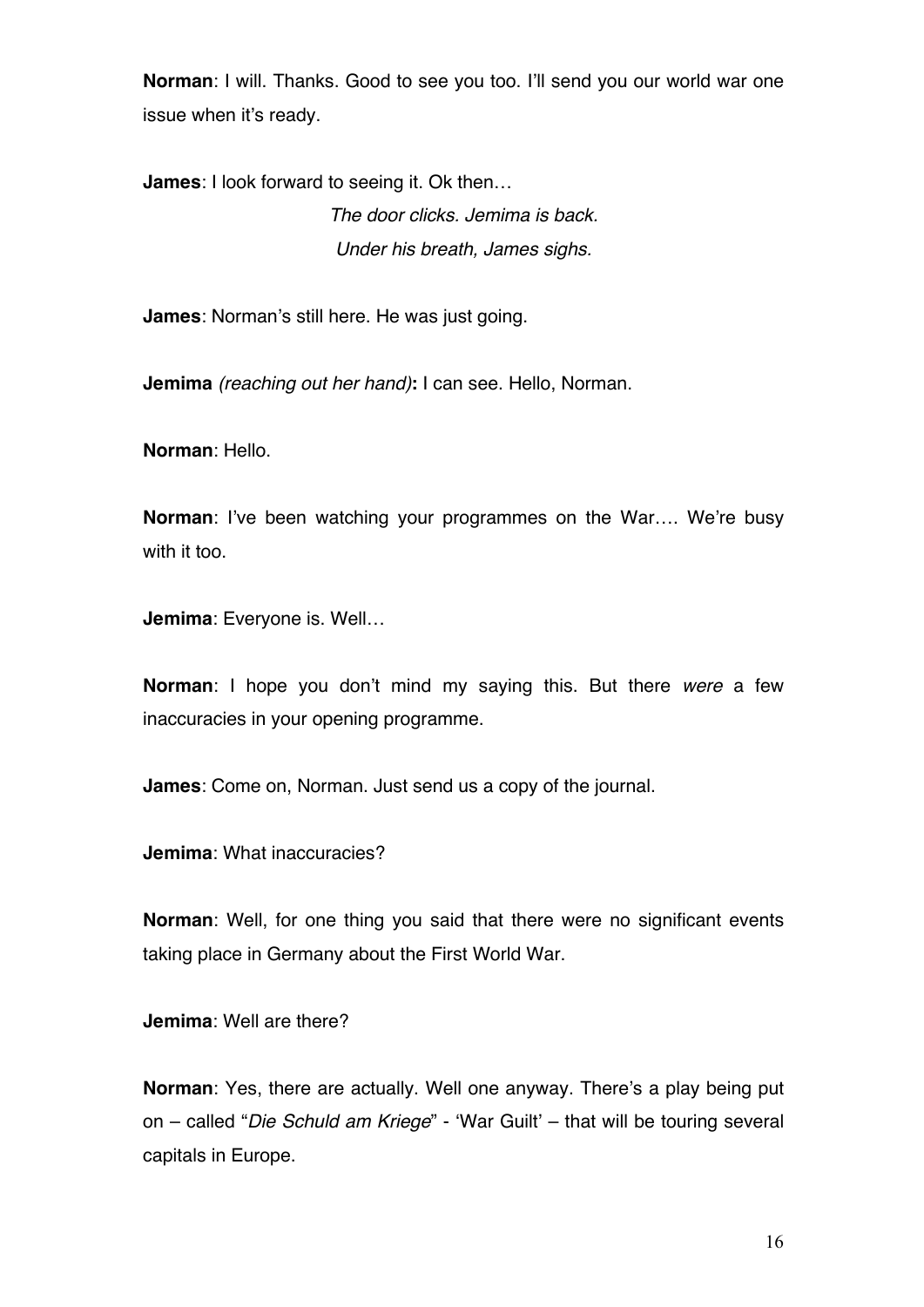**Jemima**: It's all right, James. We've still got a few minutes. And I suppose *you* are somehow involved in this play?

**Norman**: Me? Not at all, no. It'll be opening in Berlin in August. With a German female director. I only know about it because a Bosnian friend of mine is in it, playing Helmuth von Moltke. Here's the flyer he sent me.

**Jemima** *(reads):* "A play that challenges popular opinion about World War One – overturning the lasting image of Germany's "sole guilt" – and examining, among other things, English-speaking responsibility for the war. Based on authentic, rarely quoted documents." Hmm.

**Norman**: Well, don't you think you should give it some coverage?

**Jemima**: No. We've quite enough already. My people will be in touch with you. Goodbye.

*She walks away.*

**Norman**: Goodye. Bye James.

*It's very frosty. Norman leaves. Norman turns round.*

**James**: Bye.

**Jemima** *(furious)*: How dare you have him here when I get back? That was your plan, was it?

**James**: No, of course not, he just turned up. I could hardly just shut the door on him. He's one of my oldest friends. Despite his views. He was our best man!

**Jemima**: I know he was. Why else do you think I'd have done him such a favour?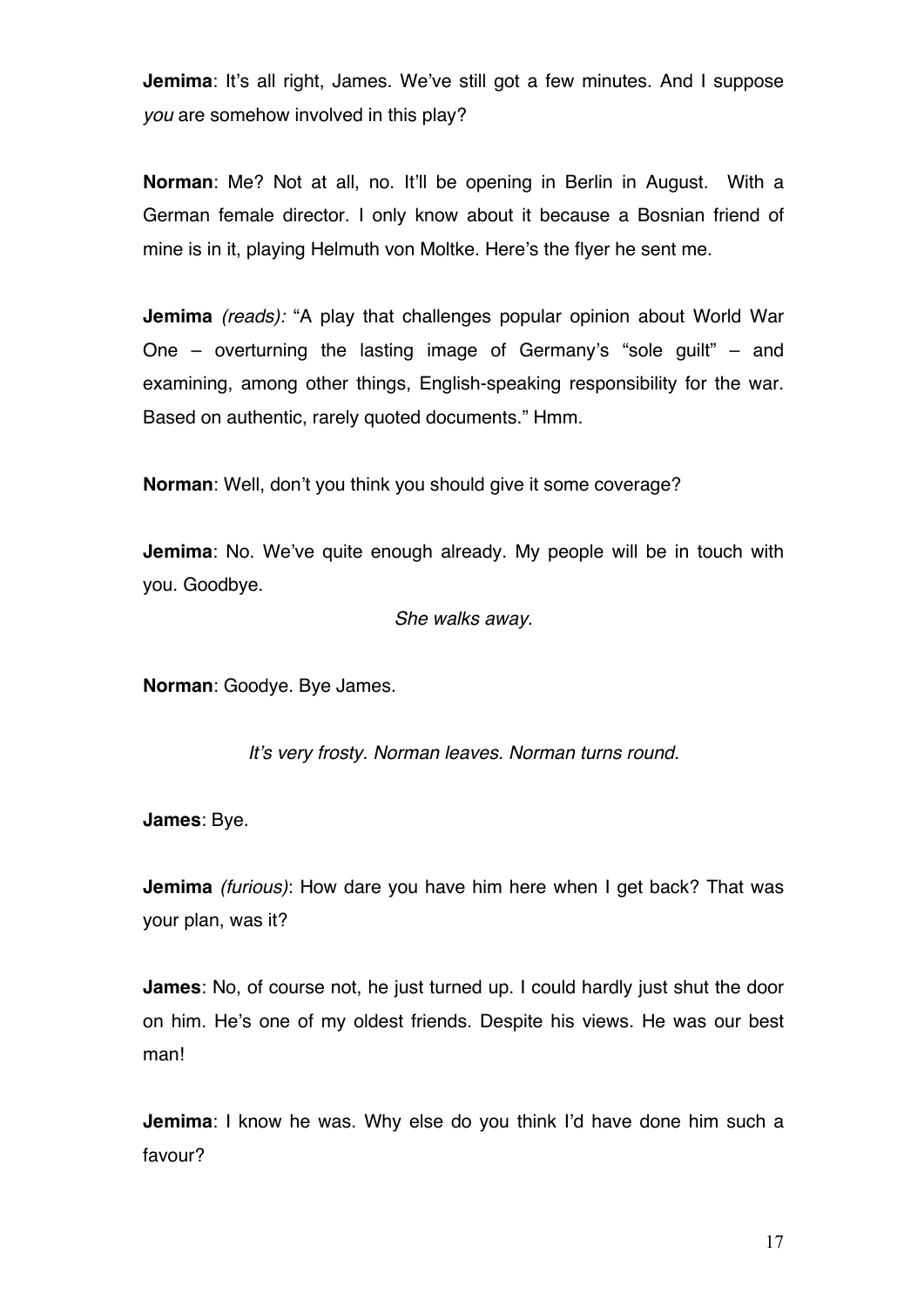**Jemima**: Oh, what can he say in a few minutes? And he's right, we do need to mention some other voices. So people can see them for what they are. But I can't stand him. And I never want to find him here again, do you understand? Sorry, James!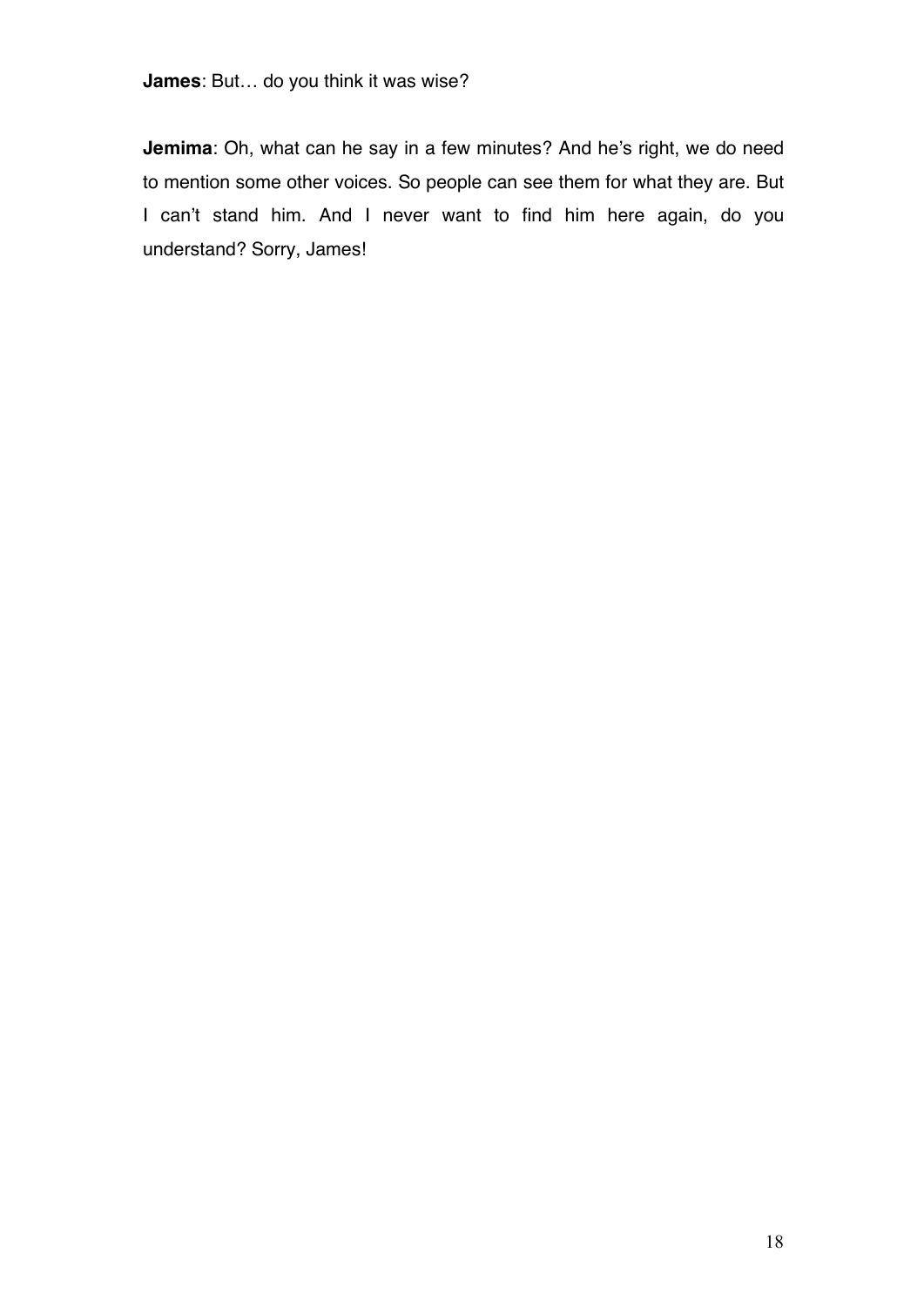# **ACT TWO SCENE ONE BERLIN A THEATRE**

*The Coefficients Dining Club – London – about 1904. Very smart London hotel in St. James's – St. Ermin's Hotel. Present are: Edward Grey; Halford Mackinder; Alfred Lord Milner and Bertrand Russell (who has some characteristics of H.G. Wells).*

**Elsa**: So... are we ready to go? St. Ermin's hotel, London. 1904. Very posh. Surrounded by Scotland Yard, the Home Office and MI5. The chink of crystal and the shine of silver. Even today, proud of its links to the British Intelligence Community. Back then, the regular meeting place of the "Coefficients", a dining club of some of the most influential 'gentlemen' in the land. Too many for our small cast. So, can we first just say who we are?

**Jorg** *(steps forward)*: Alfred, Lord Milner.

**Elsa**: Yes – Milner was a freemason – later a member of the War Cabinet and founder of the Round Table – and you also speak the views of another of the Co-Efficients, Halford Mackinder, England's political geographer. Wilhelm...

**Wilhelm** *(steps forward)*: Bertrand Russell.

**Elsa**: Yes – and with a few trait of H.G. Wells. And finally Andreas...

**Andreas** *(steps forward)*: Sir Edward Grey.

**Elsa**: Sir Edward Grey, who as Foreign Minister 10 years later will take England into war.

*Each smiles as he is mentioned.*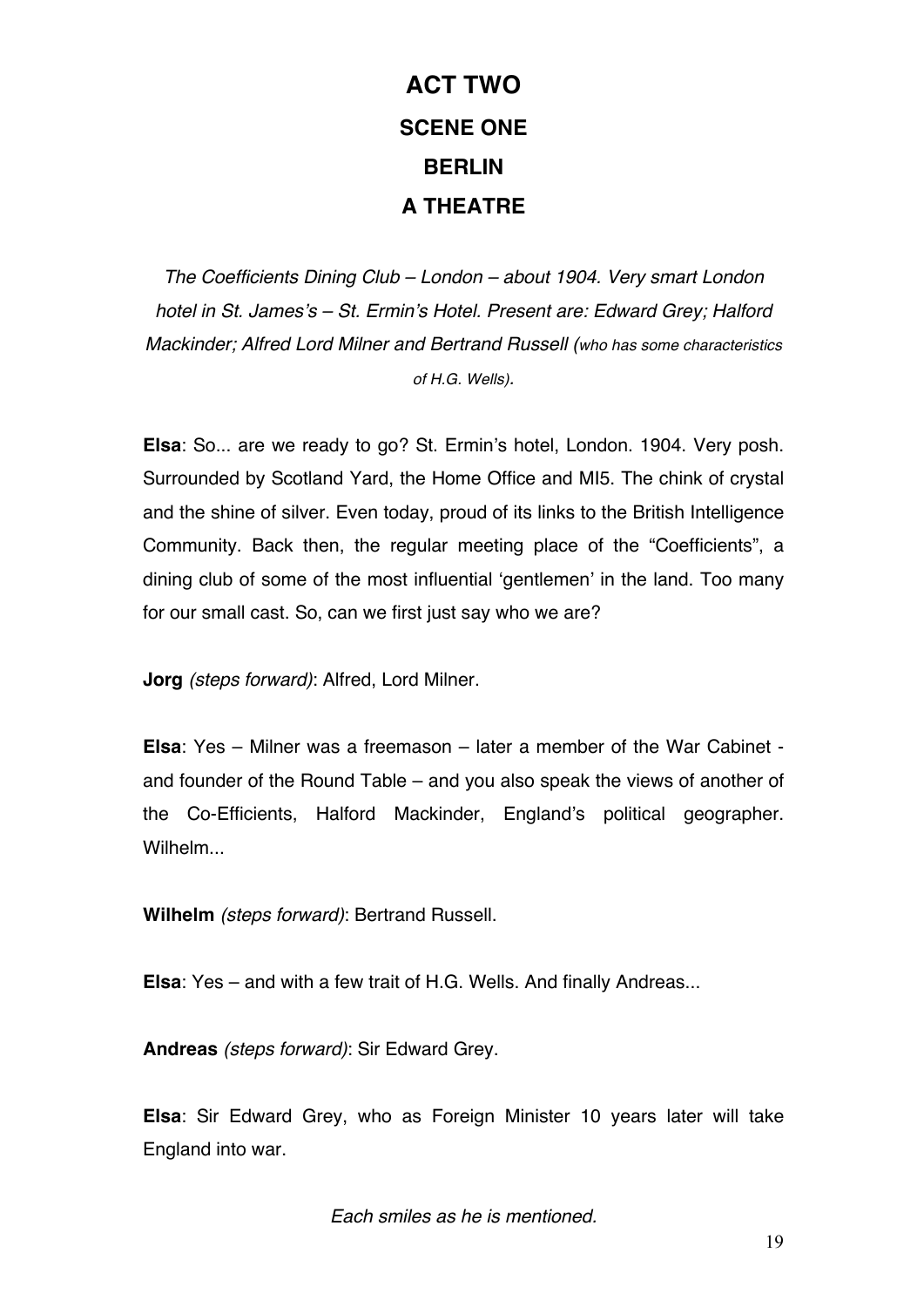**Elsa:** Any questions?

**Jorg:** The words are a bit awkward, Elsa. It might all sound very stilted.

**Elsa:** It doesn't matter. These guys *were* stilted. Most of it is direct quotation. Just make it as natural sounding as you can. Sir Edward's getting towards the end of his speech – about joining with France against Germany – which so outraged Bertrand Russell. Immediately after this section Sir Edward Grey's secretary, Nora, takes us straight to 1914 and the meeting with the German ambassador on the brink of war.

*They nod slightly – being ready to start.*

**Elsa**: So. St. Ermin's hotel, St. James's. 1904. Go…

**Grey**: *(closing his speech):* "A united Germany...aspires to deprive us of our position on the ocean…Great Britain is therefore confronted with the development of a new sea power founded on the same economic basis as herself, and impelled by a desire to be supreme. But *l'ocean ne comporte qu'un seul maître*. (The ocean can only have one master.) We have secured in the past the sovereignty of the seas, and our sceptre cannot be wrested from us without a desperate and bloody struggle… Germany is already stronger at sea than either France or Russia. It may be as well for them, therefore, to make up their minds what they might gain if the German eagle replaced the Union Jack as the symbol of sea power.

We approach the delicate question of our relations with Russia with considerable diffidence, but of all countries in the world the Power which would have most reason to rue the substitution of Germany for Great Britain as the mistress of the seas would be Russia.

For the objective of those ambitious dreamers known as the Pan-Germanic League is the supersession of the *Slav* by the *Teuton*.

20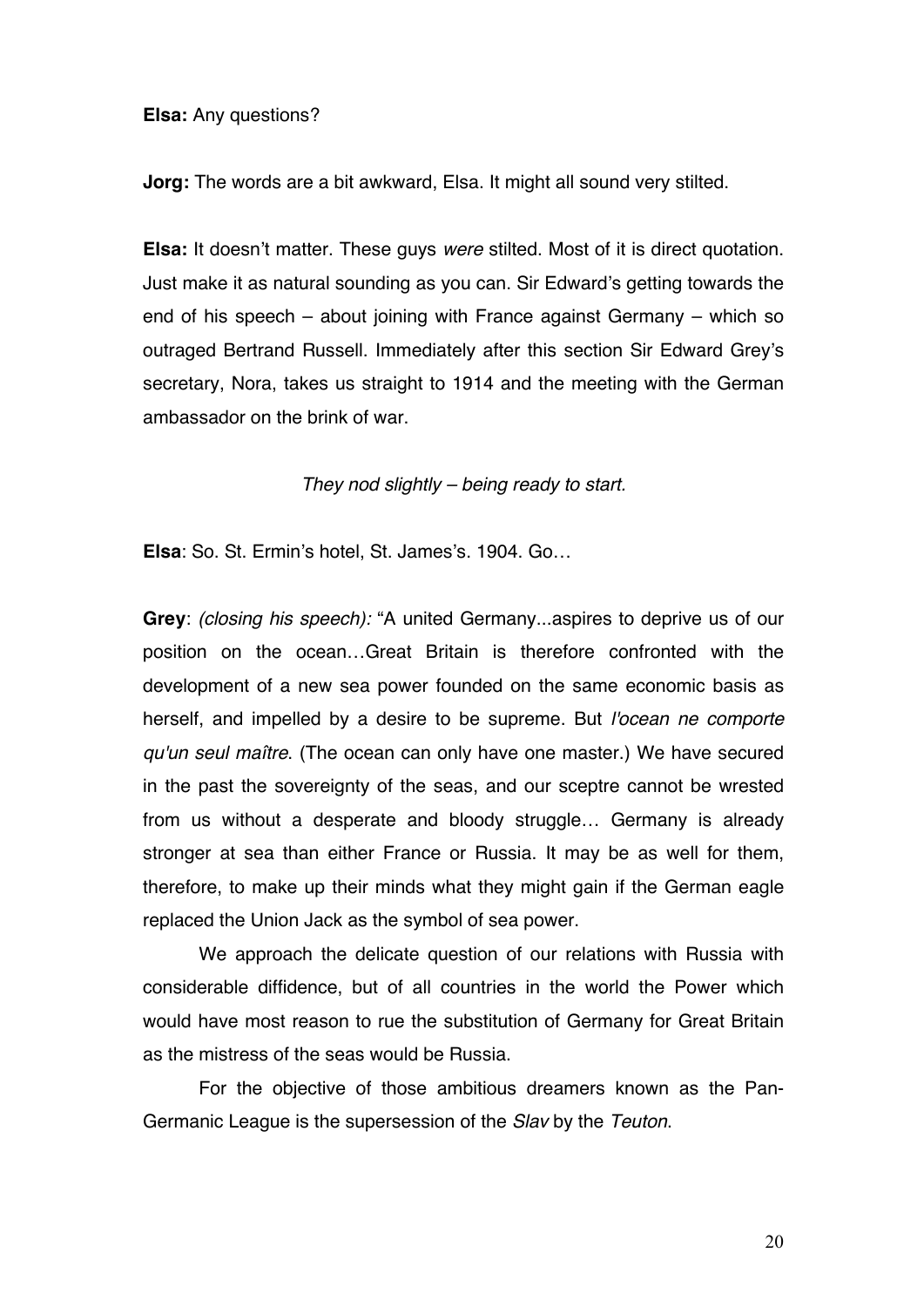An *entente* between us and Russia would, I am sure you would agree, not only be for the advantage of civilisation, but would also bring us back into friendly relations with France –

Should Russia wish to come to us, we shall certainly meet her cordially… If, on the other hand, Russia and France choose to combine with Germany in an attempt to replace our sovereignty by that of Germany, then England will know how to meet them. We seek no quarrel with any Power but if one is forced one upon us, we shall not shrink from the ordeal… Germans would… do well to realise that if England is driven to it, England will strike home….Let them be clear that in a conflict with Great Britain, misery would be caused to large classes of the German population, through far-reaching commercial depression leading to total financial collapse."

[Verbatim from ABC Memorandum – Published in National Review, 1901 – co-authored by Grey.]

**Milner**: Bravo, Edward. At last Britain is having the courage to call things by their true name. Though I trust you weren't serious speaking of France and Russia joining forces with Germany. Our friend Halford Mackinder's put it clearly enough: *(reads)* 'If Germany were to ally herself with Russia, the empire of the world would be in sight. West Europe must therefore oppose itself to any Power attempting to unite the resources of Eastern Europe with the 'pivot-region' or heartland of Europe and the world." Britain and France have long been opposed to Russia becoming such a dominating force and *even more* to German domination. Thus we must enter into as strong an agreement as possible with France… *(Something else slips in now):* And besides… it is our task, is it not… to ensure… in future… that Russia falls more and more under our… tutelage.

**Bertrand Russell**: This is outrageous. These policies of yours will unquestionably lead to war. Where have you dreamed them up? You treat whole cultures and peoples like little counters in some game, that nothing in the world will stop you from winning. What's possessed you? I thought the aim of this illustrious club was to shine light on the needs of the world, so we can be of some help, not to make the whole world in our image.

**Milner**: Mr. Russell – we do indeed wish to be of quite especial benefit to the world. But we are not cosmopolitans (from Milner's 'Credo'); nor have ever aspired to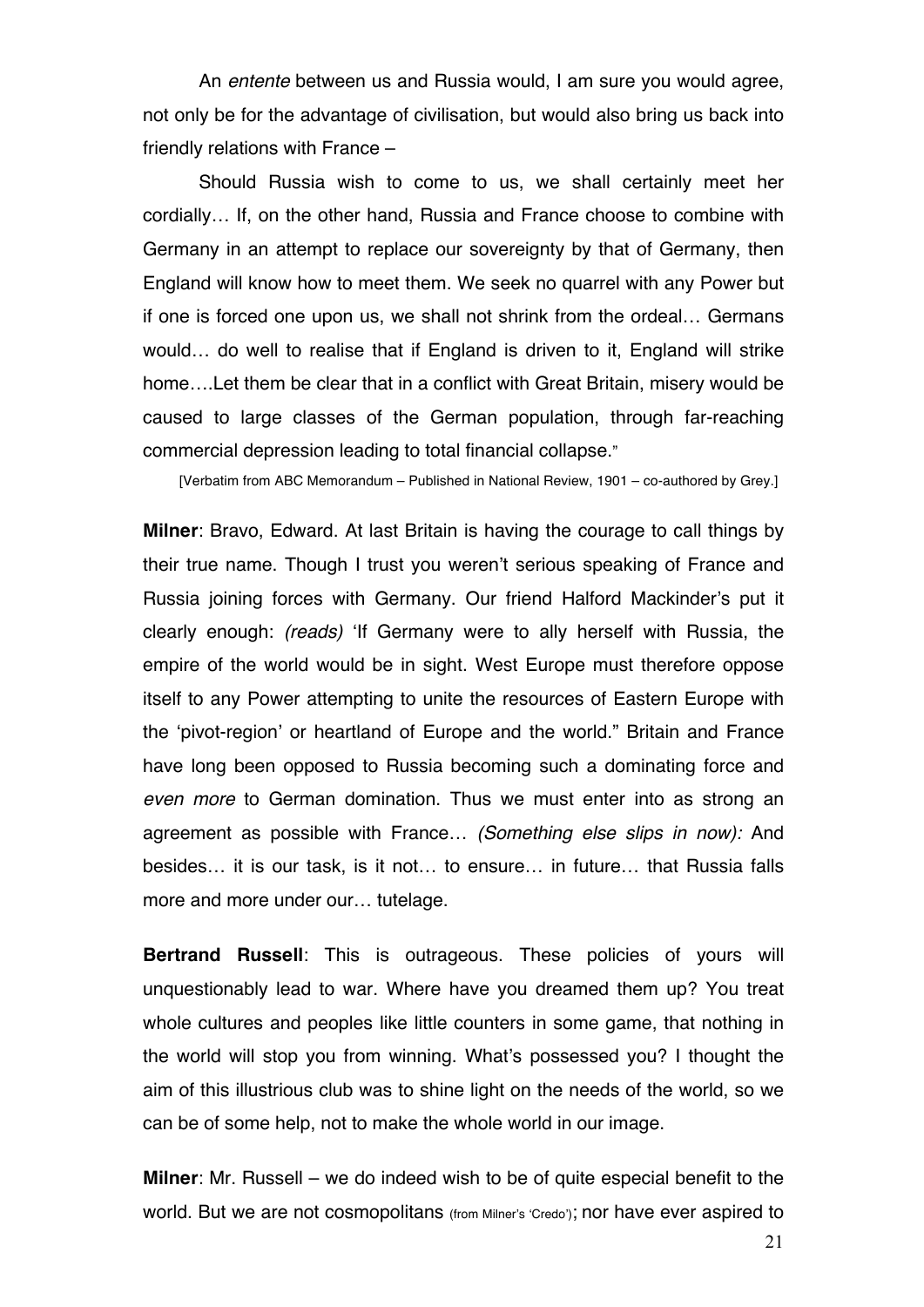be. We clearly recognize it as part of our duty and heritage to ensure the world bears the stamp of our people and not that of any other. (Quotation from Lord Rosebery.)

**Russell** (*very uncomfortable)*: This is grotesque imperialism.

**Milner**: Do you not value the Empire – and its infinite benefit for mankind?

**Russell**: There are a thousand things I value above empire. Freedom for one thing. Why on earth should anyone 'bear the stamp of our people'? This is national egotism. *(Losing his cool now.)* I'd happily wreck the whole Empire before seeing one person sacrifice their freedom.

**Milner**: This is intolerable.

**Russell**: It certainly is. I'm warning you. This can only lead to war. You're spouting the same policies as those Saturday Review articles. "Be ready to fight Germany – as Germany must be destroyed." Is that what you all want? Bragging of Empire – but just shamelessly serving your own interests.

**Grey** (*gets up*): Enough, Bertrand. Enough.

**Russell**: Yes, Mr. Grey, It's more than enough. I *resign* from your little Coefficients Club. Little children jockeying for war.

### *Milner and Mackinder rise angrily to their feet.*

**Russell**: Sorry, gentlemen, I don't do fighting… It's all right… I'll go easily, governor. No need to push me. I'm gone.

*Straight into Nora – Edward Grey's secretary – ten years later.*

*N***ora:** Well, poor little Edward Grey. He never was very bright, you see. It always seemed to me that he didn't have one thought in his head. But he took us into war! Funny that, isn't it. Maybe it was someone else's thoughts, I don't know. I mean look at that that ABC document Bertrand Russell was so furious about. It's got Edward Grey's signature to it all right. So he must have signed it, maybe he even writ it out – but *thought* it, himself? That wasn't really his way. "No one at home" I used to say, sometimes – "no one at home today, is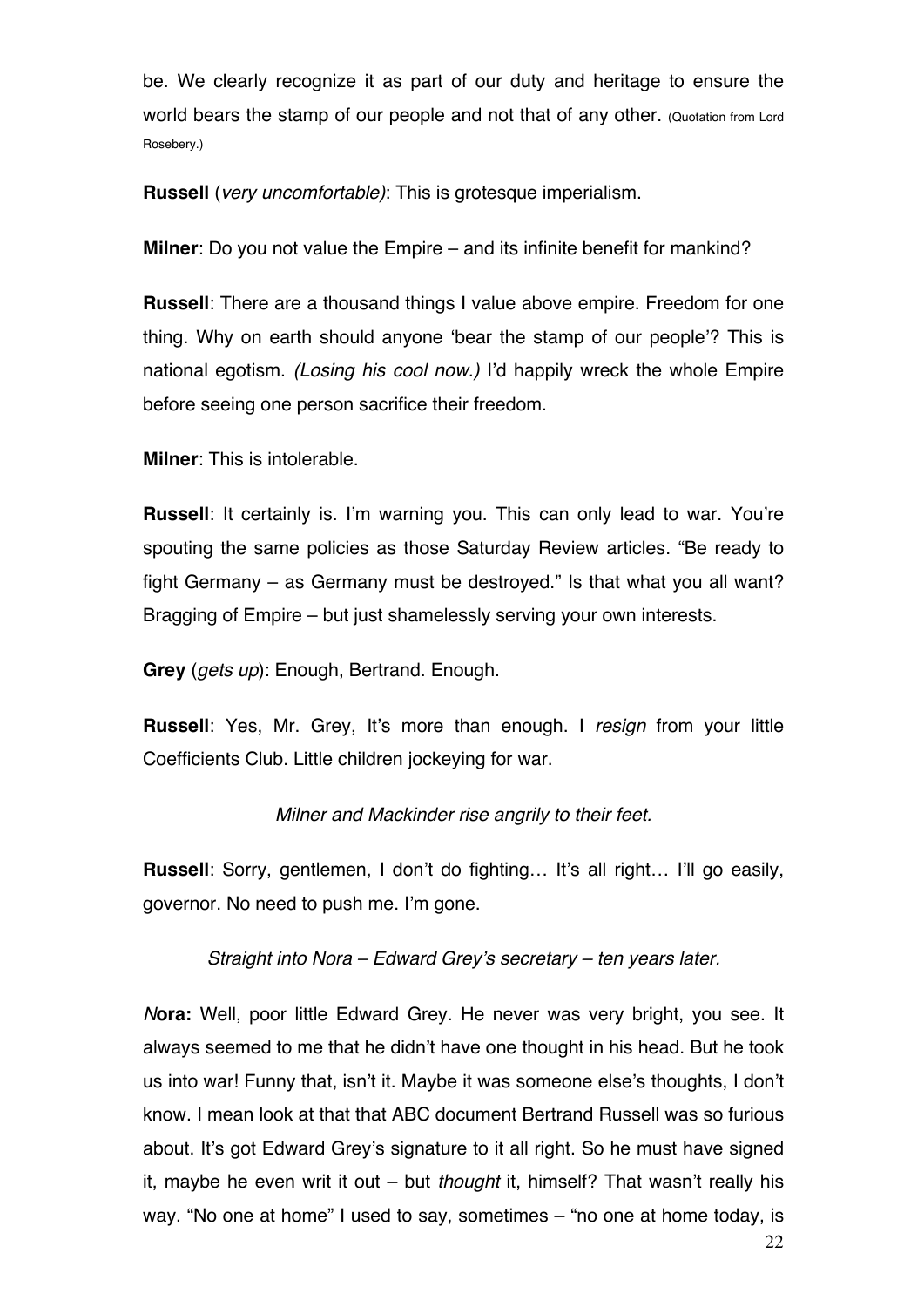there, Mr. Grey?" And I think he thought it was quite funny. But other days, when there was someone else around, he suddenly seemed to know what he was – and he was very, very good at *sounding* just like the other person. Which is why, in the end, I think he was dangerous. You never knew who was leading him. But someone was. Otherwise how could little Mr. Grey have taken us into war?

Perhaps I was the only person in the world who actually witnessed how this happened. Right on the very brink of war, August  $1<sup>st</sup>$ , 1914, Mr. Grey was visited by the German ambassador, Mr. Lichnowsky, who was all flustered – like it was the last chance or something, which it probably was. And I could hear the whole conversation through the door.

#### *SCENE WITH LICHNOWSKY AND GREY*

**Nora:** Good morning, Prince Lichnowsky – Sir Edward is expecting you.

**Lichnowsky:** Thank you.

### *He moves past and encounters Edward Grey.*

**Lichnowsky:** Good morning, Foreign Minister.

**Grey:** Good morning, ambassador. Do take a seat.

**Lichnowsky:** Thank you. But I shall stand if I may. We face matters of gravest consequence. With armies massing everywhere, Europe is a tinderbox – one false move and it could explode. Mr Grey, if Germany gives her promise *not* to violate Belgian neutrality, could Britain promise *not* to enter the conflict, on the side of France, and to remain neutral?

Grey: Prince Lichnowsky… Hnnn… Britain's hands are still free. What our attitude will be on all these disturbing events is not yet clear, and will largely be decided by public opinion. So, on the grounds alone that you mention, no, ambassador, we would not, as such, be in a position to offer the assurance you are looking for.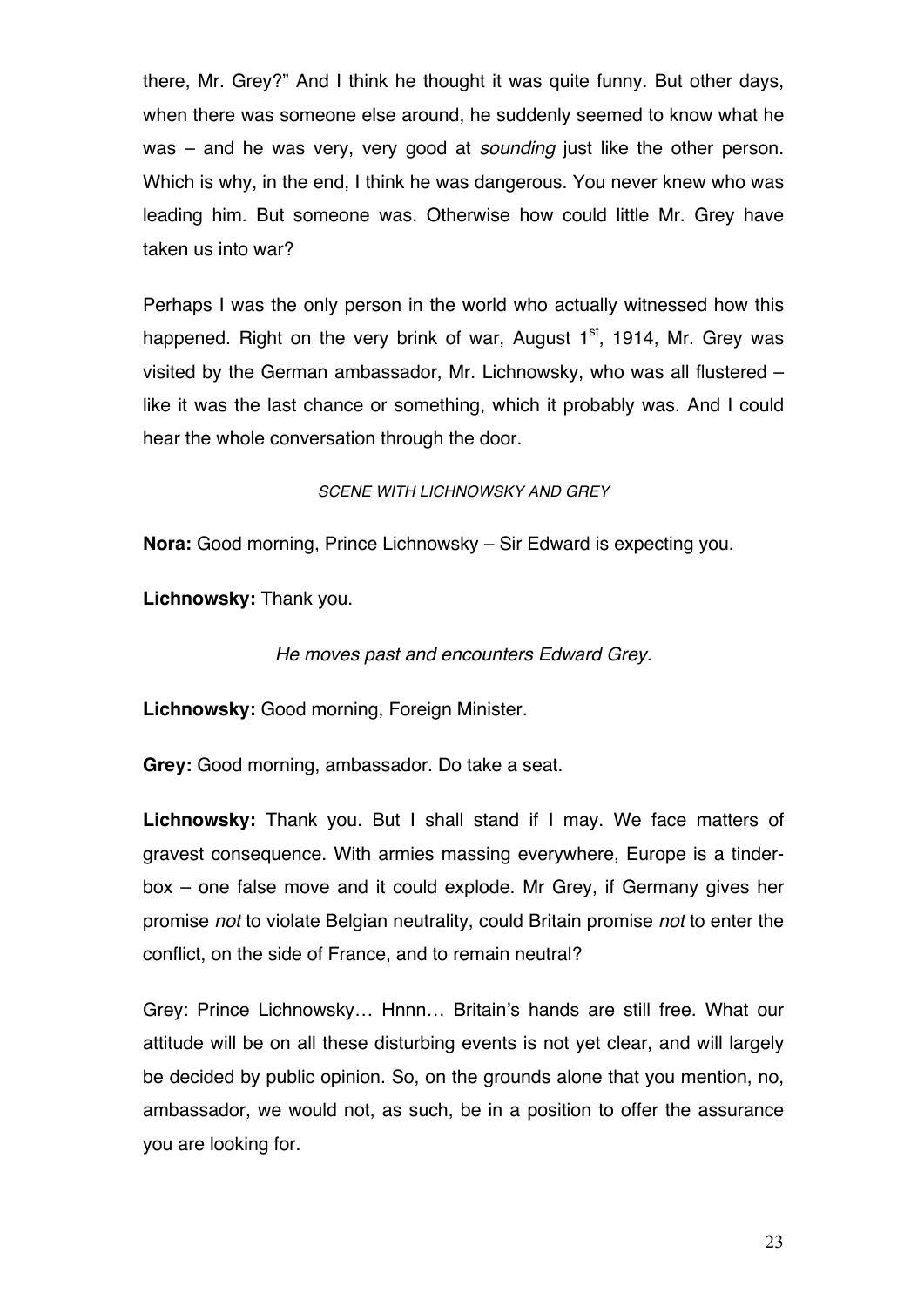**Lichnowsky**: Then what would it take? There will be fighting. That is clear. But it could still – Mr Grey, it must! – remain localized. If Britain enters the fray, it could begin a war from which Europe will never recover. Name the conditions for England to remain neutral. Whatever they would be. If Germany would promise not to attack France - despite France's ceaseless warmongering would guarantee her integrity - would this satisfy our British friends? And enable you to remain neutral?

**Grey**: Prince Lichnowsky, Britain's involvement on the continent… is her own affair. I can give you no promises on these or any other terms. How can we know how things will turn out?

**Lichnowsky**: Then nothing we can say or do can make any difference?

**Grey**: Perhaps that is how it appears to you. I can only repeat myself. We must keep our hands free. Good morning.

**Lichnowsky:** Goodbye.

*They come out of their roles.*

**Lichnowsky actor**: So go on, tell me, Edward – for what?

**The actor playing Grey**: I beg your pardon?

**Lichnowsky actor**: Well come on, it was 100 years ago… and we're both dead now – so tell me, Lord Grey, keep your hands free *for what*?

**Grey**: Well.. err…

**Lichnowsky**: Or let me put it this way. If you had spoken differently, world war one might never have happened. At that moment, Edward, it was in your power to stop it. One word from you – and everything could have been different. So why didn't you speak? Why didn't you give any conditions? I don't understand.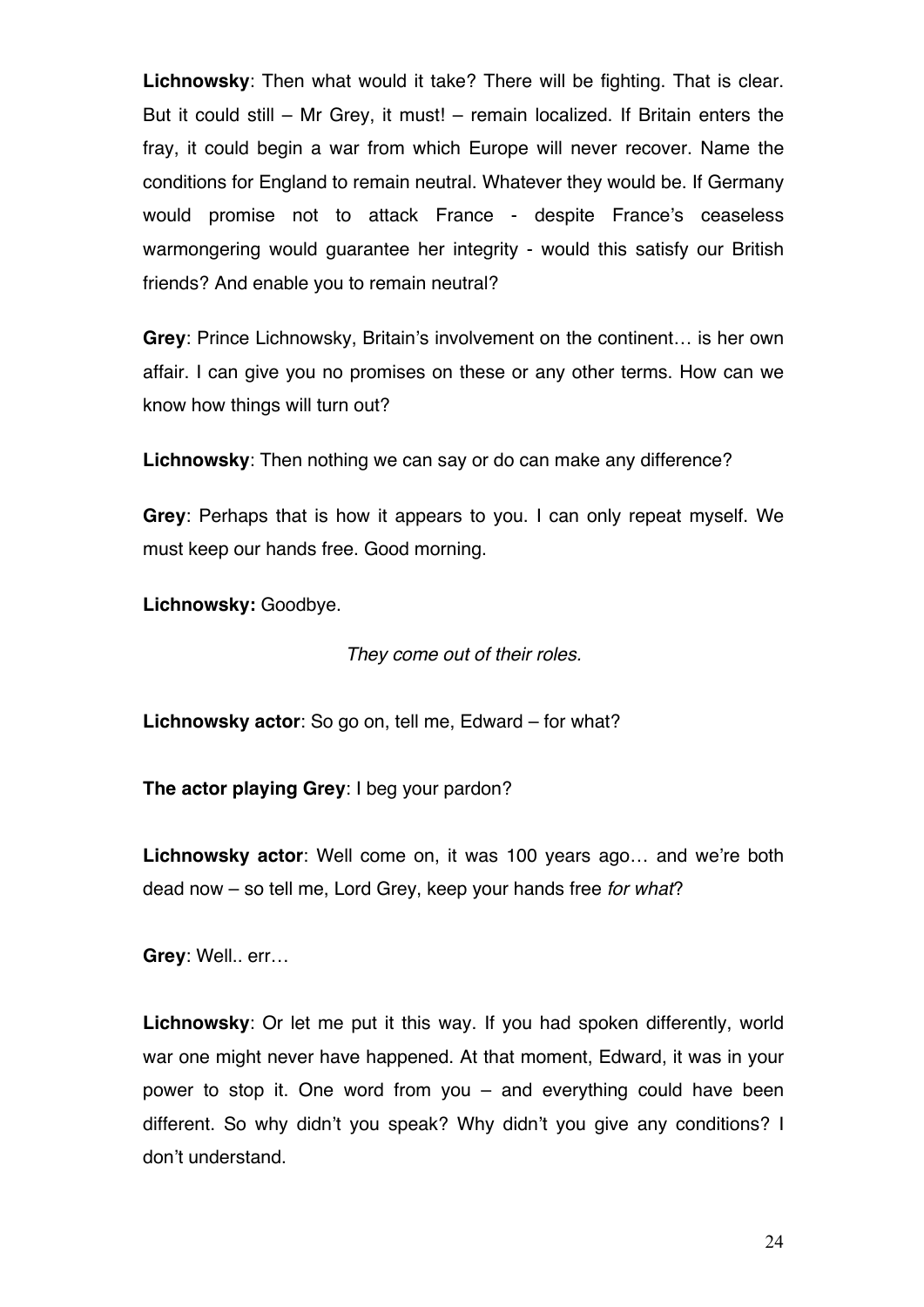**Nora**: Thing is, you see - he never actually even mentioned your conversation to the cabinet – when they were discussing whether to go to war.

### **Lichnowsky**: What?!!

**Nora:** Not a word. People still don't even mention it much today. But one or two people, when they did find out, were furious, and asked Grey in Parliament why he'd rejected all your proposals.

**Lichnowsky:** And what did he answer?

**Nora:** You might not want to know, Mr. Lichnowsky. What he said was, that you weren't acting on any authority, that you and he was just having a private chat. That what you'd said to him didn't actually have any relevance for the war.

**Lichnowsky:** *(crushed)*: Good God! But you could have stopped the whole thing.

**Grey** *(walks out. As he passes Lichnowsky):* 'Sorry old chap!'

**Elsa**: Mmm. Excellent. I like that conversation. Let's leave it in.

## **SCENE TWO**

## **SARAJEVO FLAT OF MARKO AND VIDA**

*In the midst of a party that Marko and Vida have put on for Norman, who is visiting them.*

**Zoran**: So what brings you here? Something special. Just a holiday?

**Norman**: Not quite a holiday, no. Though it's wonderful to be here again – I was here just before the war – in 1992 - unforgettable… that's when I met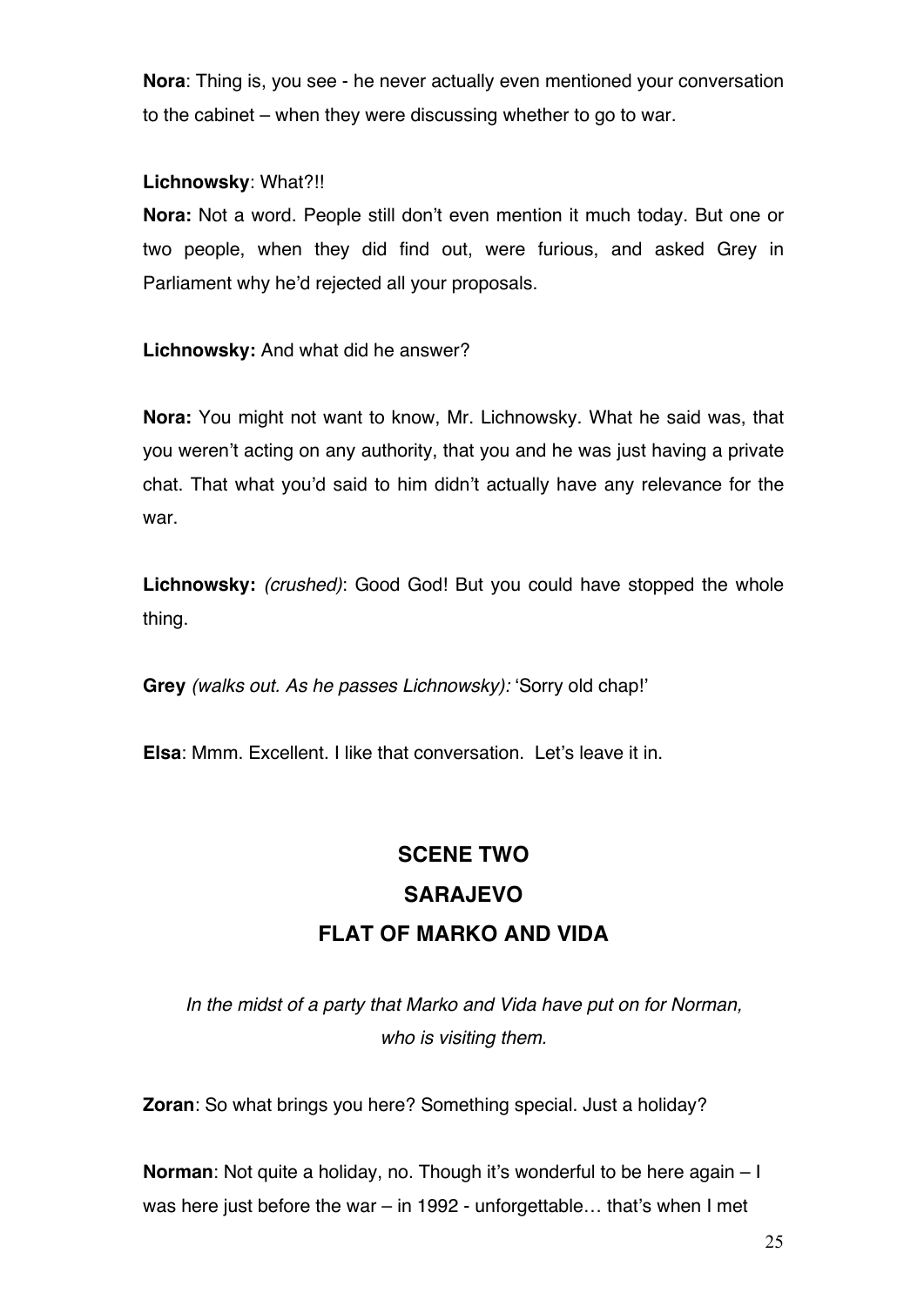Marko and Vida – no, I'm very busy with issues around world war one – I run a magazine – and I wanted to meet up with Marko – about the play he's doing – and I thought, well, it all started here, the first world war, so maybe it's important to be here 100 years later.

**Norman**: Maybe you don't want to talk about it here, Marko, but how's the play going?

**Marko:** It's ridiculous. Well no – it's quite amazing, in fact - and very bold, for Germany. But why on earth anyone ever thought that I should play the head of the German army - Helmuth von Moltke – well, that's ridiculous, isn't it? A crazy Bosnian artist as the leading Prussian general? Have you seen a picture of him? Look at the hat he wears?

*He puts on some kind of object into which he inserts a sharp point and then mocks part of the line from the film 'Gladiator'.* **Marko:** "Commander of the armies of the North – loyal servant to the true Emperor."

**Vida** *(takes hat off him)*: You're in no position to mock, Marko. Von Moltke's a far greater individual than that. He's very special.

**Marko**: Oh?! And since when did you know so much about him? You've never said a word.

**Vida**: I hardly know anything. Just your script. But I can feel it from how he speaks. Maybe the director wanted people to look at him differently.

**Marko:** Well, she'll achieve that.

**Norman**: Do you think I could see the script sometime?

**Marko**: Noone's meant to see it before the opening.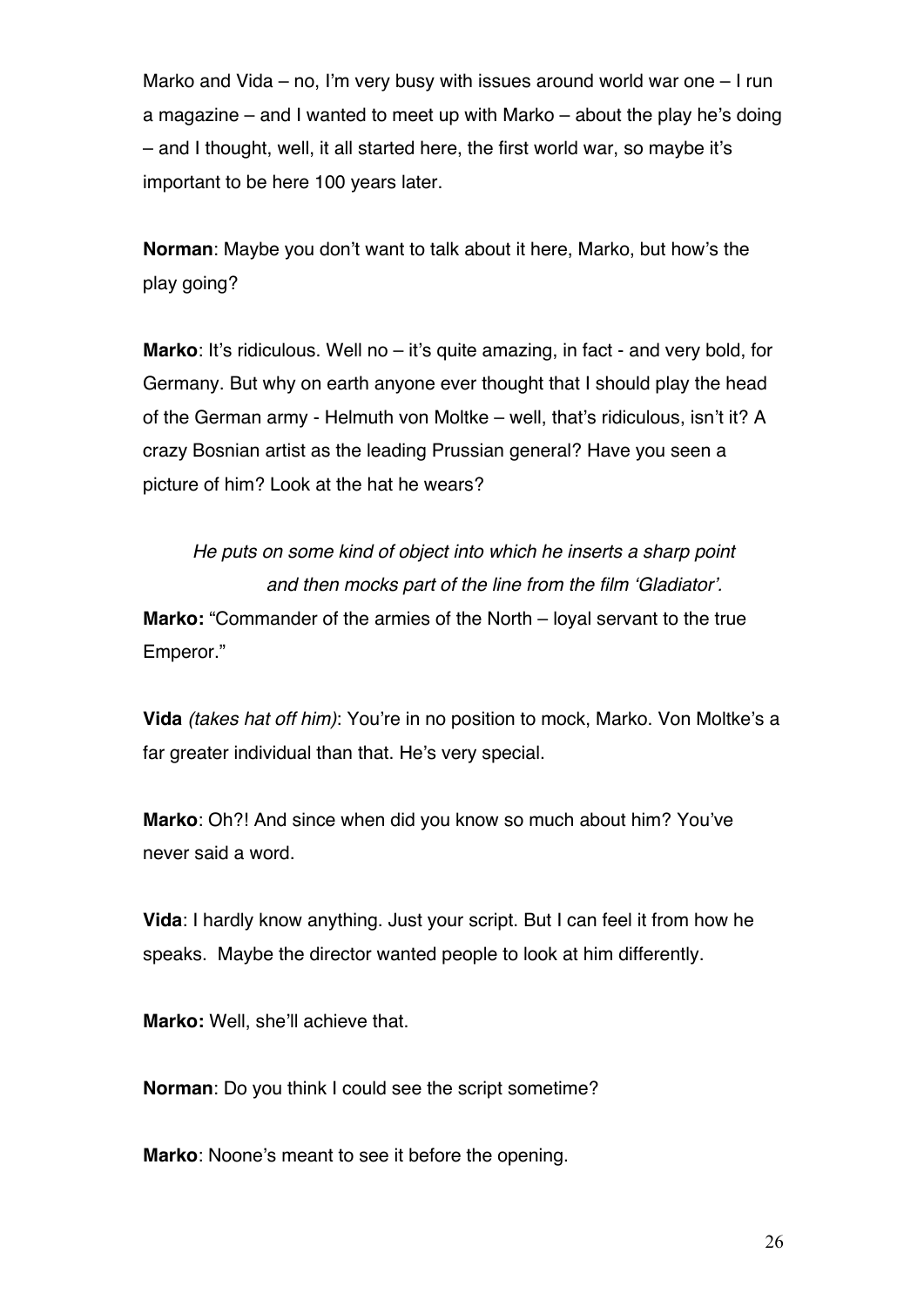**Norman**: I understand – but maybe there's something you can say about it?

**Marko**: Yes, I don't think she'll mind. We'll look at it tomorrow.

**Norman**: Is this it here?

*Looking at tall stack of papers*

**Marko**: That lot – no – that's just *– (he's getting little drunker now) –* I don't know – odd pieces about Sarajevo – take a look – yeah, some of that might interest you… Anyway, see you soon… Helmuth von Moltke's craving a little fresh air – *pulls out a cigarette -* and the night sky… Daswidania! *(Leaves the room.)*

**Vida**: It's beautiful you're here, Norman… And for Marko too. It's been so many years, eh? Since you were here. We were so young. But we sensed something, didn't we?

**Norman:** They were special days… what was it? A week or two… But they're still a big part of my life.

**Vida:** And so much has happened since. But we're still the same underneath, aren't we?

**Norman**: I hope so. Though the world's a whole lot faster…

**Vida** *(jumps up maybe)*: Not as fast as we are… When you're a dancer, Norman, you can make time do what you want… you can even stop it altogether sometimes.

**Norman:** I'd love to see something you do. Is there anything you could show me?

**Vida**: Like what?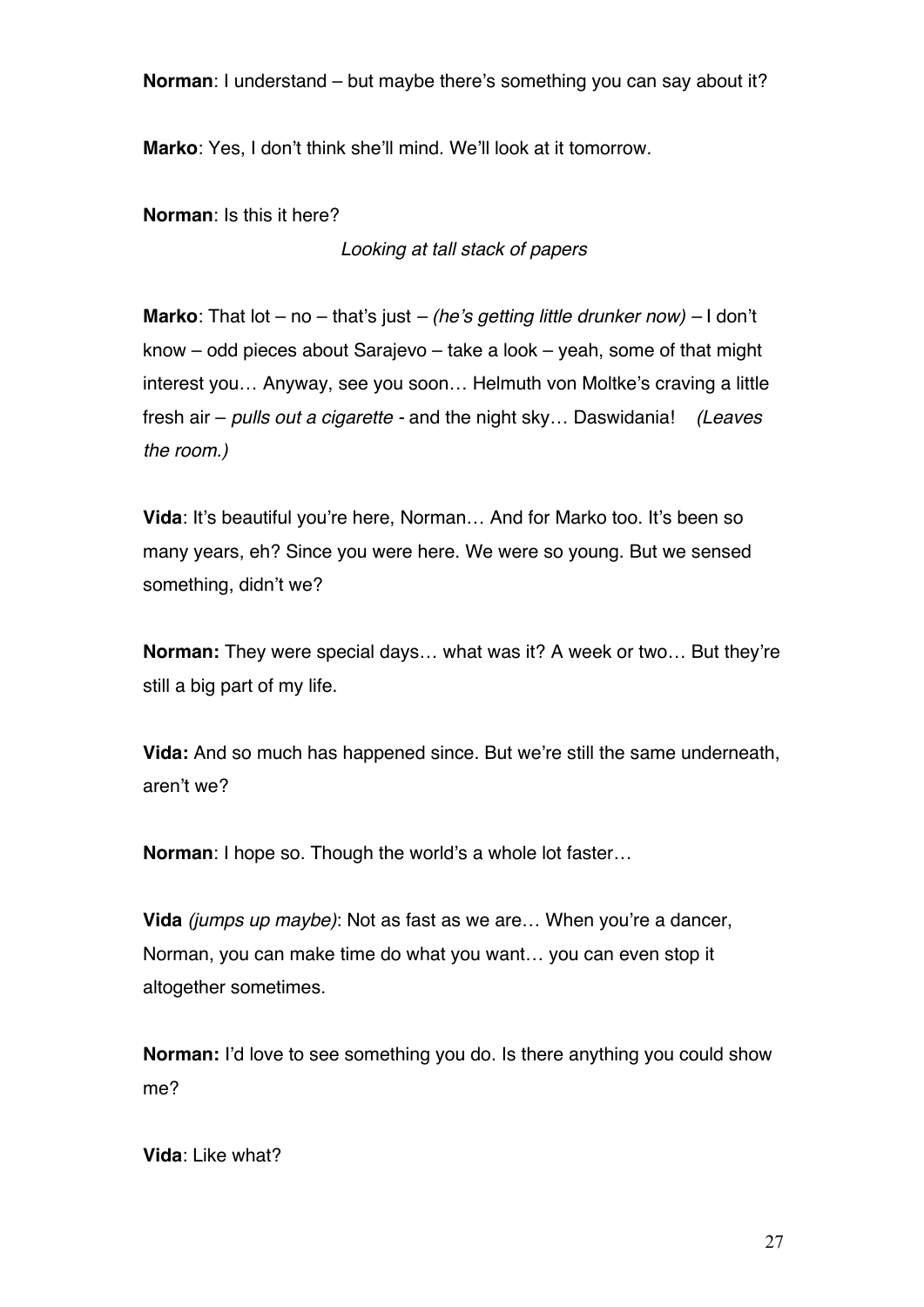**Norman:** Anything… something Bosnian, maybe?

**Vida:** Yes, ok, this is a new piece I've been working on.

*One day you'll come And reduce my city to rubble Savagely saying* 

*It is razed And razed Its faithless Faith*

*But then you'll be amazed To hear me walking through The city again*

*Secret and sly You'll burn my home to the ground But by a miracle I will still be dreaming here on earth (Like a watchman Forbidding others to dream or think) You'll laugh and roar That I am No more*

*But you know nothing About the icy well From which I drink*

**Marko:** *(comes back in):* What's that?

**Vida:** It's a Mak Dizdar poem.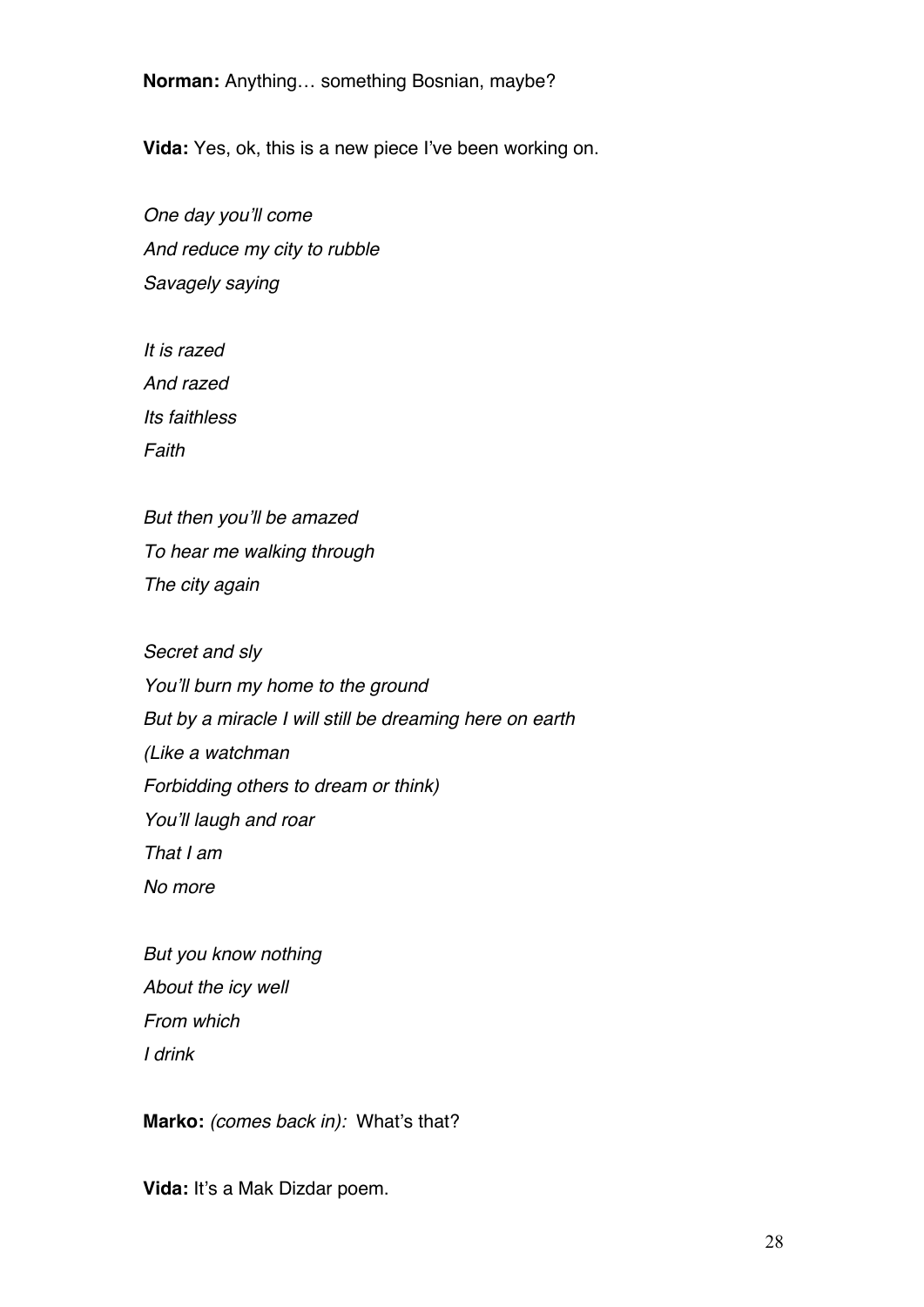**Marko:** I've never heard it before. I love it. What's it called?

**Vida:** Message.

Marko: That's exactly what it is. Is that all of it?

**Vida:** No, there's lots more of it, but….

*Norman is meanwhile mesmerized by the C.H. Norman passages.*

**Norman**: Sorry, Marko – but where did you get this??

**Marko**: Why?

**Norman**: I thought I'd read everything about the Sarajevo assassination. But I've never seen this before. Ever.

**Marko**: Everything's here in Sarajevo!

*Norman is leafing through the C.H. Norman passages.*

**Norman**: Do you know what this says?

**Marko**: Remind me.

**Norman**: Fuck it!

**Vida**: Norman! Where's our polite English gentleman.

**Norman**: Sorry, but I can't believe this… And finding it here! Listen to this: "The recent quarrel at the Paris conference of the Grand Orient of France destroys to all reasonable minds the theory that Germany alone created and caused the war. 'It was the Secret Societies of Europe, through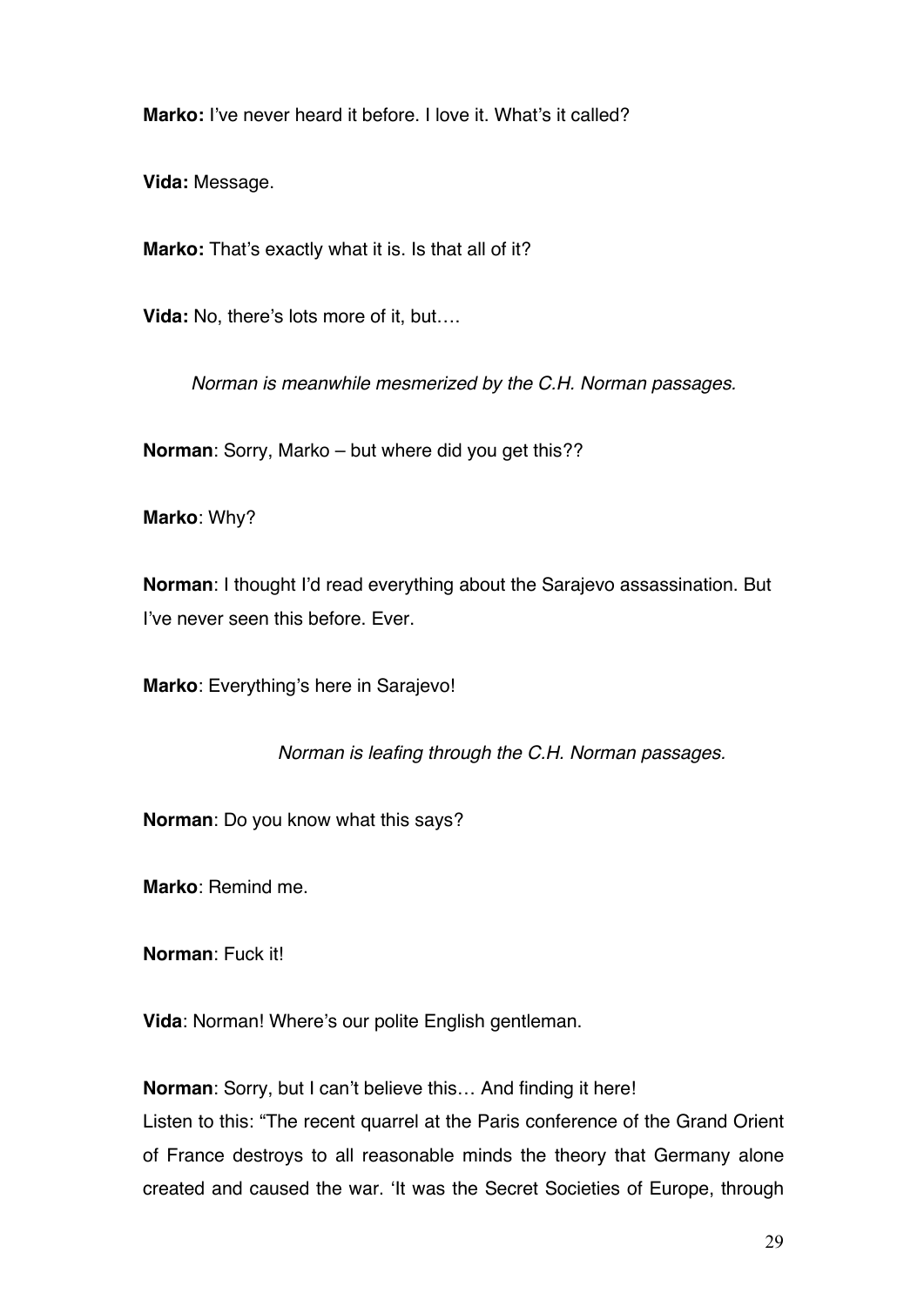Serbia, who started the war.' When I attempted to publish this, I was jailed for the remainder of the war, at times even in a straitjacket."

**Marko**: You're such a journalist, Norman. This stuff's irrelevant now.

**Norman**: It's not irrelevant at all.

**Marko:** It is for me. Do you want to know who my hero was in World War One? Andrej Belyj.

### **Norman:** Who?

**Marko:** Another crazy Slavic artist. Have you heard anything like this? "In August 1915 I accomplished a deed – I have no idea how. Deep down within me, I overcame the Hydra of the War – killed the dragon of the war that state power with its dark secret organisations which called it up – and did so on behalf of the brotherhood of peoples, and all the forms of love unknown to me."

Now there's a deed!

**Norman:** But what did he do?

**Marko** *(Laughs)***:** I have no idea! But it wasn't a joke. *(Reads again):*

He said he felt like someone carrying a bomb, whose meaning he did not know, but that was his task and noone else's to throw. Not a real bomb. A lifebomb. His own life. Pitched into the middle of the raging catastrophe of the time. And that's me. I don't know how – but somehow – that's what I've got to do.

**Norman:** You're losing me, Marko... I'm not sure I know what you're on about.

**Marko:** Something's got to happen. This centenary does matter, I know that. Something does have to happen. But what? A different kind of act altogether -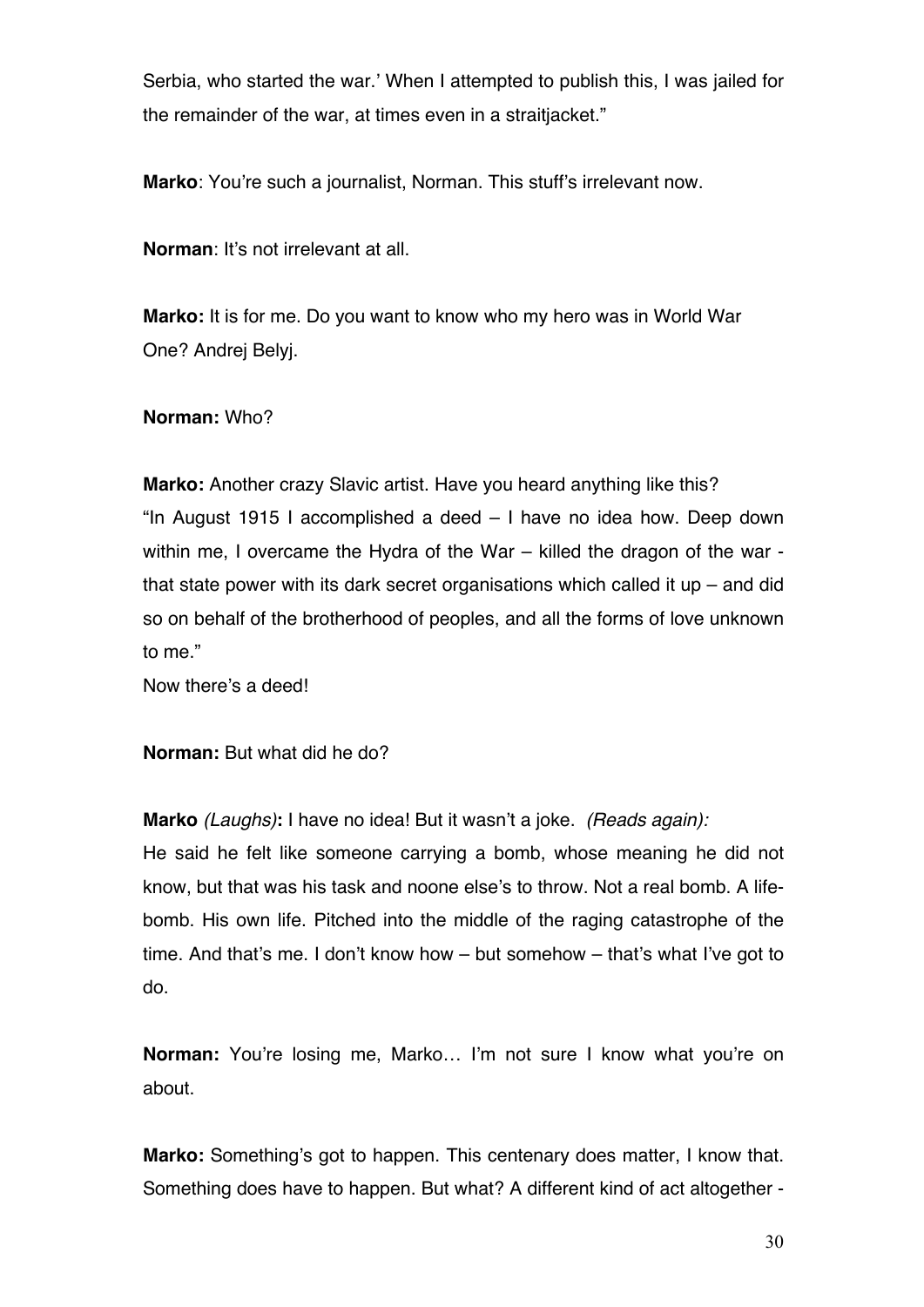that shifts something in people – so they realize we're not remembering a war, we're still in it, the same one, the same one, and it'll go on for ever unless we change it.

**Norman:** But what exactly? What kind of thing?

**Marko:** I don't know yet... but I can see parts of it... Please hear me out... We can include pieces you've been working on as well... it'll be a joint creation… and will be unforgettable… if we're lucky, it'll be seen by millions of people…

We have to get ourselves to where the war is happening now. To Ukraine.

**Zoran:** To where the fighting is? And do what? *(He's terrified.)*

**Marko:** Don't worry, Zoran. It'll be quite safe. We just go *near* where it's happening. We just find where the media are.

### **Zoran:** And?

**Marko:** And... *on June 28<sup>th</sup>*, at the exact hour that the assassination took place in Sarajevo, 11 in the morning, Vida and I appear, hopefully on the steps of some Town Hall, looking identical to Franz Ferdinand and Sophie Chotek…

**Vida:** Excuse me?!

**Marko:** We can do it, Vida. I've got theatre friends in Kiev. They can help us. Maybe they can even get us an open-topped car we can leave in.

**Vida:** You want to get us shot? In the car?

**Marko:** No, Vida… I want to try and 'kill the dragon of the war' in public. The main thing will be on the steps… everyone will be so aware of that anniversary, that we'll immediately catch people's attention, and the media's as well, if at the exact moment the royal couple appeared outside the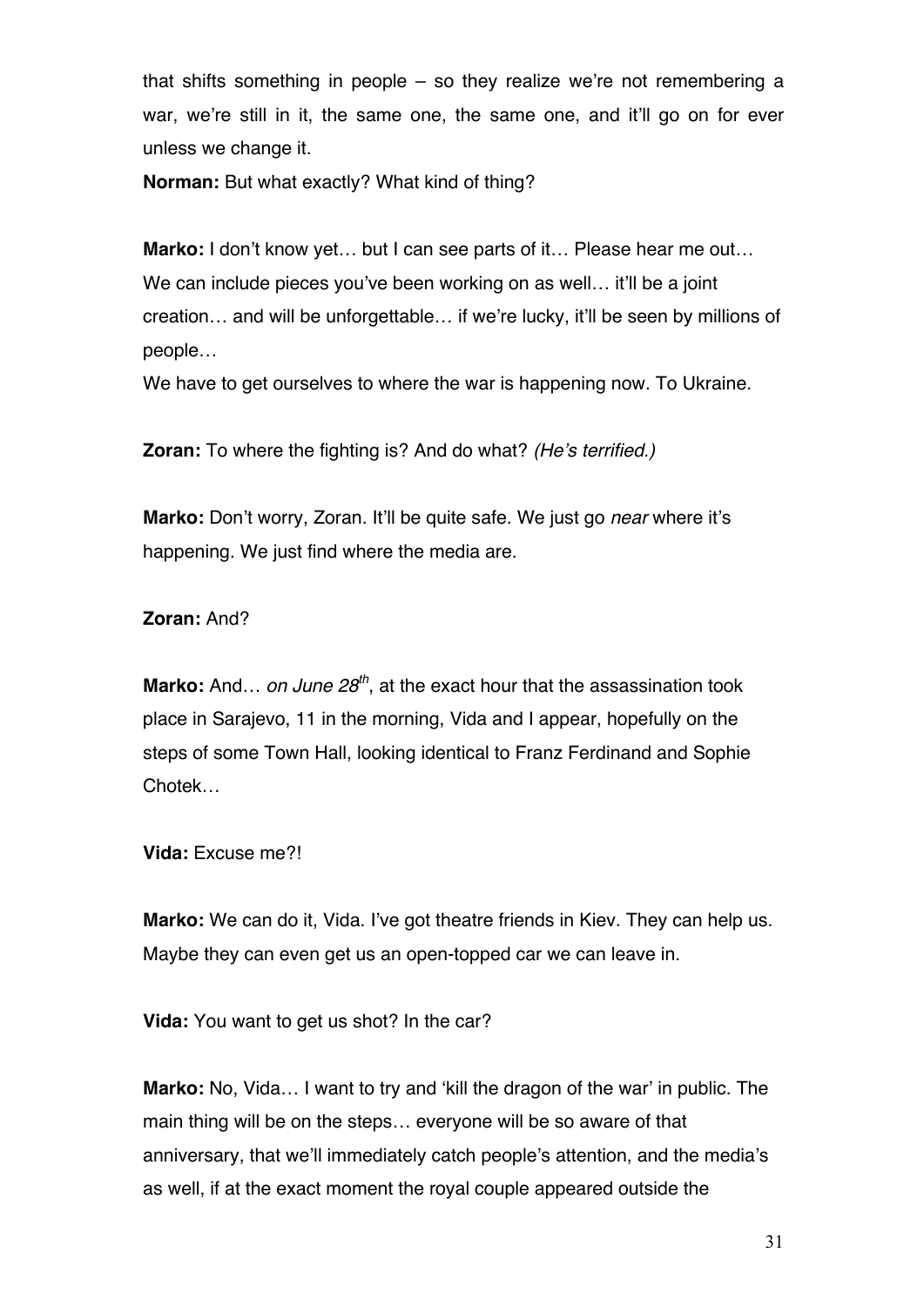Sarajevo Town Hall in 1914, their look-alikes appear outside a Town Hall there, today, at an equivalent pressure-point.

**Zoran:** So it *is* a reconstruction. I thought you said…

**Marko:** It's not a reconstruction – or only to seize people's attention. Franz Ferdinand couldn't say anything, could he, before he was shot? But if he comes back from the grave, he can say *a lot.* He can tell us everything he knows about his own death – and those responsible for it. And then he can change and become the voice of the present. And speak truths about what's going on in Ukraine. Then we'll kill the dragon of the war… in public… then finally, the real victim… the silenced voice of Europe herself will speak out something of her own tragic story during the last hundred years. And if anyone jumps in to stop us, we'll make it part of it, and at that moment Gavrilo Princip – or his lookalike - will jump in too and shoot us… and this time everyone who sees us dying will know exactly why it's happening.

**Vida:** Dying!

**Marko:** Just pretending to. You'll be Princip, Zoran – with a pretend gun.

**Zoran:** Sounds a really safe job to be the one waving a gun! Thanks, Marko.

**Marko:** Well, you'll need to be filming as well, before that. Obviously we hope that the mainstream media will enjoy it – and broadcast it everywhere… but we can't be sure… so we'll do it ourselves as well – put it on the web and if we're lucky it'll go viral… and no one will be able to say we didn't celebrate the centenary. What do you all think?!

**Zoran:** Don't even ask. I think you're completely nuts.

**Marko:** Thanks! Norman?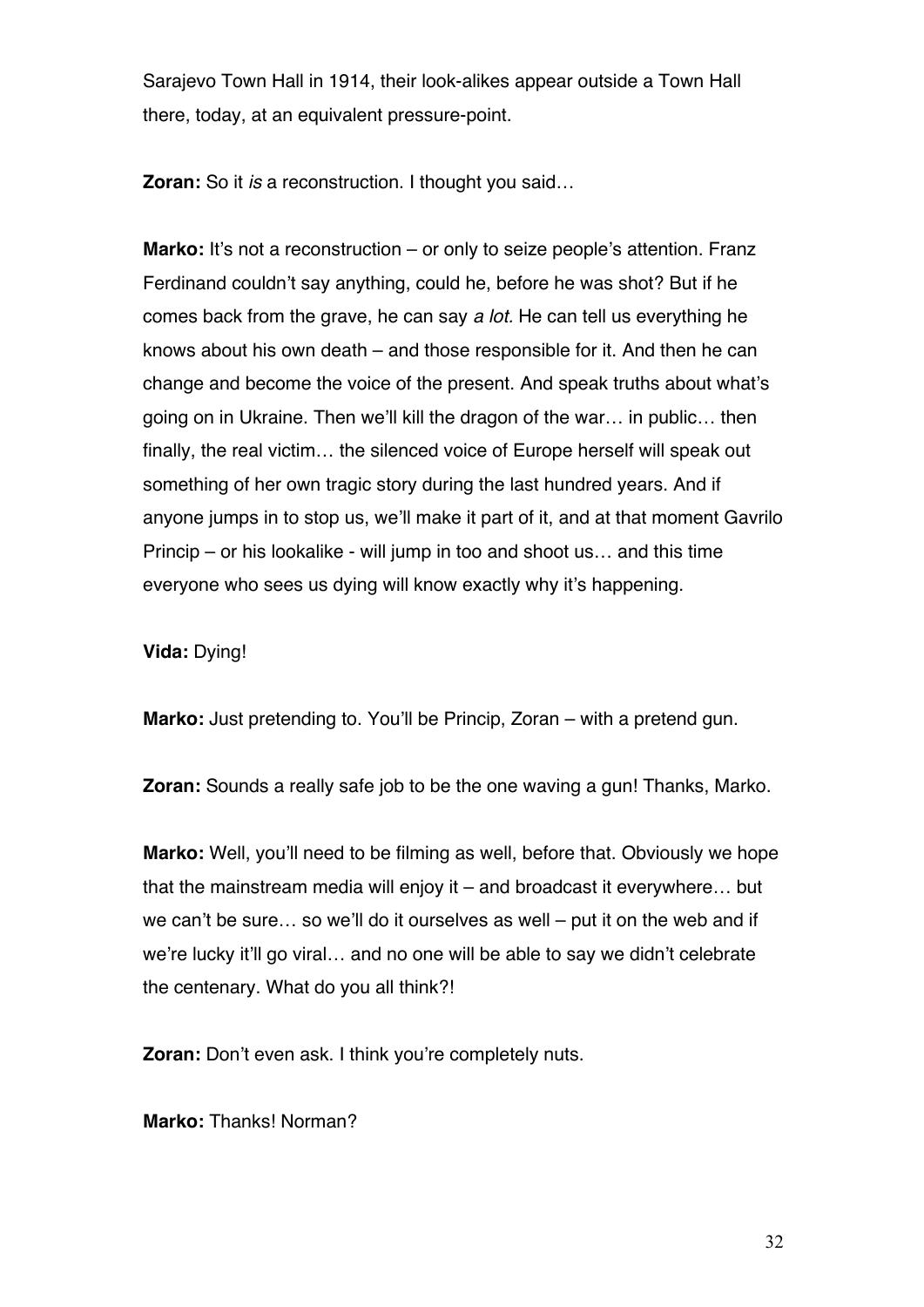**Norman:** Well, it's certainly you all over. If you could manage to pull it off – safely... t could be your greatest hour...

**Marko** *(really smiles)***:** I think so too… You see what happens when we're together, Norman…

*(To Vida):* And you, my dear. What do you think? Are you willing to do it with me?

**Vida:** You've finally cheered up, haven't you? So how could I say no? It'll be an honour to die with you! And we'll make it very artistic!

**Marko:** I love you, Vida. Are you serious?

**Vida:** Of course I am.

**Marko** *(to the others)***:** You see? We have perfect understanding of one another's work. Now Mr. Englishman, it's time to see you dance! *(Scene ends with dancing.)*

# **SCENE THREE LONDON – EARLY MORNING ST. JAMES'S PARK**

*Jemima is meeting with the head of the whole UK World War One celebrations. They get on well. They occasionally meet in the park – it's near where both of them work – and they know they won't be overheard.*

**Charles:** Anyway, Jemima, we're delighted with how your programmes are going. It's given us a wonderful beginning to it all. The ratings are very high… you've pitched it just right. Wonderful, isn't it, there's been such an interest? The perfect curtain-raiser for the Summer – and for when the war actually begins, in August – if you know what I mean.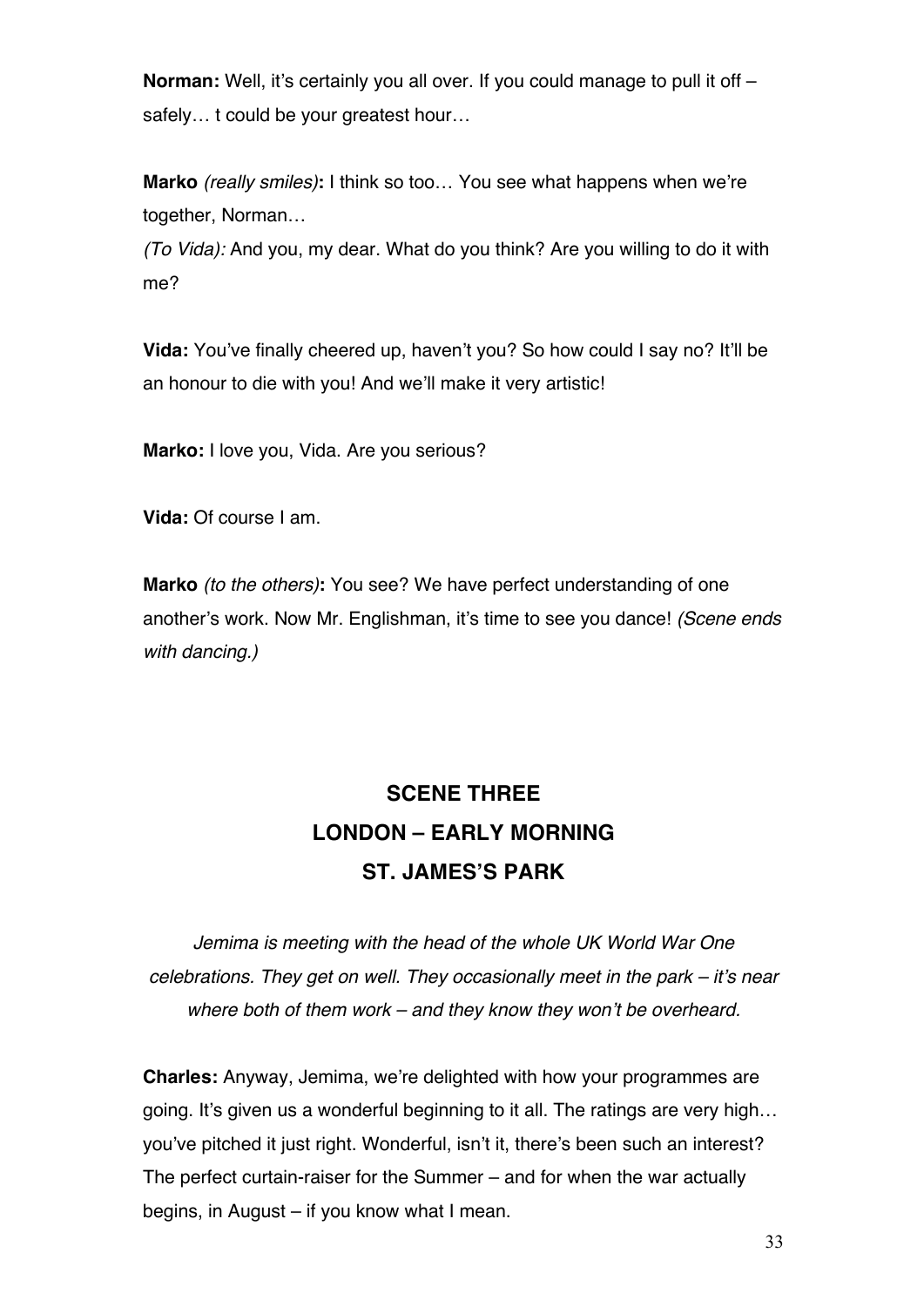**Jemima:** Of course. Not easy to get the right balance. Between showing up Germany as the Prussian war-mongerer responsible for it all – while not upsetting any feelings, and acknowledging her central role today in the EU. But I think we did it. And the drama helped a lot. The British love drama. Just to see the Kaiser and von Moltke and Churchill… not so abstract then.

**Charles:** No.

**Jemima:** So what was it, Charles? Anything special? We're all set for the Summer, aren't we?

**Charles:** More than set. It'll be bigger than the Olympics if we can get it right. And so it should be. Or it'll build on the Olympics. Just got to get that same national spirit going right across the country. Make everyone feel the atmosphere, if we can, of what it was like to go to war, when the whole world depended on it. No, nothing special. But I had a meeting last night, with the Bow Group, and they thought it might be a jolly good thing if you joined us at our next meeting. Pretty important, I think, just so you get the whole context for it all.

**Jemima:** I'd be honoured. Where and when?

**Charles: St. Ermin's. June 24<sup>th</sup>.** 

**Jemima:** Definite?

**Charles:** Yes.

### *Jemima notes it in her phone diary.*

**Charles:** Before that, a couple of them were a little worried about those two programmes later on allowing different viewpoints about the war.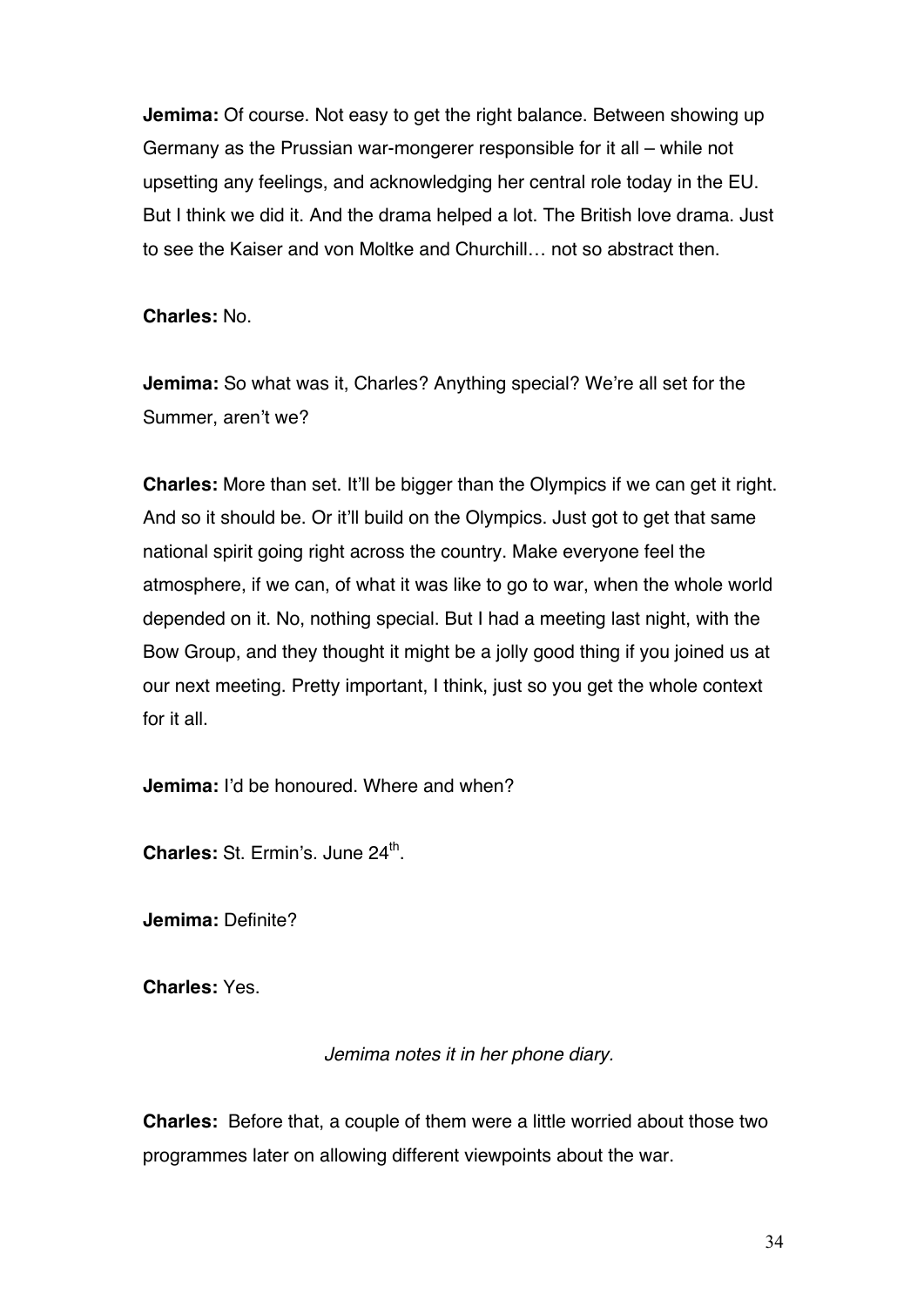**Jemima:** We wanted everyone to feel included. The 'No Glory Campaign' is quite popular.

**Charles:** The pacifists, yes. No problem there. But some of the others. We don't want any conspiracy theorists. International voices are ok… if they're respectable… but I'd leave out the others. Like that friend of (your husband's.)

**Jemima:** Count it done.

**Charles:** Where is he, by the way? Your husband.

**Jemima:** He's back in Kiev again.

**Charles:** Oh? Another story. **Jemima:** Yes.

*They walk warmly off.*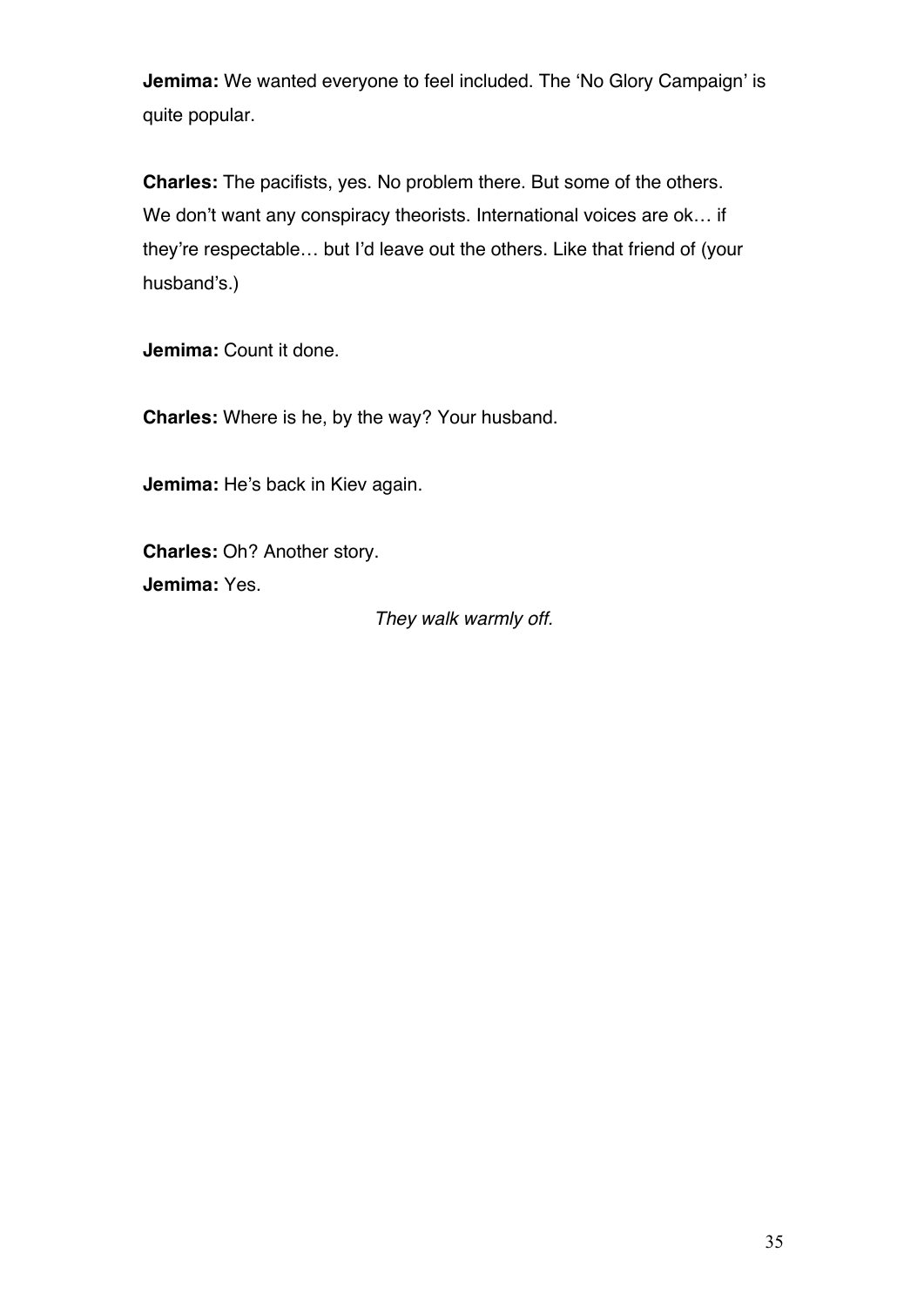# **ACT THREE SCENE ONE BERLIN THEATRE**

**Elsa:** So, everybody, a very warm welcome to Marko. Our Bosnian Helmuth von Moltke. We've been looking forward to this for such a long time. I certainly have.

*Marko appears on the stage as von Moltke – he has met them before, but not yet on the stage for a rehearsal.*

**Marko: Guten Tag!** 

**Elsa:** It's a slightly difficult scene to start with, Marko. You're with the Kaiser. Last time we saw Sir Edward Grey in England and what he said to the German Ambassador. This scene takes place around the same time as that one, but relates to something completely different that Sir Edward Grey had also said to Lichnowsky. Grey, who we saw last time making no promises at all, earlier that day had actually promised Lichnowsky that on certain conditions not only England but France as well would keep out of the war. Von Moltke arrives at German High Command just after they've received the telegram announcing this. Let's just run it, shall we, and see what happens? Ready, Marko?

**Marko:** Yeah.

**Elsa:** Everyone else?

**Jorg:** Yes. We'll just imagine the champagne!

*Moves straight into*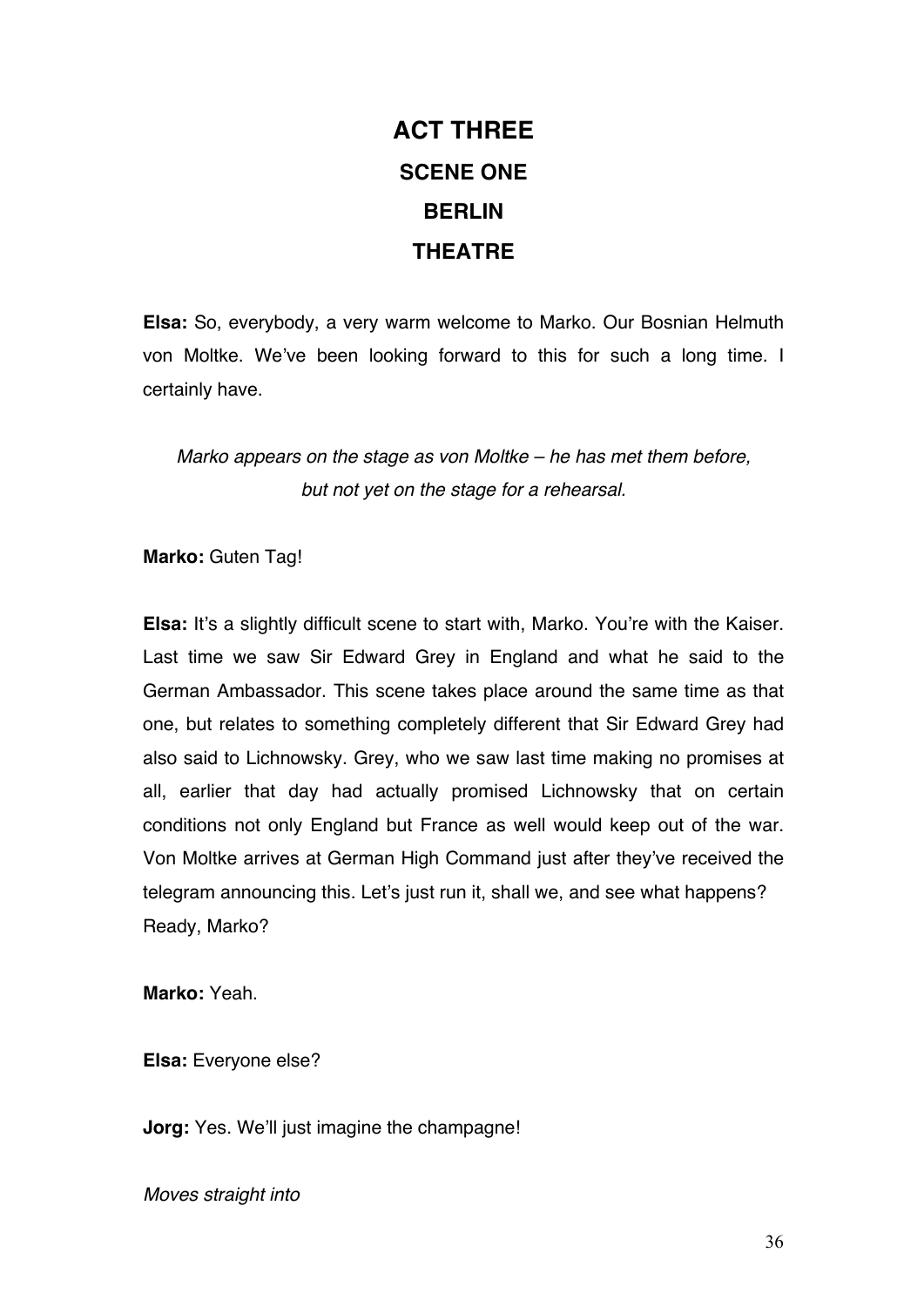**Kaiser (Jorg):** Pop! *(Of imaginary champagne cork as they toast one another.)*

**Kaiser:** Von Moltke! Celebrations are in order! England are refusing to enter the conflict. And they have pledged to keep France out of it as well, if we promise not to attack France. *(He waves Lichnowsky's telegram.)* Straight from the horses mouth! Sir Edward Grey himself has told this to our ambassador.

**Bethmann-Hollweg – Chancellor of Germany (Andreas):** Can you believe it, Moltke?! The great European war you have been fearing has been averted!

**Minister for War (Wilhelm):** At the eleventh hour. Incredible, no!

**Kaiser:** It is a miracle! Those English, I tell you, they are the world masters of diplomacy. How can they have pulled this off? A toast, gentlemen! Russia, of course, cannot be stopped, but it is nevertheless still cause for celebration. With friends in the West it surely gives us more hope too against Russia.

*Von Moltke is unable to join in this heightening illusion and excitement.*

**Kaiser:** You seem unwilling to celebrate, Moltke.

 *Waving document at him.* Do you not believe it? Here, take a look!

**Bethmann-Hollweg:** A military man perhaps cannot trust the ways of diplomacy!

**Von Moltke:** Your Majesty, you have only just given the order, for mobilization. It is absolutely imperative that this… *(doesn't know what to call it)* telegram… should not interfere with this. What on earth can England do to stop France from attacking us, if she chooses to? And if she finds us completely unprepared… God help us!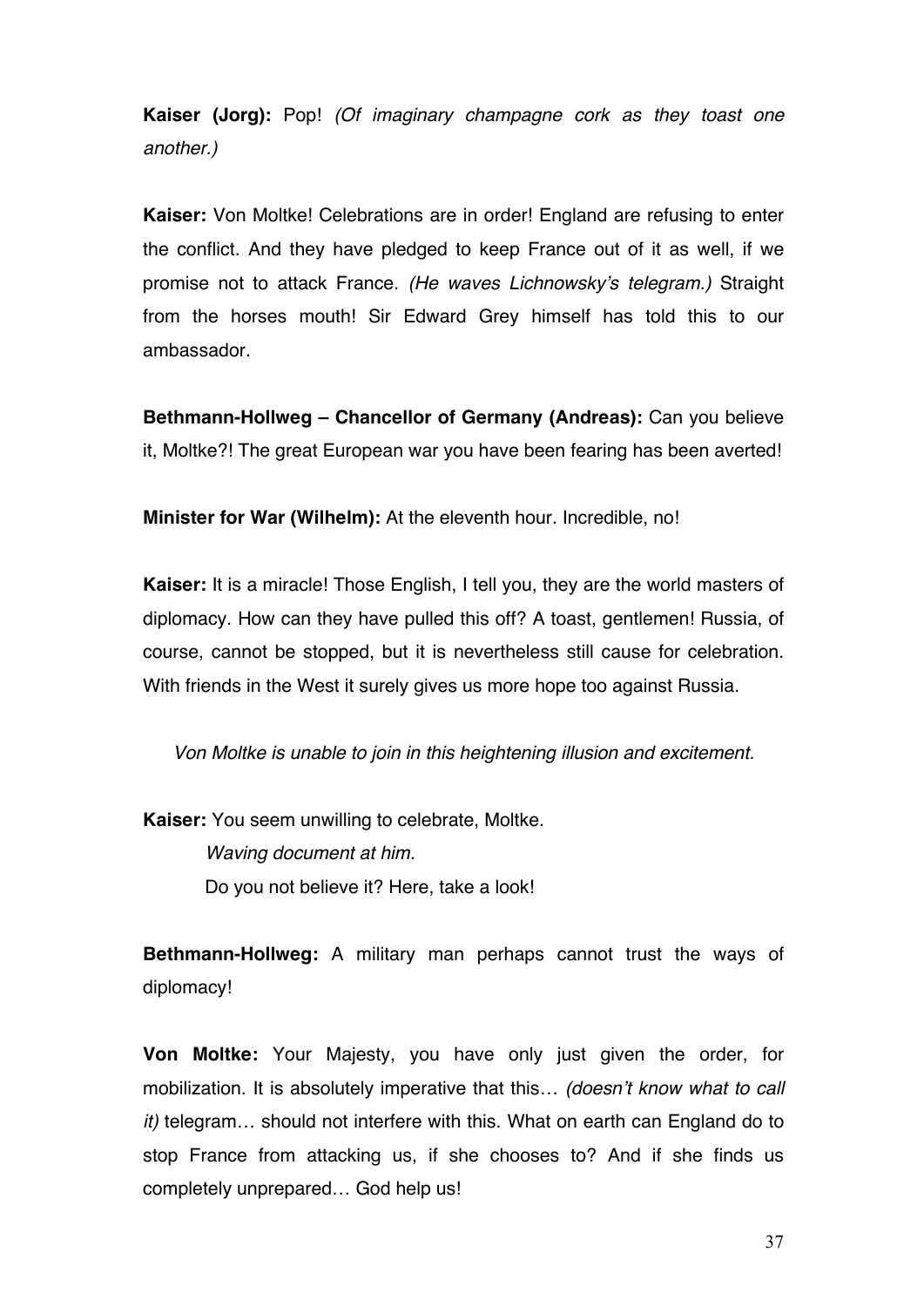**Bethmann-Hollweg:** It is much more imperative, your Majesty, that we do *nothing* that might endanger this peace-offer from England. It is our one chance to avert this war. The army is already set to march through Luxembourg. This must be prevented, or it will immediately be seen as a threat against France.

**Von Moltke:** That is not possible, your Majesty. If we alter the plan now, in any way, it will be disastrous.

**Kaiser:** *Everything* is possible. *(urgent – to the Minister for War.)* Telegram my orders immediately that the army must *not* enter Luxembourg.

**Von Moltke:** But the trains, your Majesty. Our whole plan depends on using the Luxembourg railways. Every aspect of the plan has been coordinated to the minute. What do you propose we do?

**Kaiser** *(almost mocking)***:** You will have to find some other trains, Moltke! For these ones are unavailable.

**Von Moltke:** But your Majesty… *(more and more difficult for him)…* this would bring catastrophe… we would never recover … I beseech you… please withdraw this order…

**Kaiser:** I will do no such thing. Your advice is not welcome here, Moltke. You may go. You will return with some new plans in the morning. Good night.

### **Von Moltke** *(alone – and apart):*

When I arrived home it was as if I had been broken apart and I shed tears of despair. The nonsensical nature of England's proposal had been clear to me from the start. For nearly ten years I had witnessed the English side propagating the most dreadful lies about us, and depicting Germany as the most evil spirit on the face of the earth. I knew that the first shot fired between England and Germany would give the sign for a general European massacre involving unimaginable atrocities. Germany has absolutely no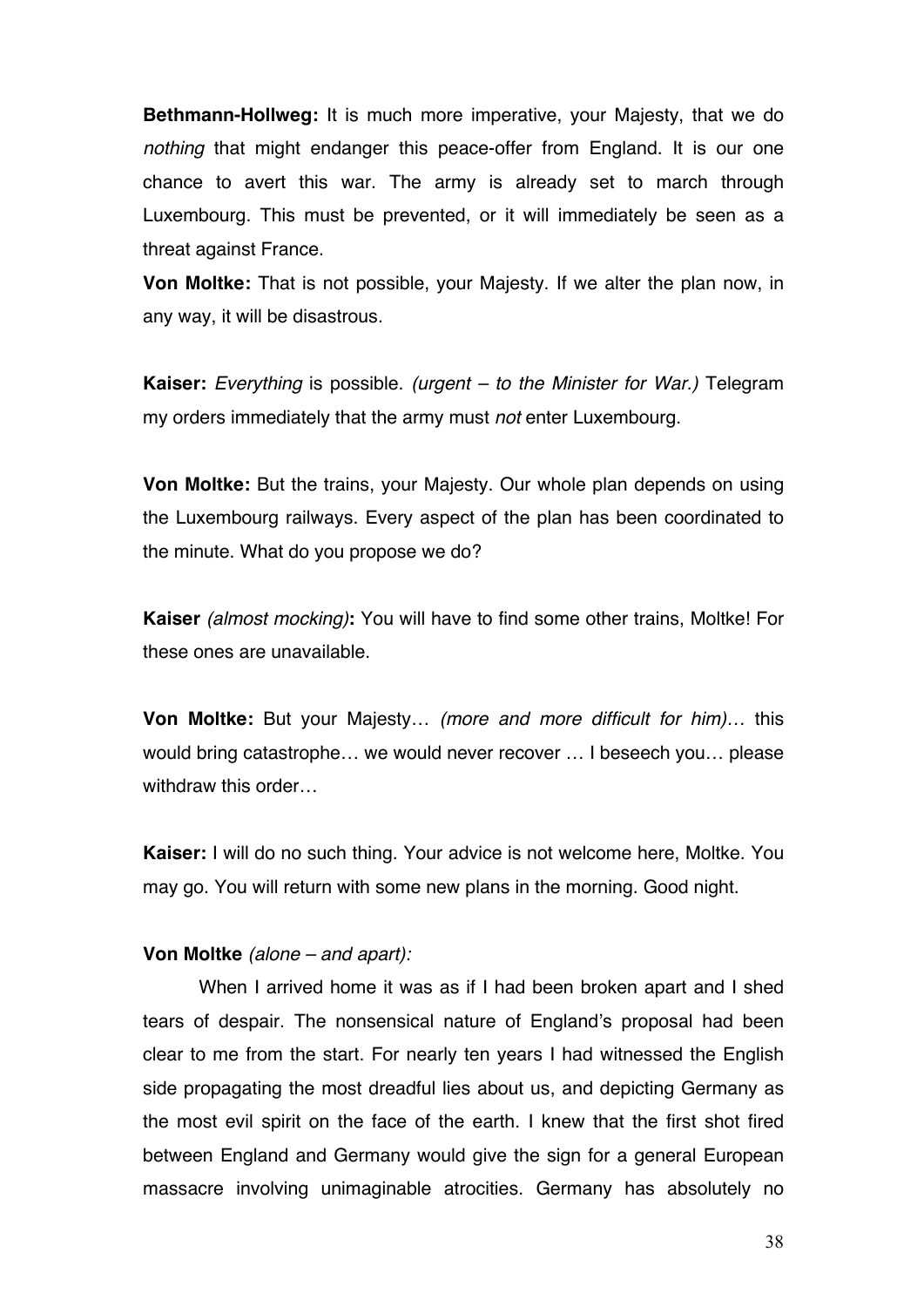## desire to unleash such a war, which would annihilate the culture of almost all of Europe for decades to come.

But for Germany *not* to have come to the aid of its allies, when their whole existence was in danger, would have contradicted all the sensitivities of its people. We had therefore had to mobilize, to be able to defend Austria against Russia. The moment we did so, Russia was able to announce "we are being attacked by Germany" – and thus secure the support of France, treaty-bound to join the war if Russia should be attacked. (LINES TO BE OMITTED IN PERFORMANCE, BUT HELPFUL FOR ACTOR AS BACKGROUND.)

Through the hideous logic of a nightmare, the civilized states of Europe would very soon begin tearing each other apart.

I knew all this. And thus had prepared our armies to defend ourselves as best we could; preparations which involved the most intricate web of planning.

I could not help suspecting that this telegram from England, was an attempt to dupe us, to delay our mobilization, leaving us completely unprepared for war when it came.

The Kaiser's complete dismissal of my concerns was not only the destruction of all I had stood for, personally, but would also, I knew, usher in the destruction of Germany.

Hence the dark and sombre mood in which I arrived home. I remained like this in my room until, at eleven o'clock at night, I suddenly received the order to return at once to the Kaiser's palace.

*'The Kaiser received me in his bedroom. He had already been in bed, but had risen again and slipped on a coat. He handed me a despatch from the King of England.' (This quotation from von Moltke's diary is instead of a stage direction.)*

**Kaiser:** Here, Moltke. I have just received this from the King of England. He denies any knowledge of any guarantee by England to prevent France joining the war. Lichnowsky "misunderstood". They have been playing with us! And we look like fools! Our armies are in your command, Moltke! So now – you may do as you wish!

**Moltke** *(alone)***:** This was my first experience in this war. Had the English telegram arrived 30 minutes earlier, the Kaiser, I am sure, would not even have agreed to mobilize. Germany would have been crushed from both sides. I have never recovered from the impression of this experience. Something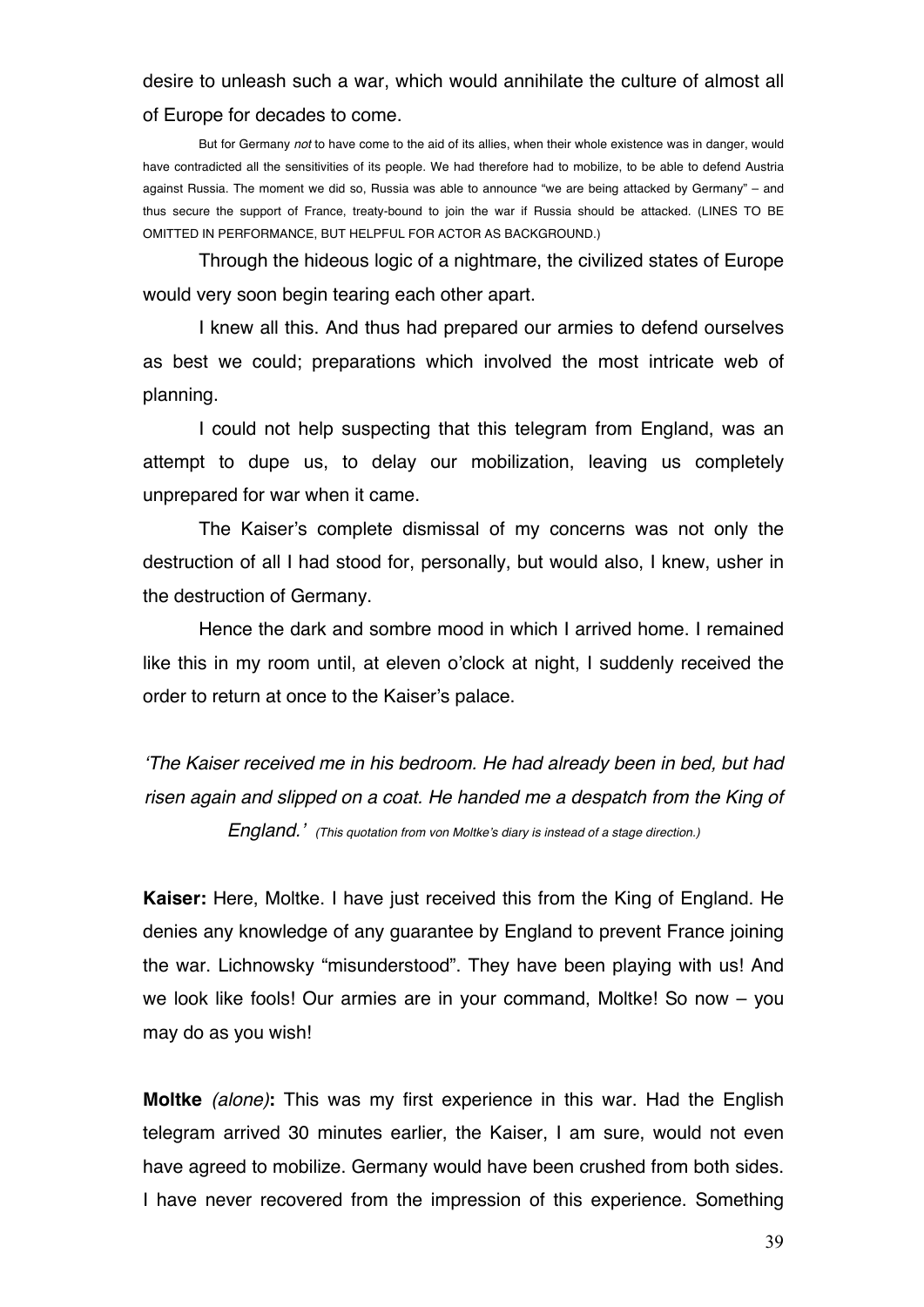within me was destroyed that could never be restored. All my confidence and trust were shattered.

*Afterwards, Marko himself is quite affected by this. He walks off stage.* 

**Marko**: Well, Herr von Moltke, perhaps we do have something in common after all.

## **SCENE TWO LONDON**

## **THE OFFICES OF NORMAN ARMITAGE'S JOURNAL**

*Norman's newspaper office. Lots of papers. (Possibly the news is on.) Trying hard to get his issue out on time.*

### *Norman*

*Paul – younger all-round indispensable person for the journal Jemima – (her voice on the phone)*

*Norman is on the telephone. To the owner of the journal who is telling him a junior minister has demanded one of the central articles in the forthcoming issue be removed or face huge libel action.* 

**Norman:** But it's absurd. We've been through it with a toothcomb. It's impossible there's anything libellous in it. But why do we have to listen to them? From the foreign office! But it'll ruin the whole issue. It's the core article, for heaven's sake! *(Puts down the phone.)* Jesus!

**Paul** *(enters)*: I think you need to see this. It's from the distributor.

*Hands Norman a printed email.*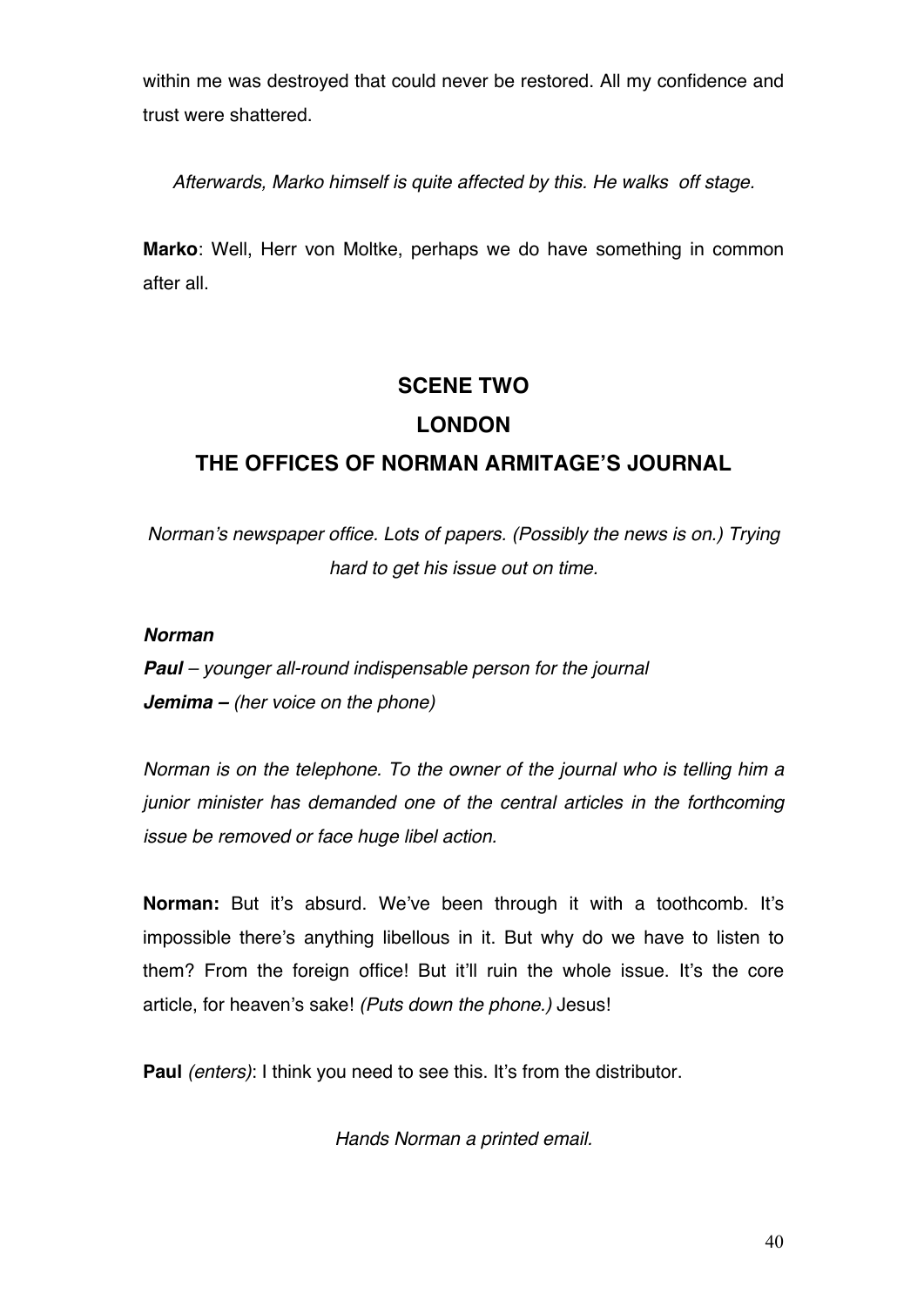**Norman: '**We apologize for the unfortunate timing, but owing to financial pressures we are no longer in a position to'… What??

**Paul:** What can we do about it?

**Norman:** I don't know. But it's essential people can hear these things. I'm not backing down.

*Starts busying himself with things or thoughts.*

**Paul:** Shall I get you a cup of tea?

**Norman:** Yes, thank you…

*Paul leaves. Norman picks up his phone.*

**Norman:** Jemima Zacchary please... It's Norman Armitage... It's about a documentary of mine she's broadcasting.

**Norman**: Jemima!

**Jemima**: *(cannot be heard.)*

**Norman**: I'm having a bit of trouble here, with the journal. Some legalities. But I just wanted to give you my assurance we'll completely clear the programme – there'll be nothing whatsoever your legal team can't approve of. **Jemima**: *(cannot be heard.)*

**Norman**: But we talked it all through.

**Jemima**: *(cannot be heard.)*

**Paul** *(comes in)*: Sugar?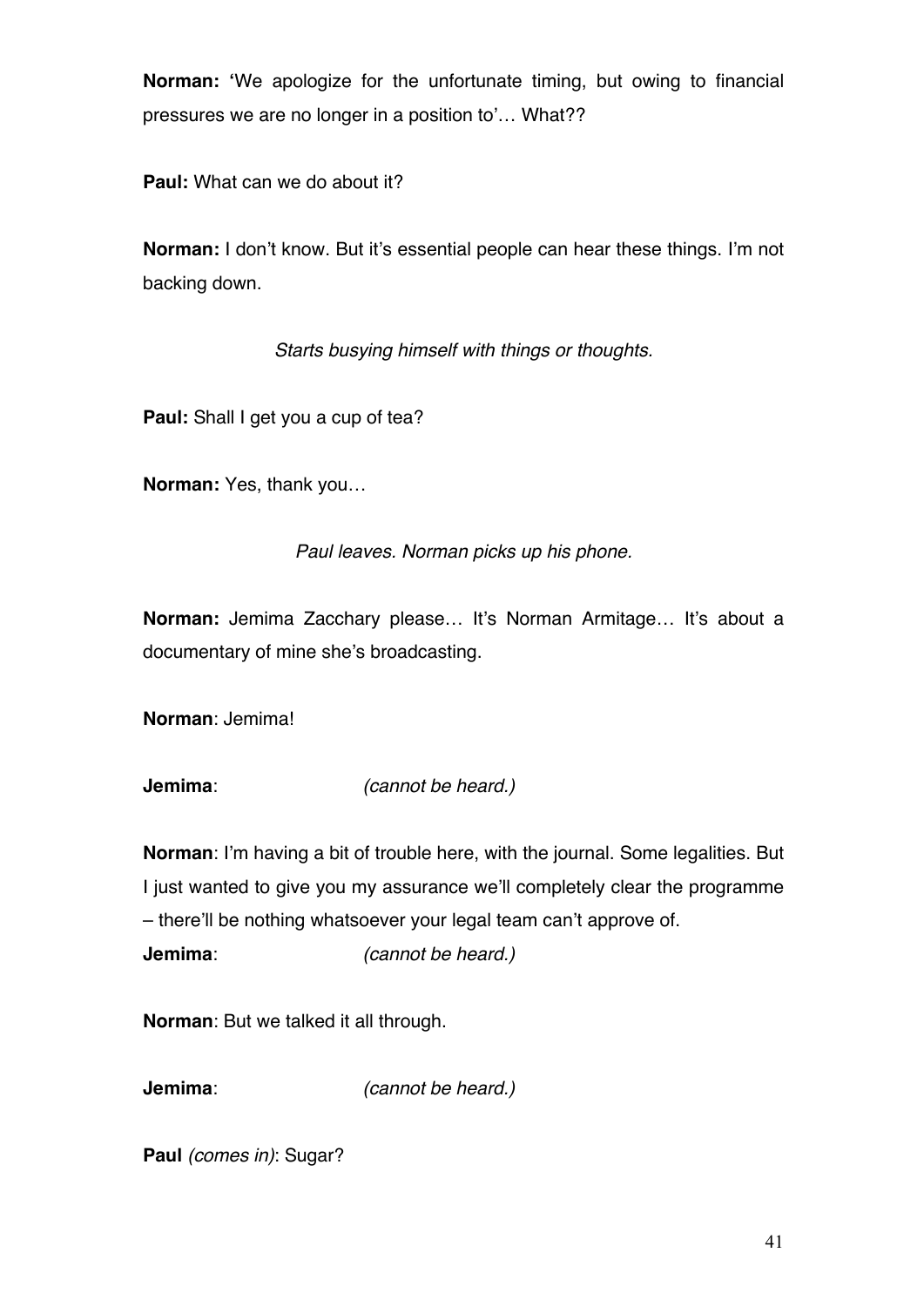### *He puts the phone on loud speaker.*

**Norman**: Please, Jemima. I've really appreciated you offering this. People have got to hear more than one view. It'll be completely factual - with no attacks on anyone else's views. I'll make it shorter if you want.

**Jemima**: Look, I told you... the schedule's been completely rethought.

**Norman**: Well, how? You've still got to represent other views. I speak for a huge number of people. Just tell us what you'd need from us.

**Jemima**: … I can't say, I'm afraid. We just don't know as yet. But we're needing to keep our hands free at the moment.

**Norman**: So it's no in other words.

**Jemima**: *(cannot be heard.)*

**Norman**: You can't do this Jemima. Well, say hello to James from me. Tell him C.H. Norman sends his regards. Goodbye.

**Jemima**: Goodbye.

**Paul**: Who on earth's C.H. Norman?

**Norman**: You don't know? I thought maybe I should keep quiet about him. I'm not going to anymore. His is an incredible story. Or all too horribly credible. They should put it on the stage.

**Paul**: In that play you've been talking about?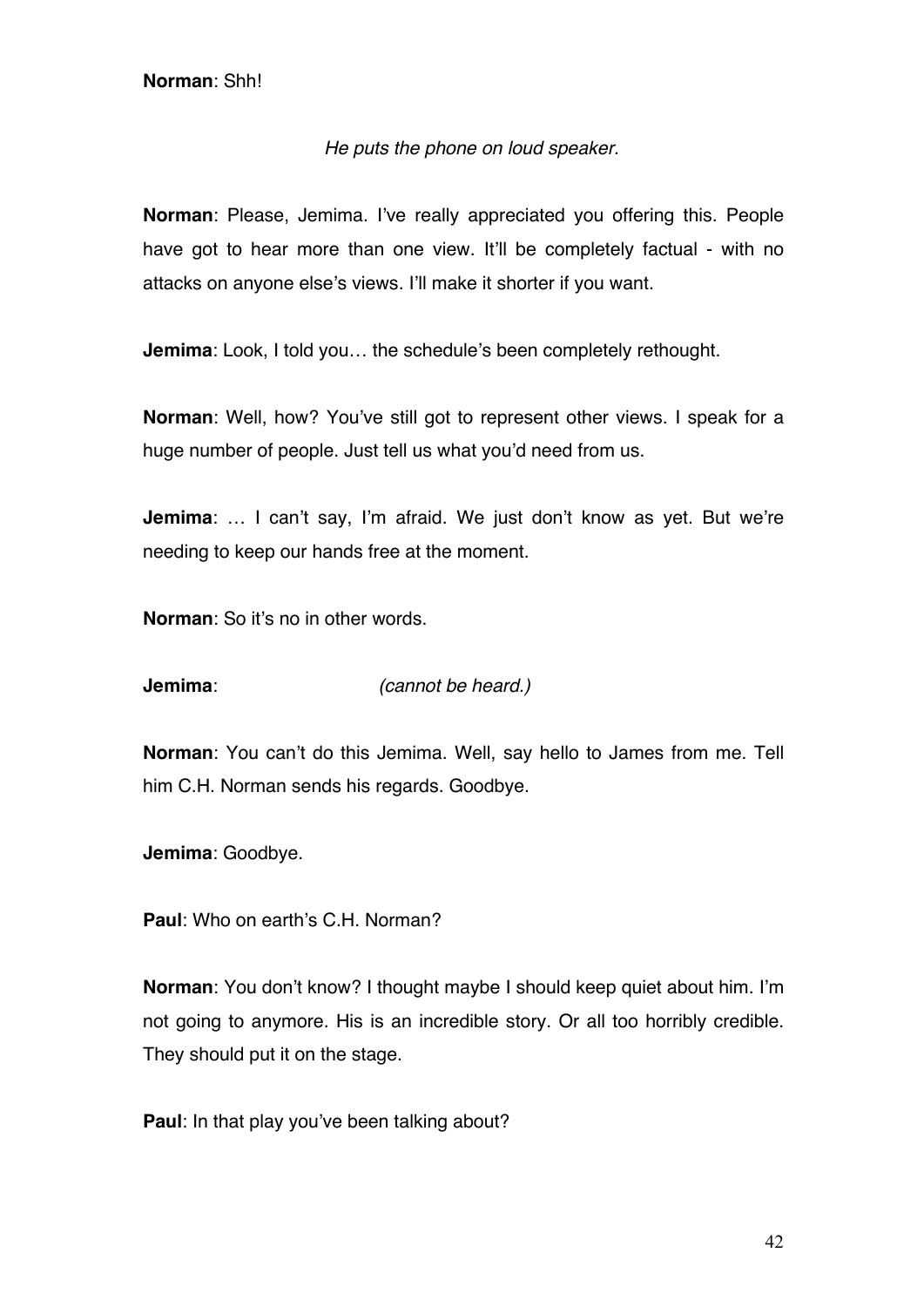**Norman**: Brilliant! It's brilliant, Paul. Yes, they just might do it. Wouldn't that be wonderful? To have it seen in Berlin. I'll ask Marko about it. Get me a pen, would you?

**Paul**: You're going to write with a pen?

**Norman**: Yes. With real ink. I want to do it freehand.

*He holds up his hand – then starts writing. End of scene.*

# **SCENE THREE**

## **SARAJEVO**

*Vida and Zoran rehearsing*

**Vida** *(performs)*:

*I'm waiting for you*

*You'll burn me I know At your divine*

*Your shining*

*Stake*

*And on your awesome Awful Scaffold I Shall Not Shirk*

*Till you have done your task And your flame*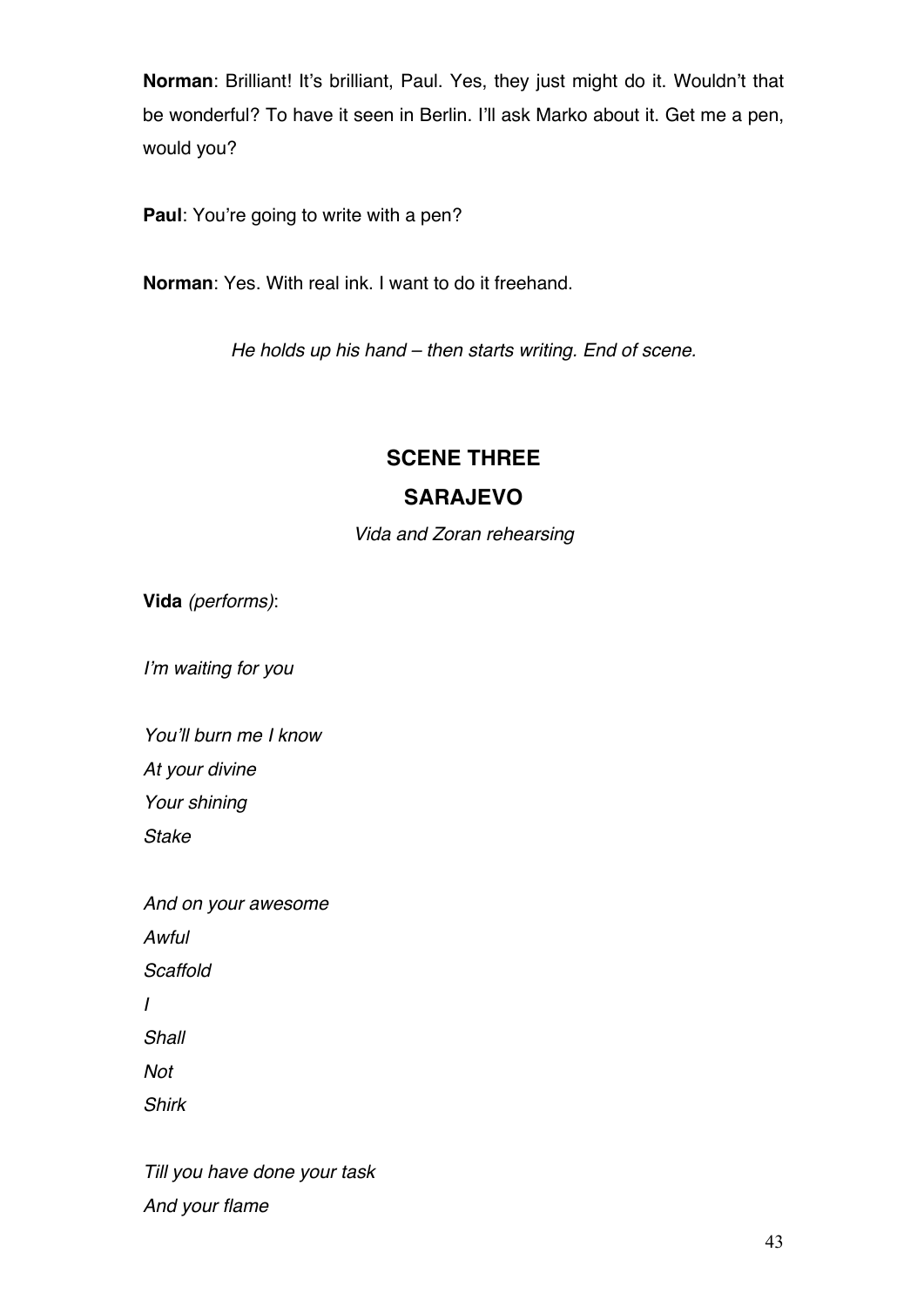*Has done Its Work*

*In my place Ashes will lie And for them women will vie*

 *\*\*\**

*But then you'll be amazed To hear me walking through The city again*

*For by a miracle I will still be dreaming here on earth.*

 *\*\*\**

*For know You only took his body into your keeping But that body was only His prison And his Weeping \*\*\**

*I've long grown used to your ravages*

*As to the icy waters swept savagely along By this night river of darkness that grows Ever more swift And strong*

**Zoran:** You've changed it a bit.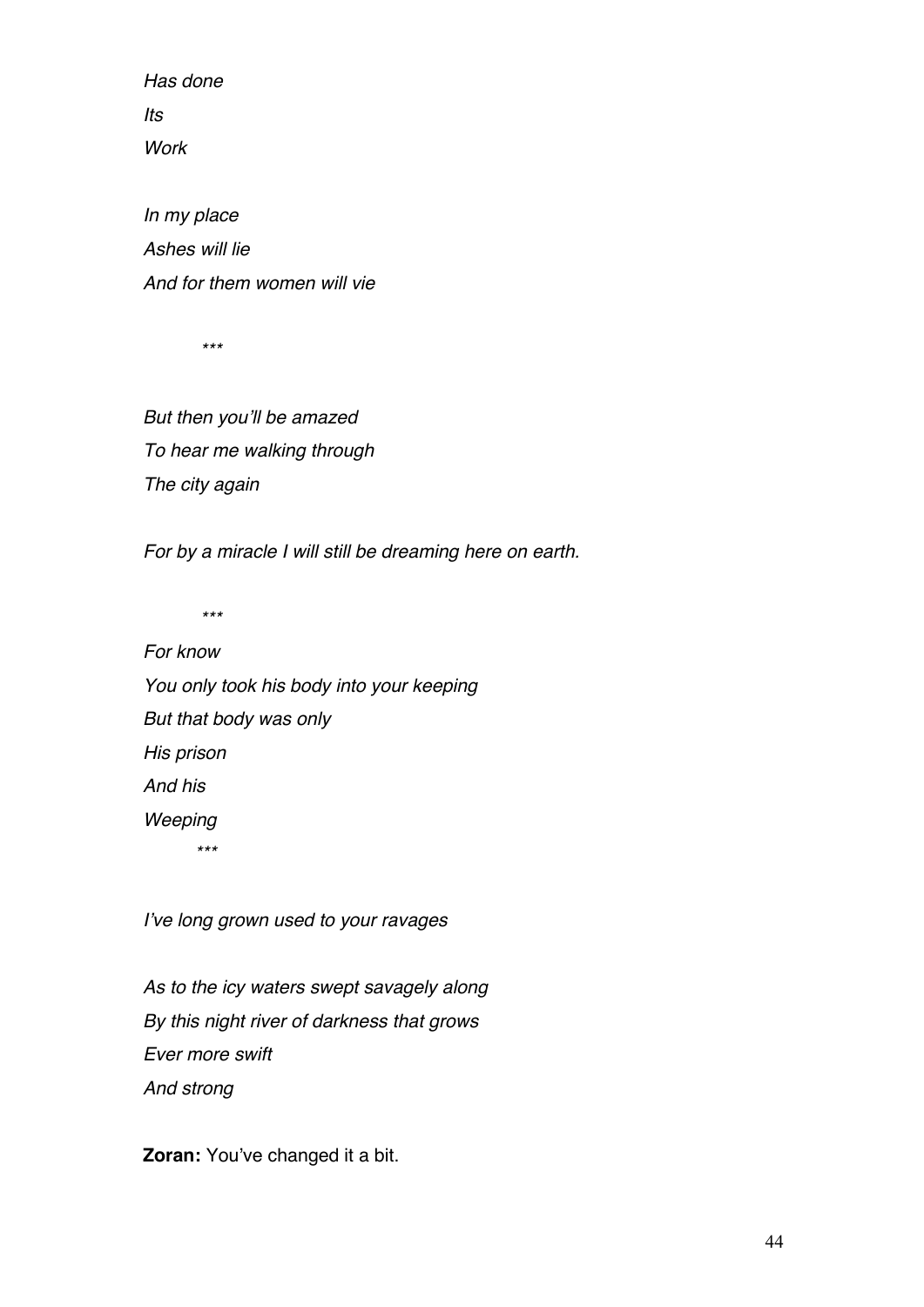**Vida:** Marko has. He loves this piece. He wants it to open the whole happening in Ukraine.

**Zoran:** So he's definitely doing it?

**Vida:** Definitely. Nothing will stop him now.

**Zoran:** And you, Vida? Will you do it, as well?

**Vida**: I have to. I know how much it means to him. And I trust him. When he's like this I trust him. He's himself again. What about you, though? You don't need to. I can just do it on my own with him, and with some of his Ukrainian friends.

**Zoran:** You're not getting rid of me that easily. Besides, there were about three things Marko wanted me to be doing.

**Vida:** So you'll do it?

**Zoran:** Of course I will.

**Vida:** Bless you! You'll never forget it. I promise!

# **SCENE FOUR BERLIN THEATRE**

**Elsa:** Take a look, Norman. See what you think. I'm so grateful for what you sent. I've adapted it, so it can be part of the play, but all the facts are there, and a lot of it's just as Norman wrote it. The other Norman!

**Norman** *(smiles)***:** Yes. So you think you'll use it?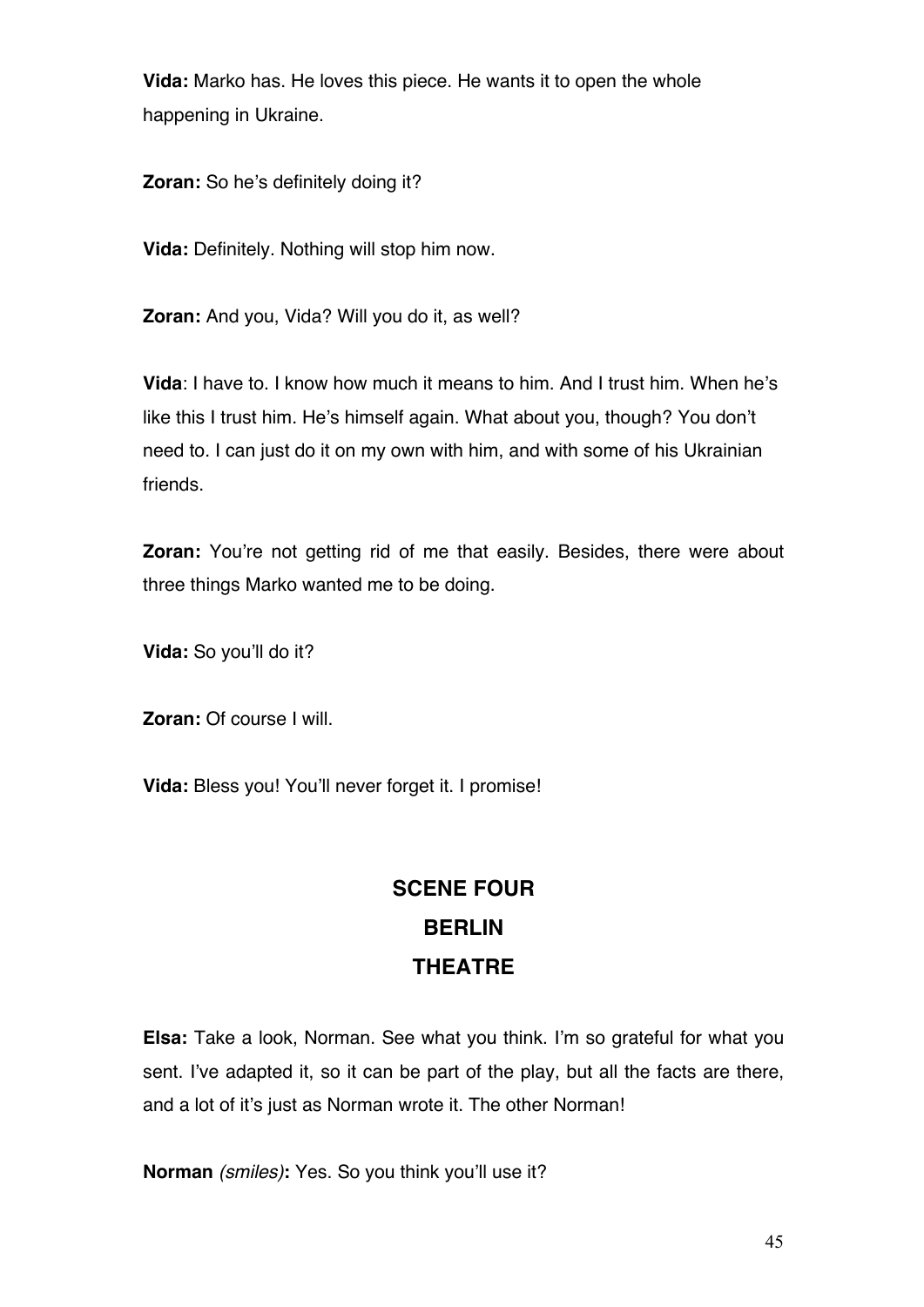**Elsa:** I certainly hope so. I find it completely fitting. And direct. It's like a leaked conversation – from 1914. But we'll have to see what everyone thinks. It's some time later. He's in prison. Looking back.

*The lights change.*

*The actor (Andreas) playing Norman is already in position. He's in a prison* 

 *cell, with Bertrand Russell in the next door cell. (Played by the actor who* 

*played Bertrand Russell in Act One – Wilhelm.) Norman can't see Russell, but they can hear one another. Norman's focus isn't particularly on Russell, but on the telling of his story. Russell sometimes interrupts with questions, but only at the end of the scene will it become clear who Russell is.* 

**Norman:** It was the morning of June 28<sup>th</sup>, 1914. Sunday. I had a few things to see to in my office, so I left *The National Liberal Club*, where I was living, and headed off down the Strand. On the way, just outside the Law Courts, I saw an old acquaintance of mine, Adolphe Smith, who seemed strangely agitated. He came up to me and asked if I'd looked at the telegrams in the club before I left. I said I had. He asked if there was any news from Sarajevo. 'Where?' I said. For I must confess I'd hardly ever heard of the town before. 'Sarajevo', he repeated. 'A town in Bosnia.' 'No', I said, there'd definitely been no news from there. This was around 11.30 a.m. Smith became even more flustered, and muttered something like: 'it can't have gone wrong, can it?' 'What was it you'd been expecting?' I asked, but he seemed not to hear my question, and walked on.

**Norman:** You might remember that the *first* assassination attempt on Franz Ferdinand – the bomb – took place at about 9 a.m. So what's important is that at 11.30 a.m. Adolphe Smith, in the Strand, London, was *expecting* the news to have come in about the assassination in Sarajevo, which hadn't actually happened, but *should* have done.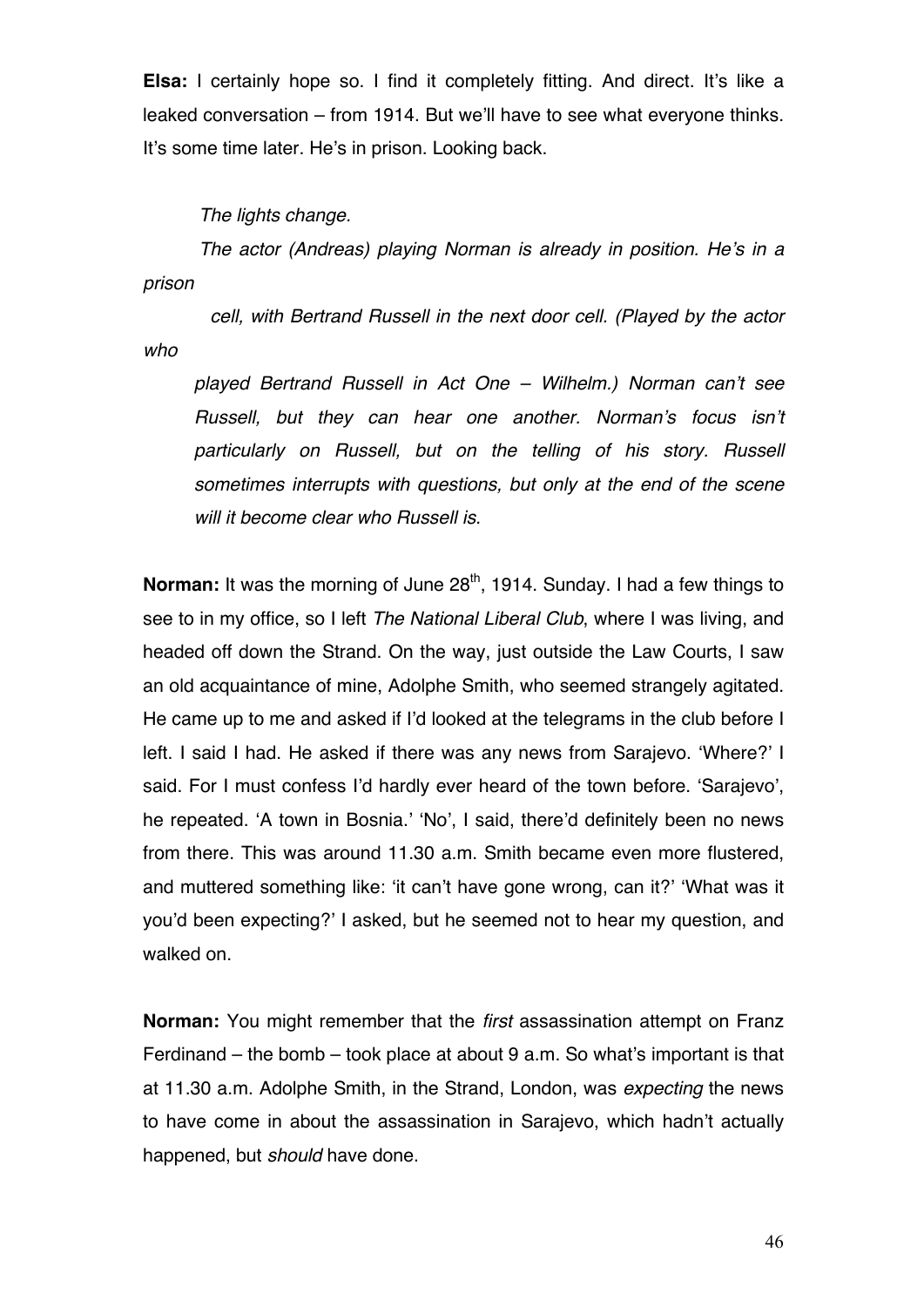**Russell** *(through the wall)***:** Good god! So who is he, this Adolphe Smith.

**Norman:** We've known each other for years. About seven years before the war he invited me, with a few others, to found a London branch of the French Freemasonic Order, the *Grand Orient.*

**Russell:** And did you?

**Norman:** No. Smith kept trying to persuade me to do so, telling me how most of the leading politicians of France, Belgium and Italy were members, but after the first meeting, I began to research their real political goals, and became filled with greater and greater distrust. I discovered that these involved completely altering the structure of Europe, by means of a war, and that the growing tension between England and Germany served their goals very well. I was editor of a journal, in London, where I attempted to point out, as thoroughly as I could, the dangers of our present policies. Till I received a telephone call from the owner, saying that Sir Edward Grey himself was demanding these articles be stopped.

**Russell:** Grey? He would. So that is why you are here?

**Norman:** Oh no. That was well before the war. No, it was for the events of June 28<sup>th</sup>. Later that afternoon, after meeting Smythe, I was playing bridge with some friends connected to the big newspaper syndicates in London. They were late. When they arrived, they gave us the news about the assassination in Sarajevo, and told us the whole newspaper had been called in, something unheard of for a Sunday afternoon, and that they had been told that the "signal for a European war", expected for so long, had finally been given. Only then did I understand the colossal significance of Smythe's question to me in the morning.

**Russell:** So they put you in jail just for being told too much by your wellconnected friends?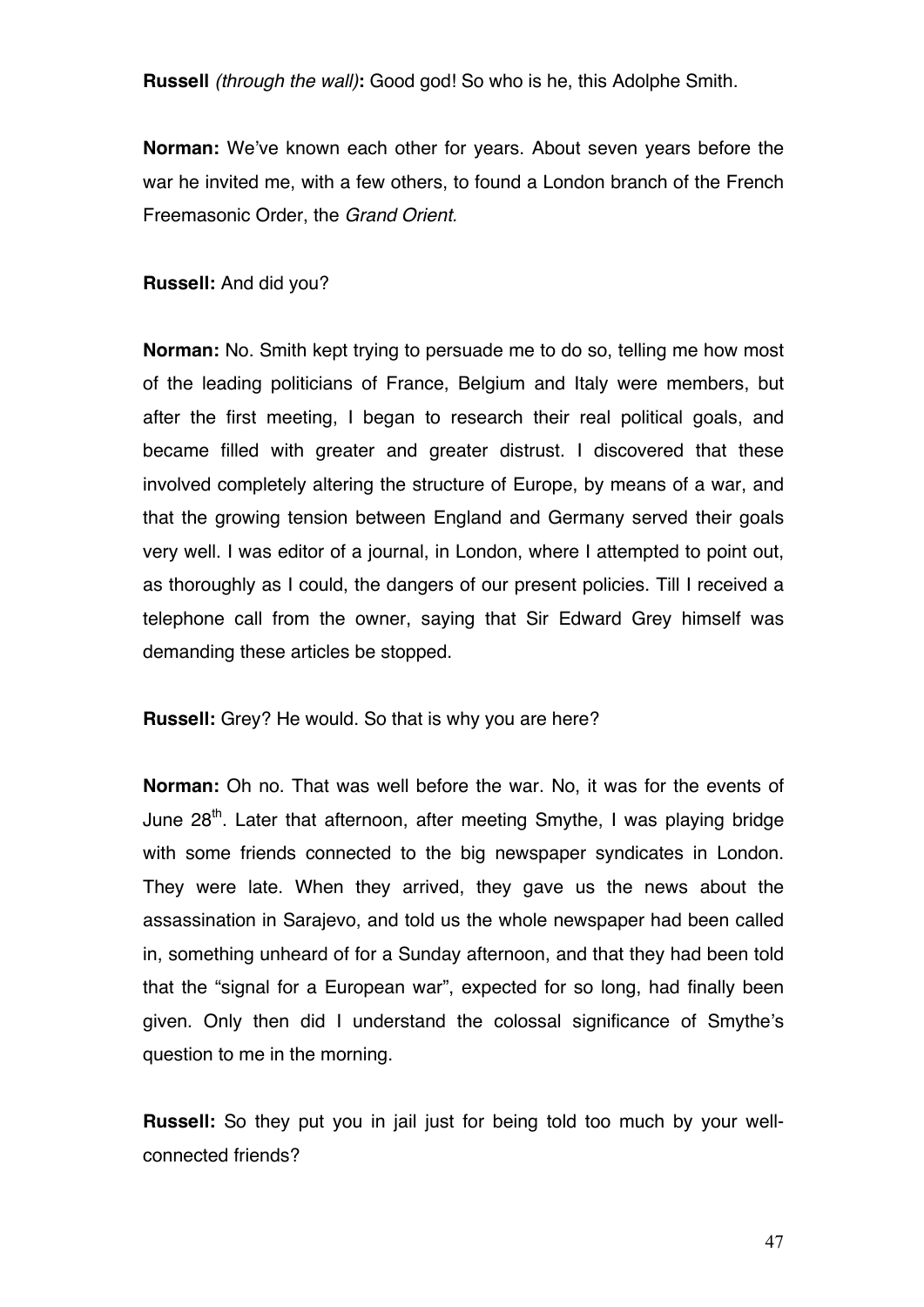**Norman:** Well, I was determined that everyone should know this, so I started lecturing about it, everywhere I could, in 1916. The War Cabinet – Milner and co – ordered every single document I owned to be seized. So I tried getting the lecture published instead, and next minute… I'm in here.

**Russell:** No, they wouldn't like that, Milner and Grey. There's free speech, as long as you don't say anything. I used to know them by the way.

**Norman: Really? What's your name?** 

**Russell:** Bertrand Russell. And you are?

**Norman:** Norman. Clarence Norman.

**Russell:** Blimey! I thought I'd said a lot. Not quite as much as you!

**Elsa:** Like it?

**Norman:** I love it. But do you really dare to tour with that?

**Elsa:** I don't see why not. It's the truth. We're not making anything up. It's all been published.

**Jorg:** I don't care, Elsa, I think it's too much.

**Elsa:** I wonder what Marko would think. You found it in his house, didn't you?

**Norman:** Yes.

**Elsa:** Somehow I think he'd have liked it. It feels like it could be happening now. Anyway, we don't need to decide on it today. Let's sleep on it.

**Jorg:** Good.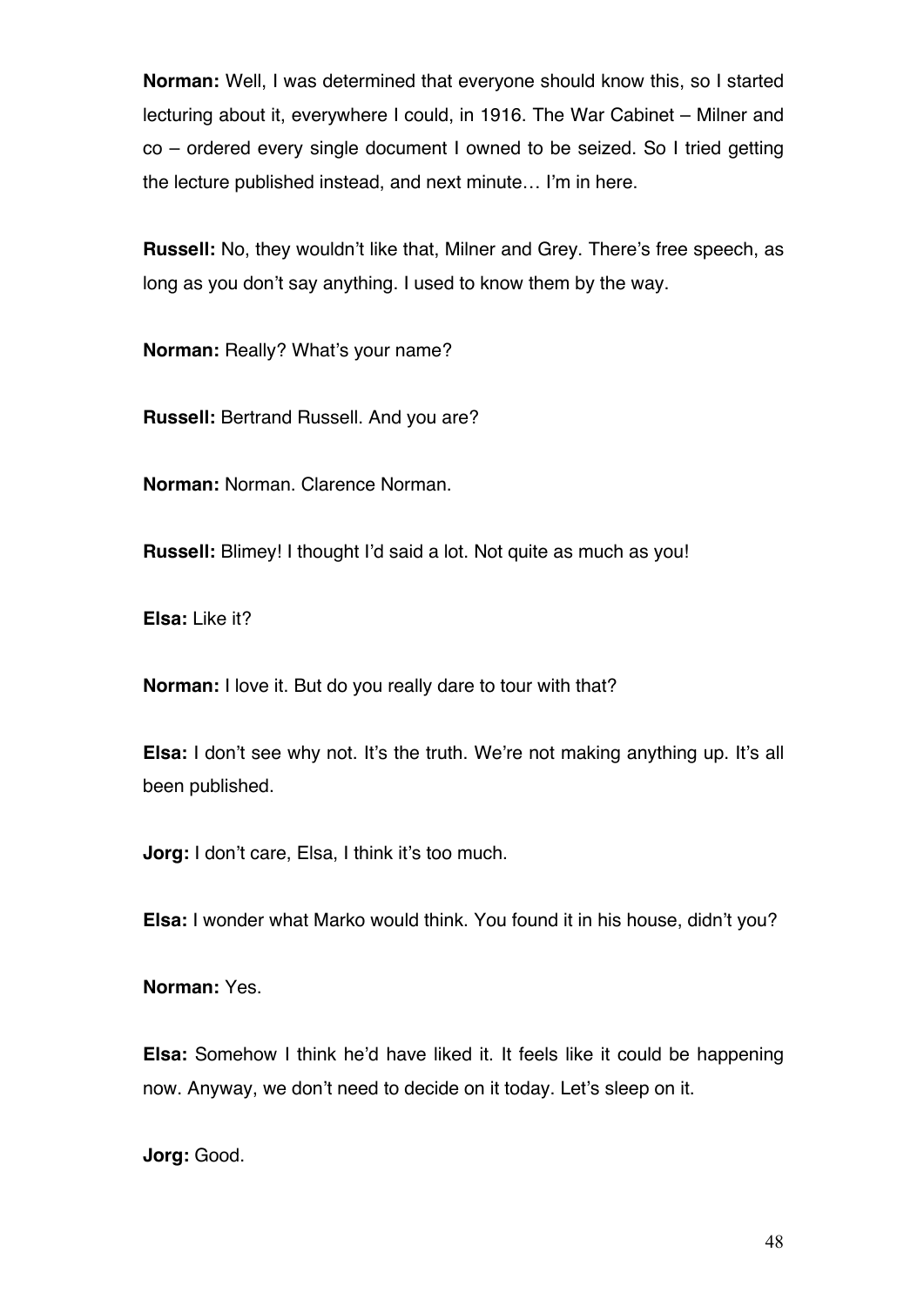*They all get up and start moving – to go home.*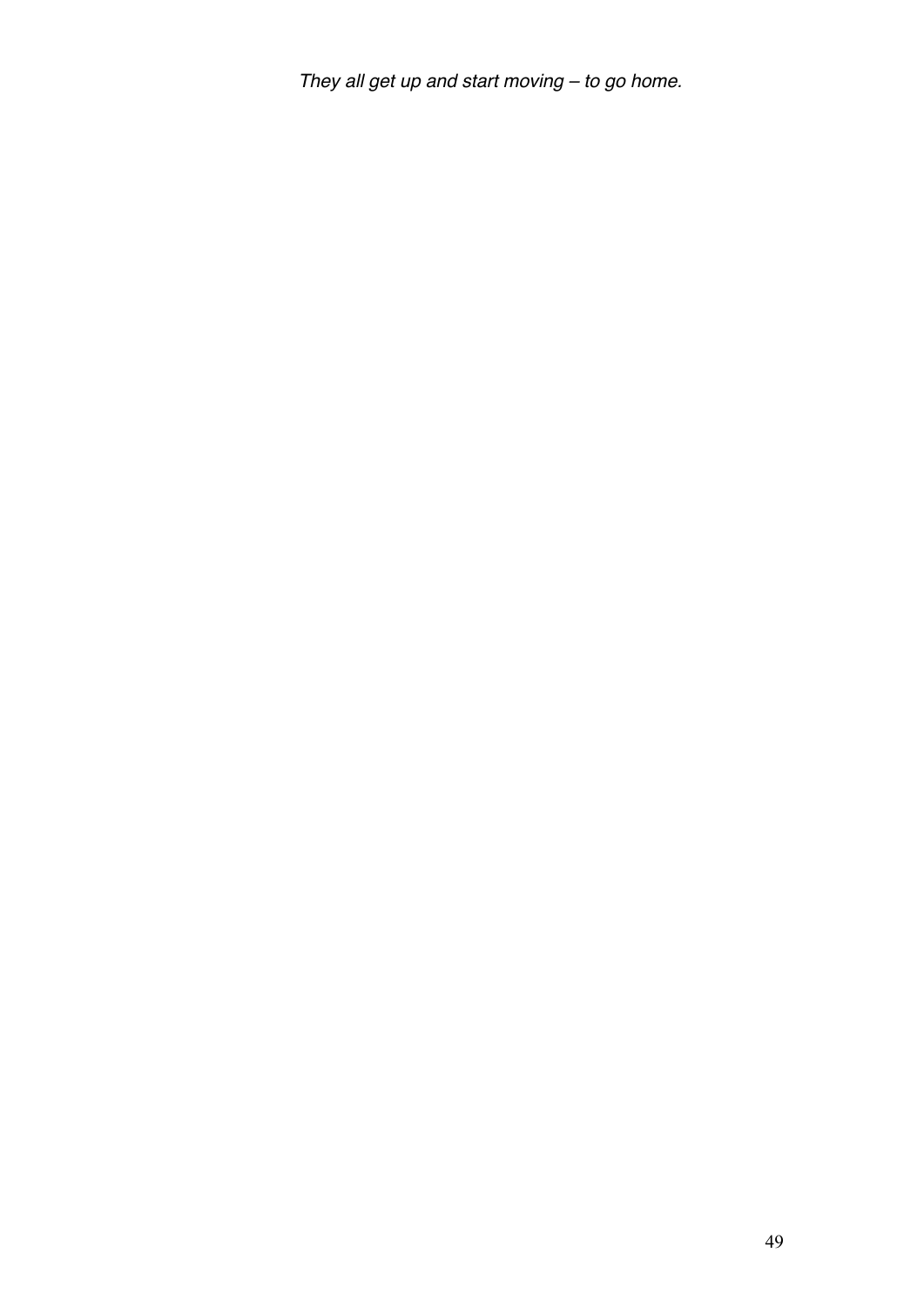# **ACT FOUR SCENE ONE BERLIN A THEATRE**

*Elsa and the rest of the cast – just at the very end of Elsa's announcement to them that the play has been closed down*

**Elsa:** So that's it. We have to be out by next week. We'll start clearing everything tomorrow. I can't deal with it today.

**Wilhelm:** Is there no way back, Elsa?

**Elsa:** None. They're closing for God's sake. So we haven't got a theatre.

**Wilhelm:** And somewhere else?

**Elsa:** Nothing. We've tried. Please. I need time to myself. We'll come back tomorrow.

*The cast all leave.*

**Elsa:** *(alone. Speaking to her dead husband.)*

Five years' work. Stopped. Eh, Frans? Talk to me. What do we do? It's *our*  work, this, isn't it? I had no interest in these things at all. But when I found all your papers, so carefully arranged, I almost felt you were asking me to make a drama of it. Were you? When everything came together so easily I felt sure you were helping me. That we were doing this together. Working like we'd never been able to when you were alive.

And the day this theatre opened its doors to us, I dreamed about you; and it was really difficult at first; there was this huge cold dark space… but in the midst of it there was this tiny, thin chink of light… a strange light… 'cause it was warm as well… and gently spreading. And what's happened now? Is it all blotted out again? It's what it feels like.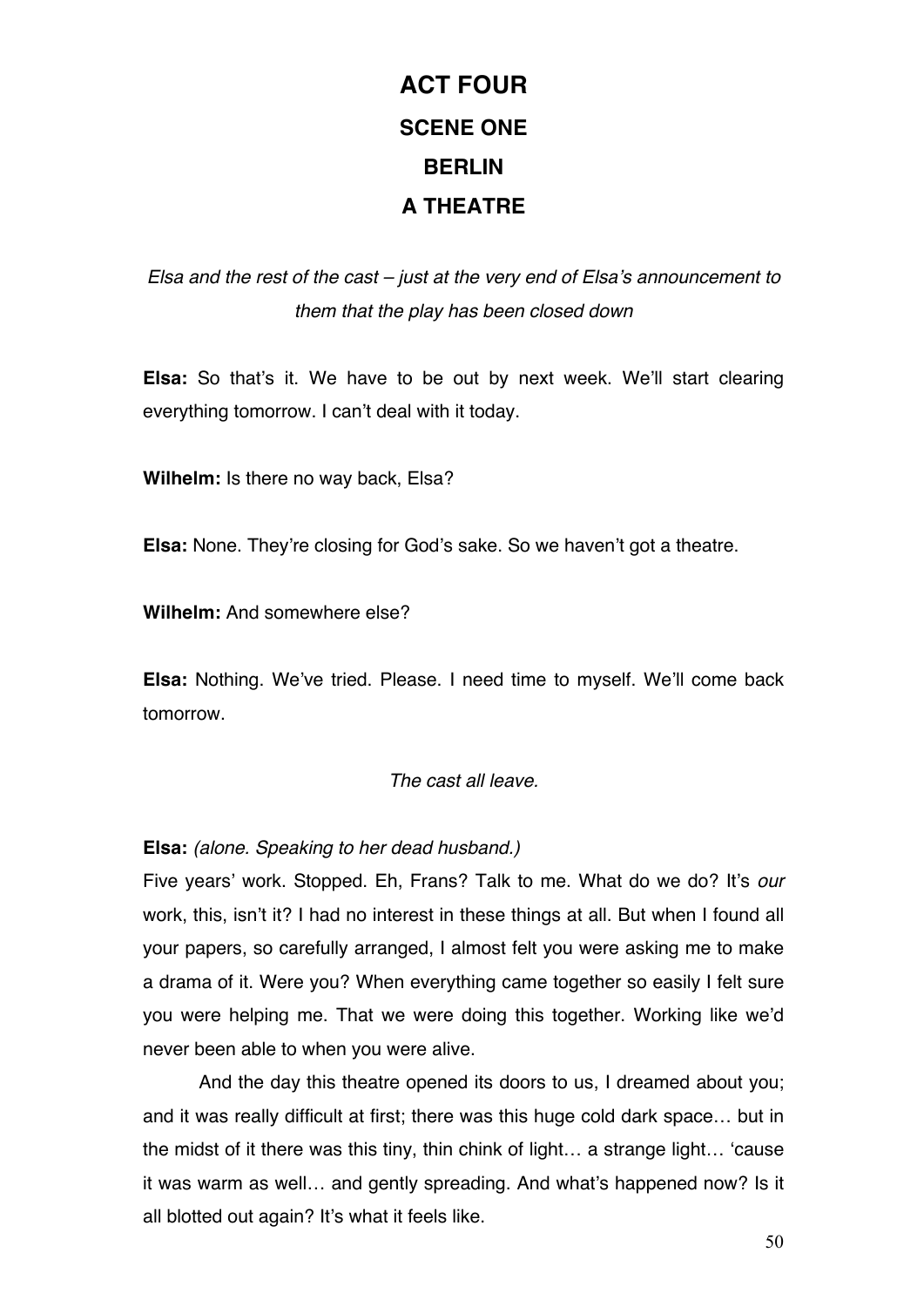Say something, Frans. Anything. I've hit the wall. Badly.

*She tidies her things… picks up loose papers…. She reads:*

Oh my God! What's this? Helmuth von Moltke:

"My soul is suffering with her… Only slowly will it be found that this book contains something quite different from other writings about the sad era of the war. For it contains the unadorned truth while the others conceal the truth behind illusions. But the fog of illusions is still thick, and so the simple truth is not yet recognized. Nonetheless, despite the many obstacles it will encounter, it will eventually find its way."

Thank you!

We're going on. I've no idea how. But we're going on. We'll do it anywhere. In Budapest. Some little event somewhere. Wherever. We'll just read it if we have to. But nothing will stop us now.

# **SCENE TWO ODESSA, UKRAINE JUNE 28TH, 2014 – 10.30 A.M.**

*Marko has made it to Ukraine – with Vida and Zoran.*

*Marko now moves forward – fully dressed as Franz Ferdinand – with Vida next to him as Sophie Chotek*

**Marko – speaks as Franz Ferdinand** *(to the assembled press and small crowds)*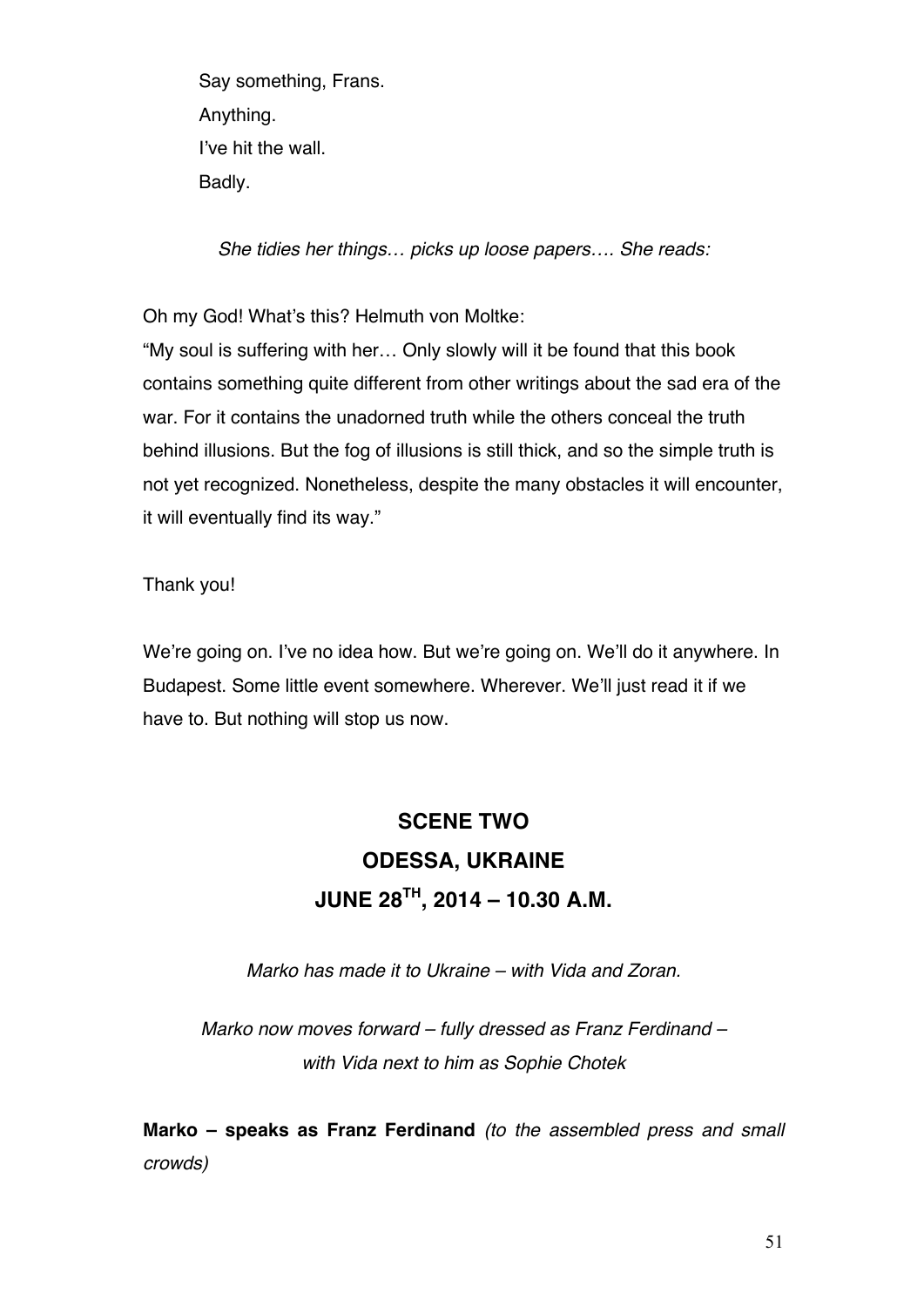"So this is it. The moment has arrived. One hundred years ago, exactly, we stood, my beloved Sophie and I, on the steps of another town hall, and soon afterwards were shot at close range and killed. There was no chance to say anything, no time for anyone to catch their breaths or understand, and in 37 days the whole of Europe was at war with itself.

But a hundred years have passed. We return. Able to speak at last not only of what was happening then, in 1914, but also of what is happening here around us.

We are not held back by borders  $-$  so here we are  $-$  where the battle has been raging the hardest - Odessa, Ukraine – before this building – Trade Unions House – that was witness to such gruesome atrocities and murder.

*They ever so slightly loosen garments.*

Were history to repeat itself, who would we be today?

Which couple, were they to be gunned down today, not far from where we stand, might unleash, as we did, a world war? Ladies and gentlemen, think for a moment who this might be.

How about… Victoria Nuland and Geoffrey Pyatt? "They're not a 'couple', of course. She's married to another, who has mapped out the future of Europe in advance, Robert Kagan, but it's her and Geoffrey Pyatt who, like Archduke and Archduchess, walk through Ukraine's cities arm in arm."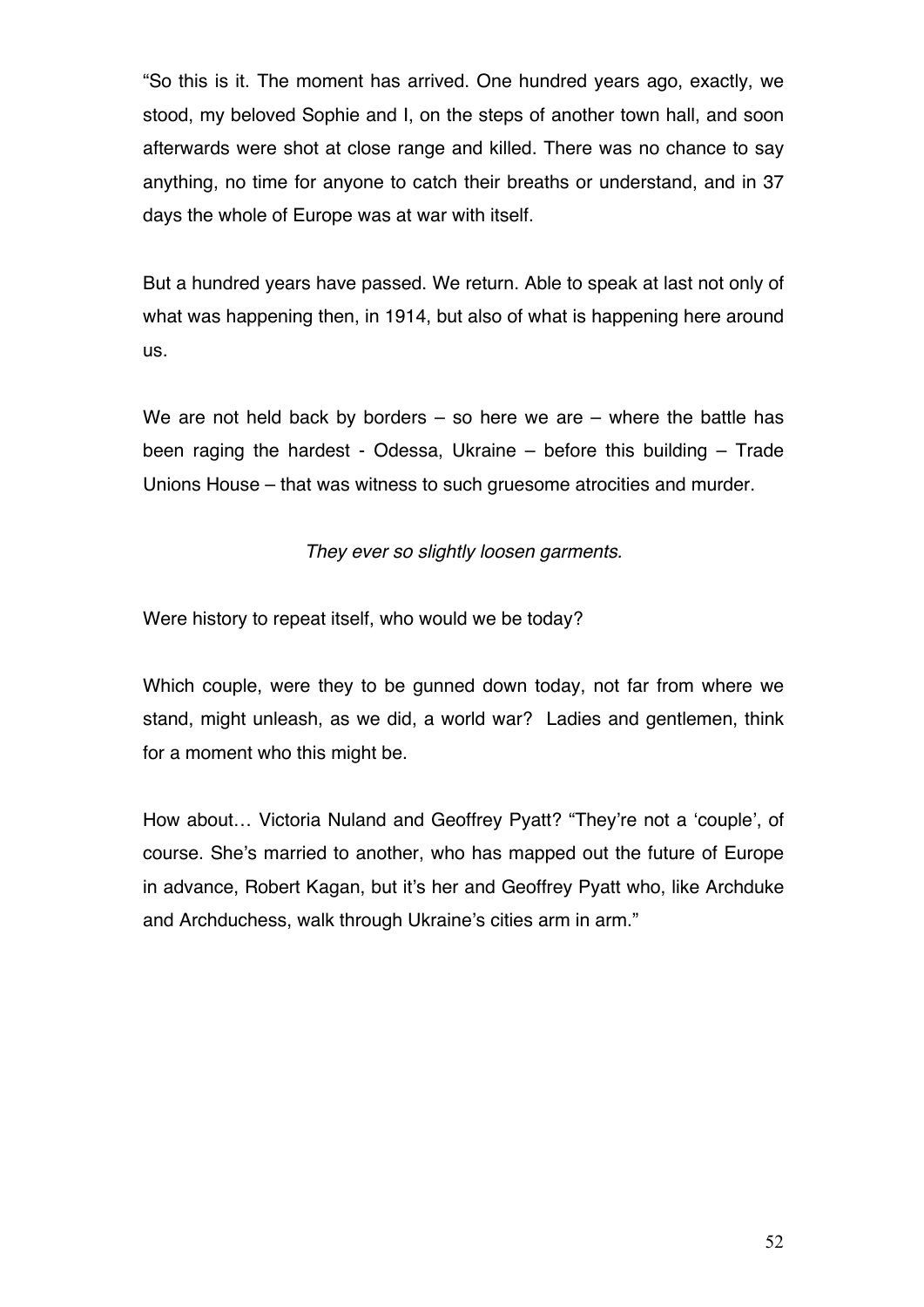*(Ideally the following two images would be projected on a screen behind Marko.)* 



The U.S. Secretary for Europe and Eurasia and the U.S. Ambassador in Ukraine. Whose conversation about the future of Ukraine was famously hacked, and whose infamous lines spread quickly round the world:

## **SOPHIE:** (Nuland) "Fuck the EU!" **MARKO**: (Pyatt) "Exactly!"

Before you scoff at this idea, be aware that exactly thirty-seven days after the massacre in this building they were both here in Odessa. Not in this spot here – they decided *not* to visit this building. They were wiser than we were. Decided they'd prefer *not* to be assassinated.

But imagine they had been! The two most high-ranking U.S. representatives in Ukraine – assassinated here by a Russian-backed sniper. It would, I'm sure you will agree, have been well able to trigger world war.

*First slight hints of uneasiness – in crowd or with Zoran or somewhere.*

But…

*Noises are heard…* 

**Zoran** *(calls out)*: 'Marko! Move!'

*Marko stays where he is.*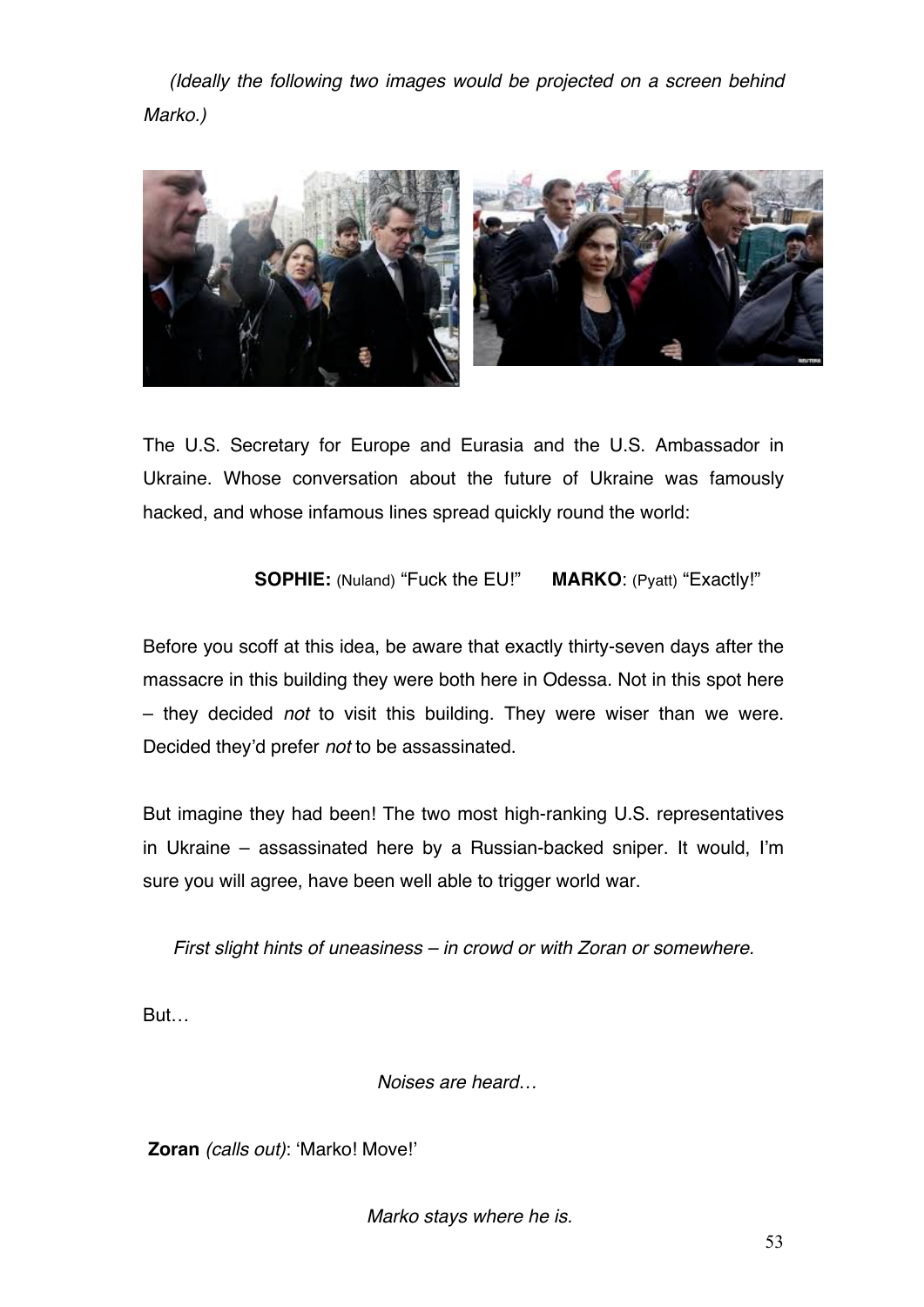**Marko:** But we are not here to try and start another war, but just to stop the old one…

*first shot…*

**Marko:** For Europe… *(would have ended: 'For Europe was the real victim of the war.')*

*Three shots – and Marko falls.*

**Vida**: Help, Zoran! Help!

**Vida**: No, Marko, no!

**Vida** *(she closes her eyes for a moment)*: Please… please… oh God!

# **SCENE THREE LONDON AND BERLIN**

*It could be that there is one TV monitor is watched by James in London and the theatre group, plus Norman, in Germany.*

**Jemima:** "There was a sudden outburst of fighting in the city, and among the casualties was a Bosnian actor, Marko Dragic, who was accidentally caught in cross-fire, and died instantly from his wounds. Dragic, 42, from Sarajevo, was part of an artistic commemoration of the assassination of Franz Ferdinand 100 years ago. Besides tributes to the actor, the folly of his attempting to film in these circumstances has been universally condemned."

**James**: "Norman. It's James here. I just wanted to say I've just heard about the death of your friend from Bosnia. I'm so sorry. Let me know if there's anything I can do. Thinking of you old chap. Take care. James."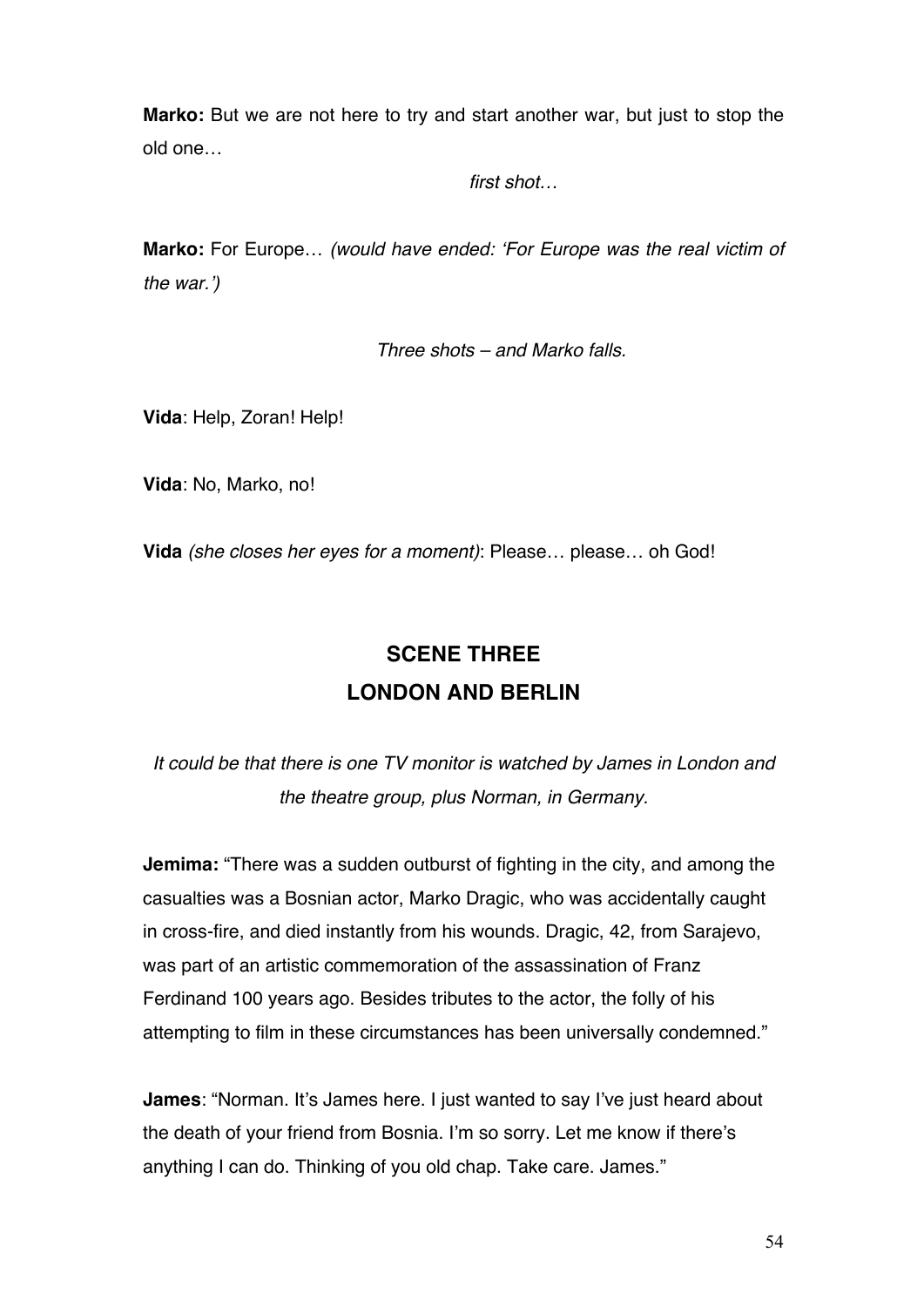**Norman**: Vida? Where are you? Yes… yes, we've just seen about it on the television. Where are you? Oh God… Please be very careful, Vida… Zoran's there, good… Tomorrow? Look, if there's anything at all I can do… I'm in Berlin… of course I can be there… On Saturday? I'm sure the whole group would want to be there… definitely… We'll do it with you… I'm with you, Vida… All my love to you… Good bye.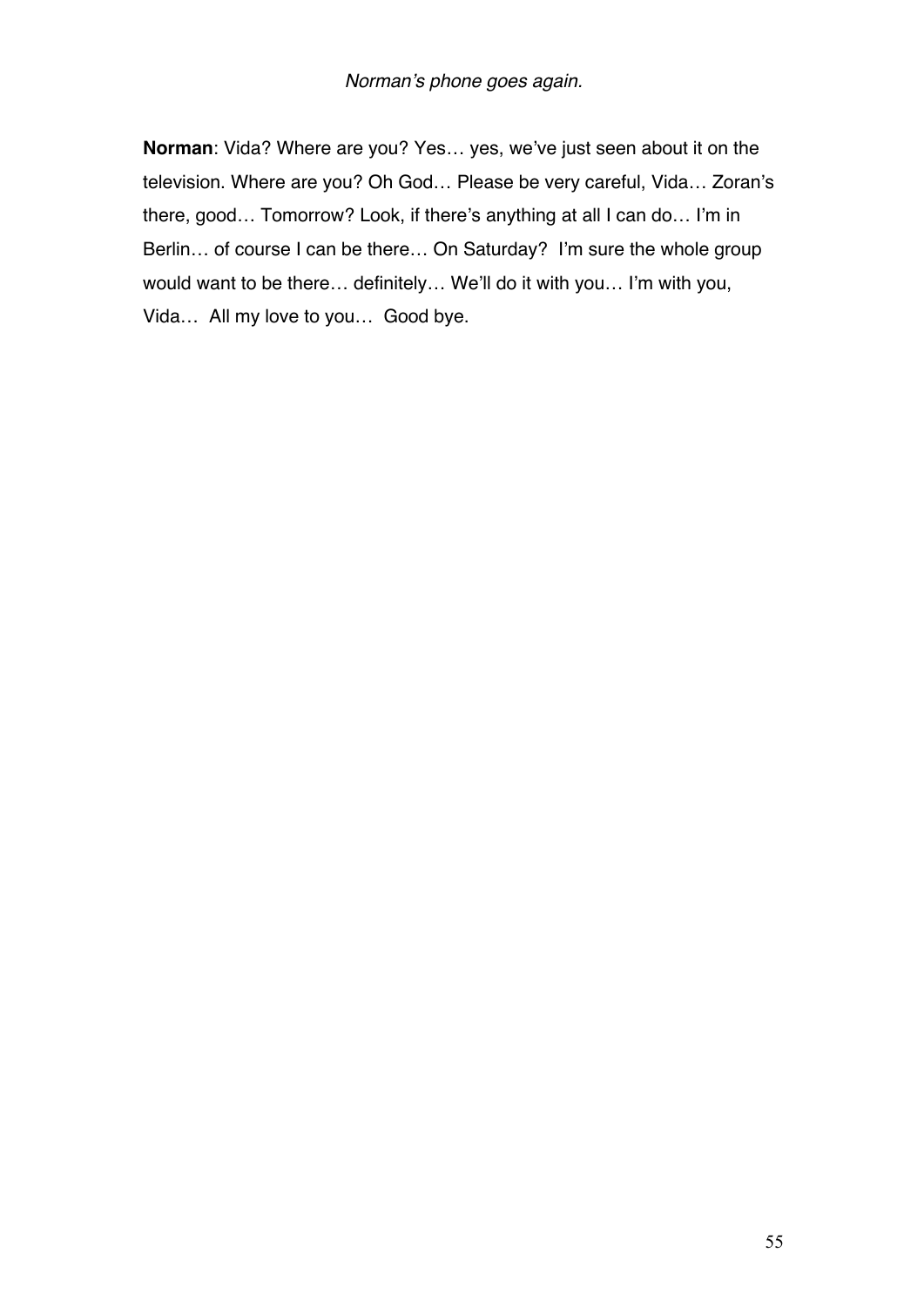# **ACT FIVE SCENE ONE SARAJEVO AFTER MARKO'S FUNERAL**

*In a large indoor space – a wide inclusive 'theatre in the round'. It is the evening of Saturday, July 5th, 2014. The funeral has been in the afternoon – up on a hillside overlooking Sarajevo.*

### **Zoran:**

**SREBRENICA** Spring Kacuni by the window fade joylessly daring to bow before the troubles ahead deep despairing darkness floats up for a moment all is silenced Souls from heaven are touching our paths and memories, however painful, illuminate time.

Mirsad Čičkelić

#### **SREBRENICA**

 Kačuni proljetni o prozorskom oknu uminu nerado povijajući se smjelo pred nedaćom koja slijedi tmina dubokog očaja ispliva na površinu zamrlo je sve u trenu Duse sa nebesa prosvijetljavaju nam pute a sjećanja ma koliko bolna prosvjetljavaju vrijeme. (ORIGINAL BOSNIAN)

**Vida:** Thankyou, Zoran. My name is Vida… Dragic… Marko's wife… It's unbelievable to see so many people here. And at the funeral this afternoon. The response has been so overwhelming that we wanted to make this open – and I know it's what Marko wants too.

It's impossible… so many people just thought he was crazy… it must have appeared like that… I thought so too for a moment… but now… I don't understand it all… but it's what he wanted, somehow… that everyone would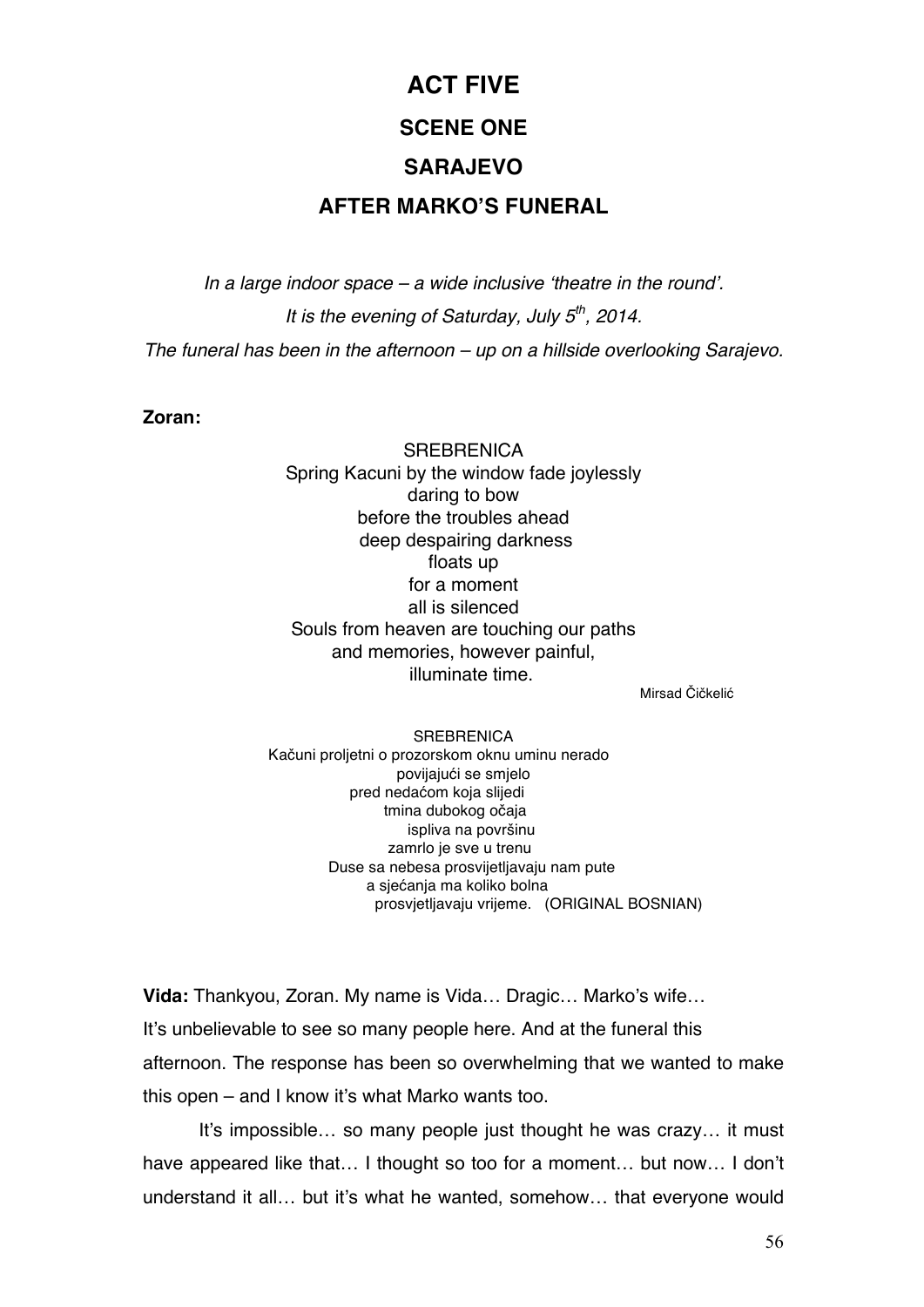come and would do something together… so please… if anyone wants to offer anything… please feel free… if we can just listen to each other… and feel the right moment to speak… or improvise something… for Marko… and for everything he wanted to bring about.

Thank you all so much for being here…

Please… whoever would like to speak.

*She may indicate to Zoran quietly to follow her – or even hand him slip of paper. A silence… then Zoran gets up.*

**Zoran:** My name is Zoran Zelko. I was there in Ukraine with Marko and Vida. Vida has asked me to read some words by Franz Marc from 1916. We once showed one of Franz Marc's pieces to Marko, and he wasn't interested – he said it wasn't contemporary, and that he wanted to do something that was now – that he had to make something happen. I was upset with him. I don't even know why I went with him. But I knew I had to. And for Vida. And he said: "make a video, Zoran' – even if no one films us, everyone will watch the video." And I thought no one would watch it. But then… (*goes quiet as he remembers the shooting)* And now the video's gone 'viral', and been seen everywhere. And everyone's here, just like he wanted. Except Marko's not here. And then in his diary, glued at the back, Vida found this – written by Franz Marc to his mother just before he was killed:

"I understand well that you speak so easily of death as something which doesn't frighten you. I feel precisely the same. In this war, you can try it out on yourself – an opportunity life seldom offers one… Nothing is more calming than the prospect of the peace of death… the one thing common to all… Whoever strives from purity and knowledge, to him death always comes as a saviour."

I hope so, Marko. You beautiful, crazy friend.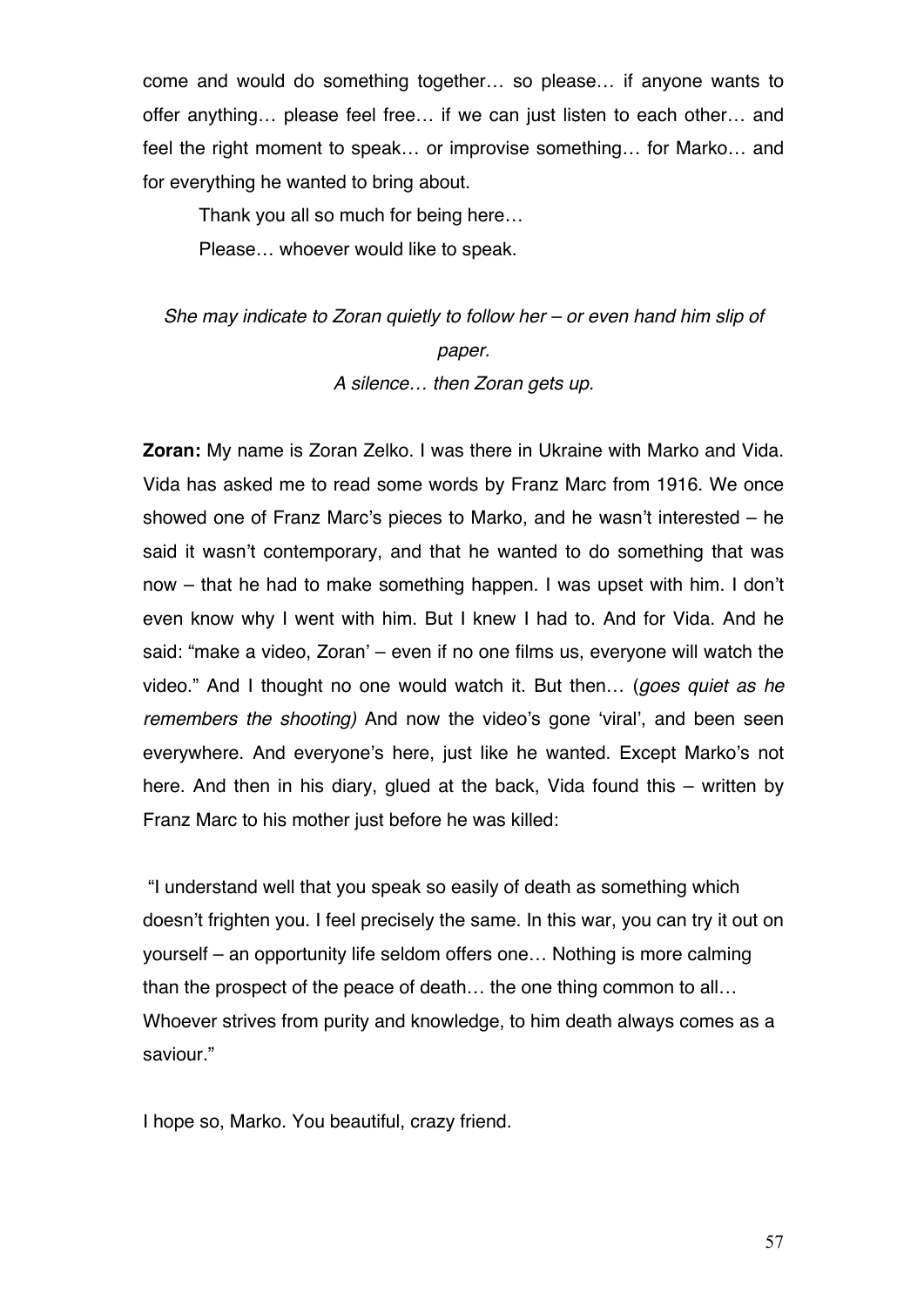*He sits down. The characters are seated in different places in this round space. So they could also be in the audience in a traditional theatre.*

#### *Elsa stands up.*

**Elsa:** Perhaps I can speak next. My name is Elsa Roechling – a theatre director from Germany. It is my first time in Bosnia. They are such terrible circumstances. But it is wonderful to see Marko's friends – and Vida – I feel so at home here – and I know many others feel the same. I have been directing a play that Marko was in. Later on, we hope we can show you some of it. Now, though, perhaps I can just say something about him as an actor. The first time I saw Marko on stage, in a play in Zagreb, I was spellbound from the minute he came on. I'd never seen anyone perform like he did. All that 'beautiful craziness' you spoke of was mastered, held, so you felt there was a fire on the stage that could never burn you, that could do anything it wanted and made the tiniest little thing thrilling and alive. When I started with play, and wanted to show the complexity of Helmuth von Moltke, who could so easily be caricatured, I knew I wanted Marko to do it. I still don't fully understand why, though I have no doubt that it was right.

The theatre was closed we were performing in – but we still wanted to find a way to go on. And now this has happened. We all felt the enormity of it on the hillside this afternoon at the funeral. None of us will be the same again. None of us. Well we'll try and show you some of the play later. Thank you.

*She sits down. Somewhat overcome by the mood that's descended on her – the mood of the funeral in the afternoon.*

Norman *gets up from fairly far back in the hall. He feels a certain weight of responsibility, being the only English person connected to Marko and those who know him – nevertheless this is no burden to him, as he is so immersed in the huge changes he has been going through since Marko's death – and even, in a way, since his journal was closed down and he went to Germany.*

**Norman:** My name is Norman Armitage, from England. I have been a friend of Marko's and Vida's for more than 20 years. Thank you, Elsa, for

58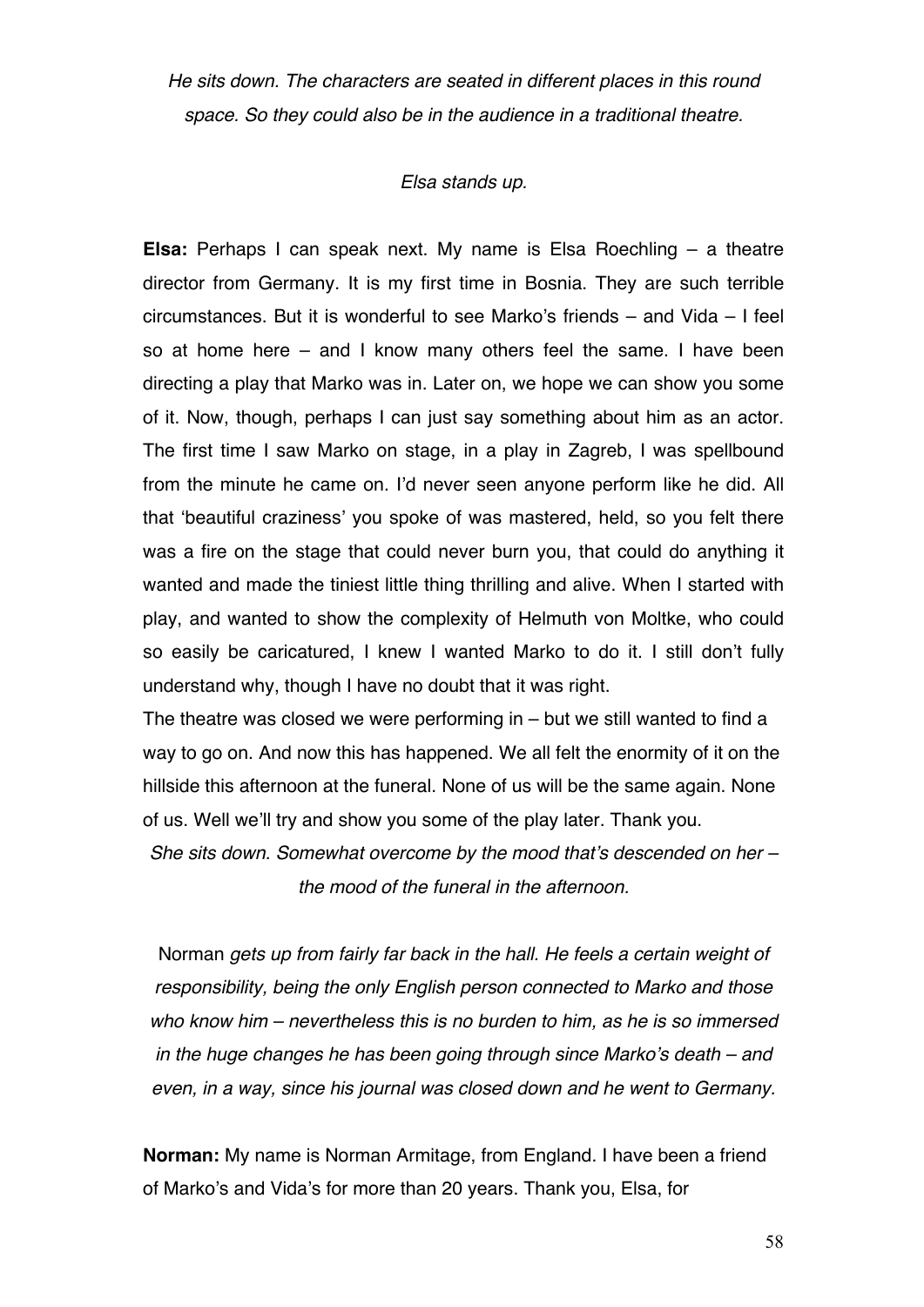mentioning what happened on the hillside this afternoon. I know we all felt it. That gigantic hush descended on us all. So much has happened. More than it's possible to make sense of. But perhaps I can say something of what's been pouring into me since the moment we heard the news about Marko. I don't know where to begin.

 I suppose my theme, for years, as a writer, has been *untruth* wherever it manifests in politics and history.

 But these last few days, I haven't been thinking so much about untruth but about truth. And I've realized something it might take me the rest of my life to live into. Marko's last words – Vida told me – were 'for Europe'. But she said that what he was wanting to say: "For Europe was the true victim of the war." *Europe* was the true victim of the war. A week ago I wouldn't have known what that meant. But I've been in Berlin with the theatre company, and going over and over what Marko was trying to do in Ukraine. And I'm beginning to see. There *is* a heartland. That thing that so many Western politicians have been so terrified of. But why should one be frightened of the heart? And it's here – in the middle of Europe. And the only way forward is if this 'heartland' can be allowed to be itself. A *living* being, balancing East and West.

And it was *this* being that was the *victim* of the world wars – and needs to be invited back.

Perhaps I've said too much. But I could say so much more. Like about Marko – a Bosnian - dying dressed as Franz Ferdinand. The heir to the Austrian Empire. It's absurd. Until you learn that Franz Ferdinand actually wanted something different – and who it was who stopped him. And the mystery keeps growing. I hadn't known a thing about Helmuth von Moltke. I remember laughing with Marko about how ridiculous it was that he should play this role. There's been so much negative publicity about von Moltke in England that I'd had no idea that the life of this man at the head of the German army can completely transform one's whole picture of the relationship between Central and Eastern Europe. In a redemptive way. And Marko played him as well.

Well, what do you think, Elsa? Perhaps we should have the play now?

59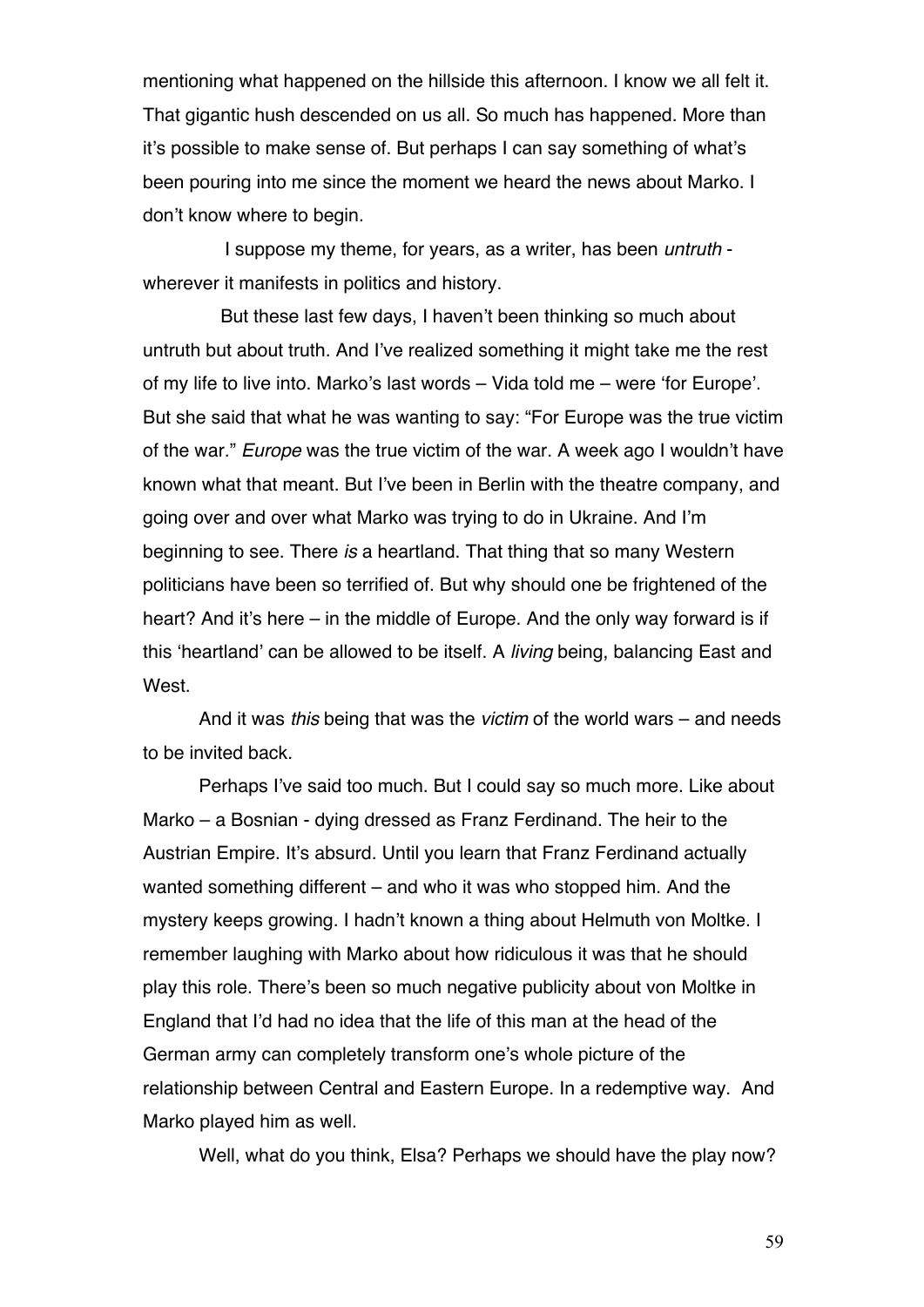**Elsa:** Yes, unless anyone else is wanting to speak.

James *stands up. Jemima – who has not been wholly comfortable at all – almost tries to stop him, but James does not listen to her.*

**James:** I would. I won't be very long. My name's James Zacchary – from England. I work in Eastern Europe. Ukraine and other countries. I never met Marko. But I am an old friend of Norman, who has just spoken, so I feel Marko to be a friend too. Norman and I are very different. We often disagree on things. But when you spoke just now, I understood you better than I ever have. (*Jemima glares at him – at least inside.)* I'd never seen it quite like that – how you speak about Europe. Well. Maybe it doesn't mean much. But I just wanted to say that it is special to be here – among you all. Something I've never experienced. Thank you.

*Moves back – Jemima and he stand slightly apart from one another.*

*Vida is a bit far away now… she hasn't been able to focus on what James has been saying, and not on all of what Norman was saying. She's been living under extreme circumstances, and this is momentarily taking its toll.*

Elsa *stands up. Looks at Vida, who smiles at her, as if to say she is very happy for Elsa to bring parts of the play now.*

**Elsa:** Well, now we'd like to show you something from the end of the play we've been doing with Marko. I wasn't sure if it would be right to do this here, but I have talked it all through with Vida, and she feels very strongly that it would be.

 Norman Armitage, who has almost become part of our company, and knew Marko so well, will speak Marko's part, that of Helmuth of von Moltke. I play von Moltke's wife, Eliza; and Wilhelm plays their friend and spiritual teacher.

*The actors step forward.*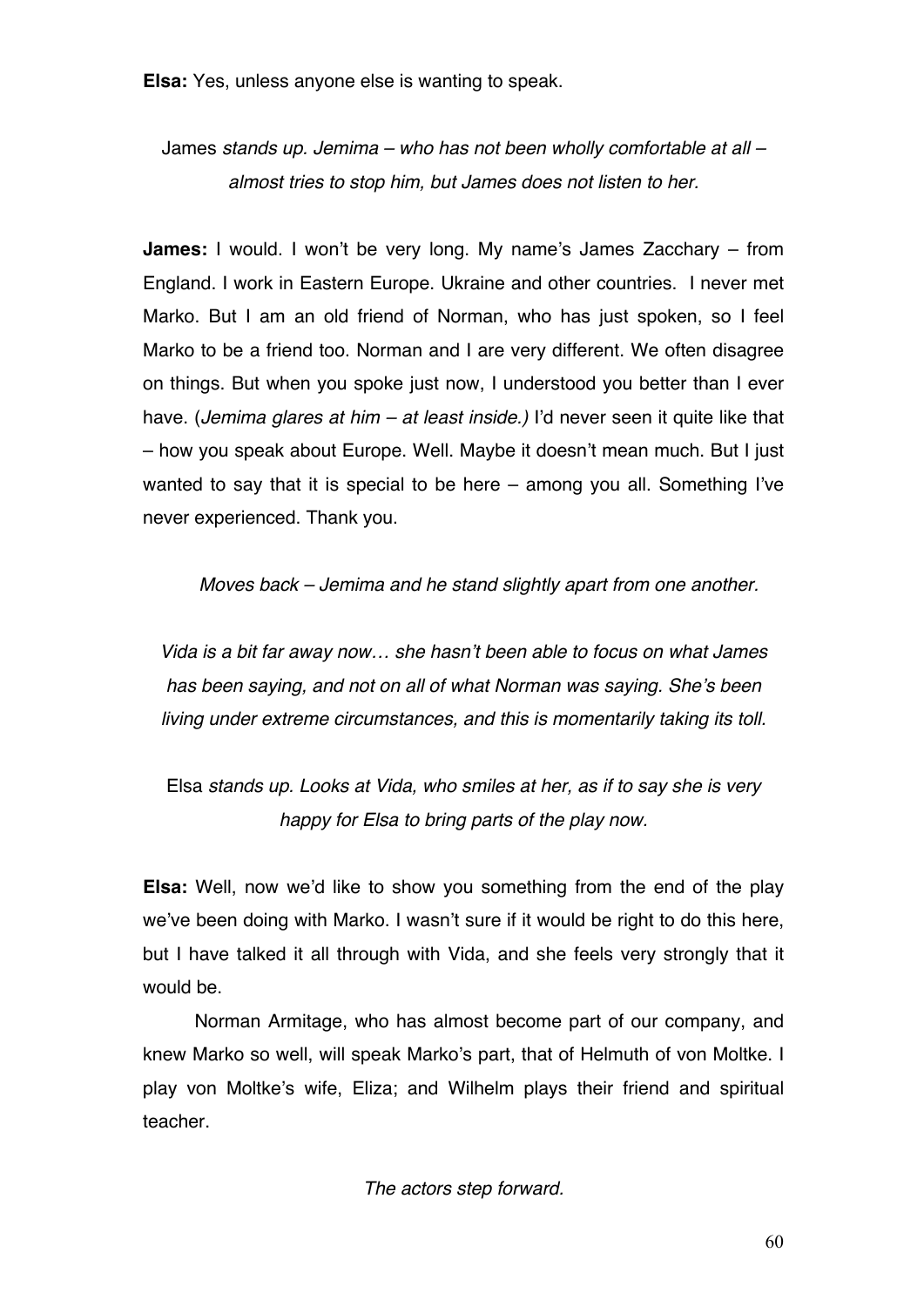#### **Elsa** *(continues, a little shyly)*:

The most extraordinary part of von Moltke's story is that after his death, this spiritual teacher was able to remain in communication with him, and wrote down many long messages from him to his wife Eliza – saying all sorts of things about what von Moltke was experiencing after his death, and about the war as well. It might sound incredible, I know, but they're all published now - you can read them – so we dared to include this part too in our play.

You'll first see von Moltke's intense suffering after being dismissed from his position, followed by his death, and then … what happened afterwards.

### **SCENE TWO**

*The scene begins with Norman speaking words that Marko spoke in Act Three.*

**Norman as Helmuth von Moltke** *(alone)***:** I have never recovered from the impression of this experience. Something within me was destroyed that could never be restored. All my confidence and trust were shattered.

*Von Moltke is so shattered by this, that he becomes ill, and is bedbound – at an extremity of suffering. Eliza is present. A letter arrives from Rudolf Steiner – which Eliza reads out loud:*

**Eliza:** It is a letter to you from Rudolf Steiner. Shall I read it to you?

**Helmuth:** Please.

**Eliza:** "I am writing these lines to you, Excellency, after strongly experiencing you inwardly. It was impossible to write them in any other way than I have. Take them as a sign of my deepest devotion."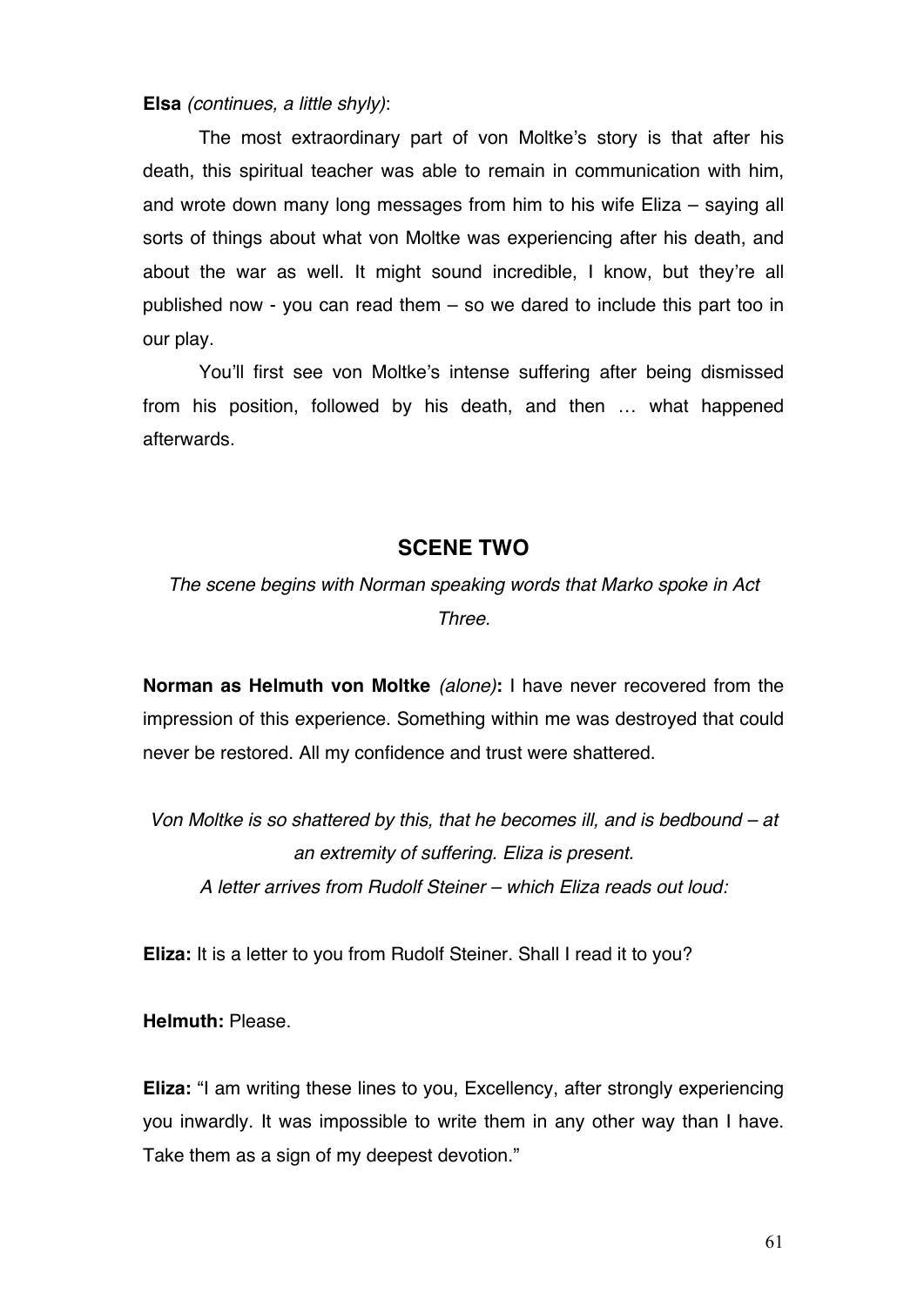"The experience of satisfaction the physical world in itself gives - has run its course - fulfilled its task – your *suffering* leads beyond itself. It is the seed, as it were, of that *light* which wants to be borne out of darkness."

"You are having to experience how hard it is to live on the threshold where the spirit meets the human soul. This spirit is there, shining its protective light over the soul. But this light is very different from how people often imagine the light of the spirit to be. And so the experience of this light will often give rise to feelings which *appear* to reveal the opposite of what they really lead to. The soul may then feel as if it had been *abandoned*. Yet such feelings of abandonment bear within them the seed of that strength which leads with even greater certainty to the spirit.

"The soul must endure the arduous path of Truth so it rightly feels the power of the spirits of error. One may all too easily succumb to the temptations of the spirits of *deception* unless one has been strengthened by suffering *disappointments* in calmness and equanimity. Many a dark cloud is still on the horizon… But the direction in which all leads has been imprinted in your soul for years, Excellency. And this direction's source is the benign guidance of Central Europe."

> *Von Moltke dies – which must somehow be made visible – and Rudolf Steiner speaks of him at a memorial gathering*

"We have suffered a painful loss in these days. The soul of Herr von Moltke, as you know, has recently passed through the portal of death. He stood fully and actively in the midst of contemporary life, this life which has now reached one of the greatest crises humanity has ever faced. He was a man who led armies, who stood in the very centre of events and yet who also sought truth with the most holy thirst for knowledge imaginable in anyone of our day. This is what is so exemplary. May many, many more do as he did!"

*Rudolf Steiner comes over and speaks to Eliza von Moltke.*

#### **Rudolf Steiner:**

My very dear Frau von Moltke,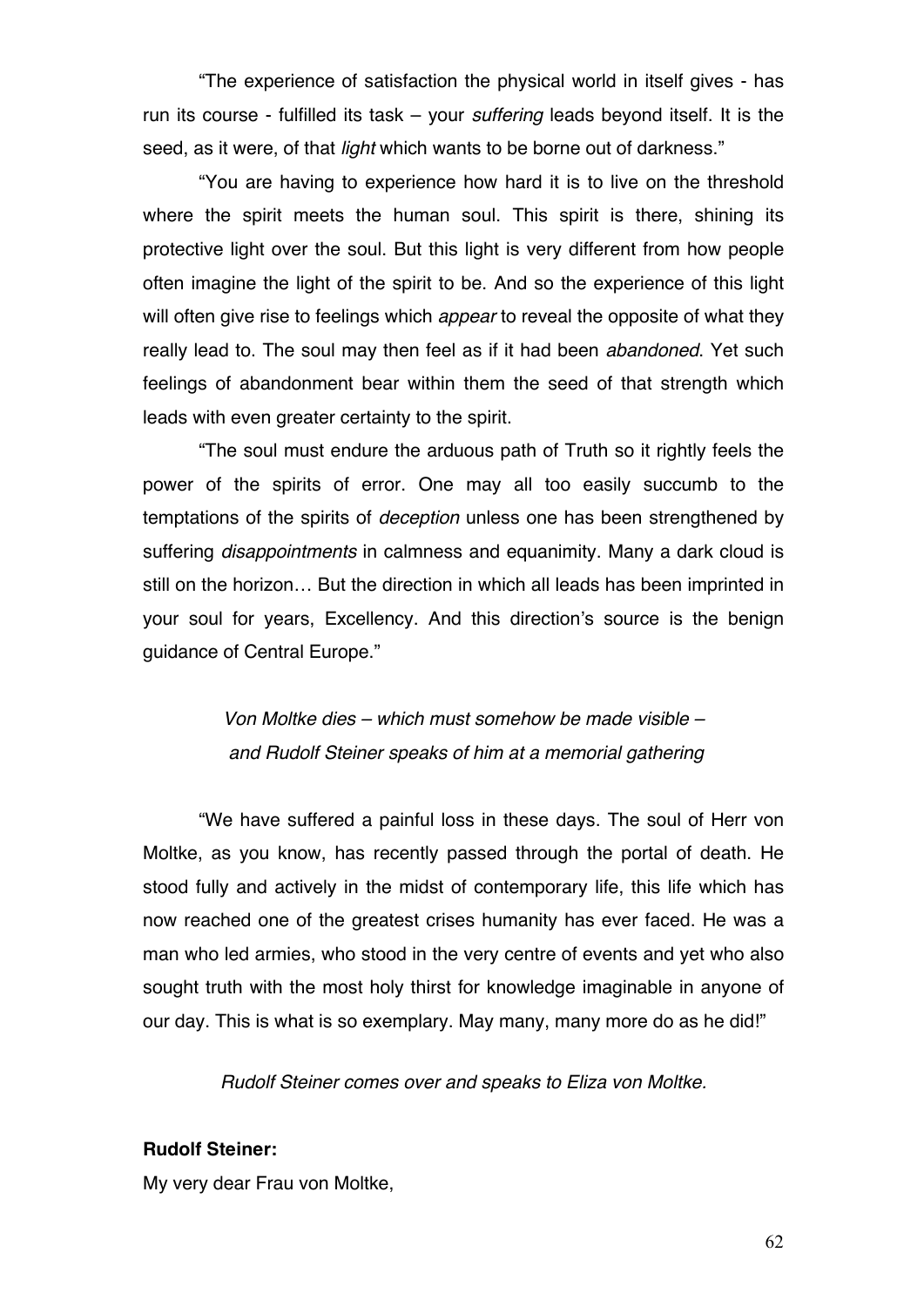It is a joy to see you again. I leave tomorrow for Berlin. But wanted to talk with you one more time about your husband before I go. His connection with you is very strong indeed and it may well be possible for you to sense this. I have clearly perceived the thought from him:

**"**I hope 'she' is able to feel the presence of my being around her."

 *Norman, as von Moltke, possibly appears briefly in the background.* He is always attentive to your thoughts and follows them closely.

I am now always able to find myself in complete connection with him by means of this verse. *(Steiner gives this verse to Eliza.)*

The soul has much to say to you. While I am away, if you will allow me, I will put down in writing his words to you and have someone deliver them to you personally. If you are agreeable.

**Eliza:** Of course. *(Holds onto the verse.)* I await them eagerly. And I will try to feel him round me when I read. Thank you.

**Rudolf Steiner:** It is for me to thank you. Auf Wiedersehen. You will hear from me soon.

**Eliza:** Auf Wiedersehen.

*They shake hands warmly and Rudolf Steiner leaves. Once he has left, Norman enters as Helmuth von Moltke.*

*After-death messages from Helmuth von Moltke are now received by Eliza von Moltke from Rudolf Steiner. Eliza reads the messages. But Norman – Helmuth von Moltke – speaks them.*

### **Norman/HvM:**

"The body is no obstacle any more. Gradually the pain of suffering is fading just as the seed of a plant fades when it has to bring forth the new plant. And already the new plant is growing.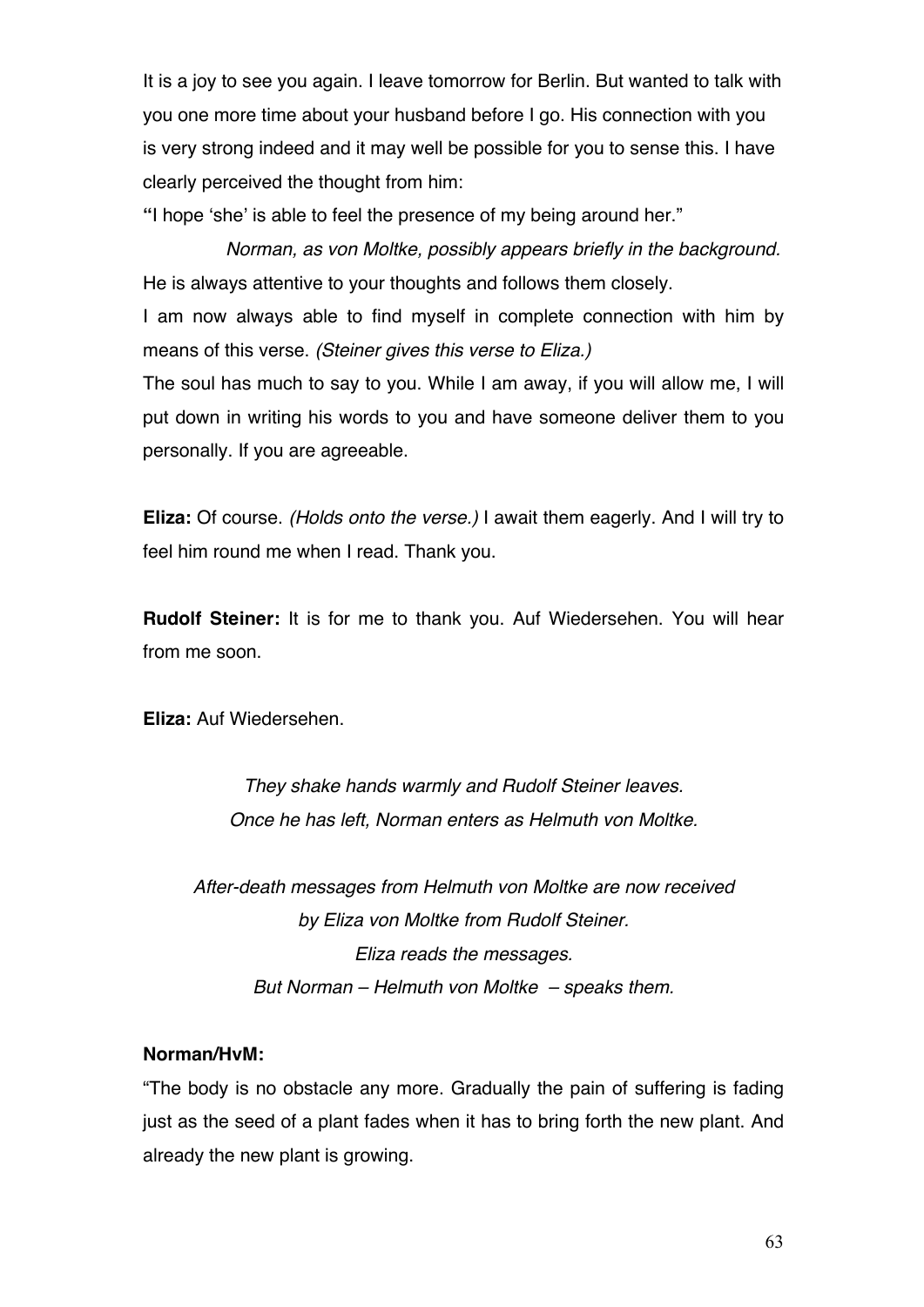"I will be able to become a helper through what I have suffered on earth, even now, but through more spiritual means than I could have believed possible on earth, for spiritual means are the only rightful ones for Central Europe.

"The world has sunk away for which my soul thought it had to fight. The world for which it was really necessary to fight – the world of the spirit - cannot sink away. Human beings need only let it come near them. Short- sighted people are now saying: we are *guilty* of having brought about this terrible catastrophe. While on earth my soul could not have summoned the only thought fitting at the present time: this catastrophe of humanity was necessary, it had to happen. We did not cause the war; but it was our task by destiny to be the first to perish in this catastrophe, (together with unsustainable existence of our state,) and to see that the new must now be built from the spiritual.*"*

**Norman** *stays in position. But* **Marko's voice** is now heard speaking. *Elsa looks up. She is no longer reading – but hearing. She starts to hear Marko.* 

**Marko: Do not worry; trust in the spirit of the inner power of all that is truly human. Now you are witnessing that which is human falling to pieces. But there is nothing in these pieces that the human spirit should have built upon; it has to build upon itself. I can speak to you like this from here; I could not have done so while in the body. Trust in the spirit that works within you.**

> *Possibly with the next two paragraphs, Elsa reads from a different piece of paper each time.*

**Norman:** "In 1914 only if we had been carrying a new spirit would we have been able to advance westwards with good fortune. But there was nothing spiritual living among those who set off into battle. There was a good power above us; but we did not want to set off in its name. So this good power will have to wait until Central Europe is purified and becomes able to serve this power."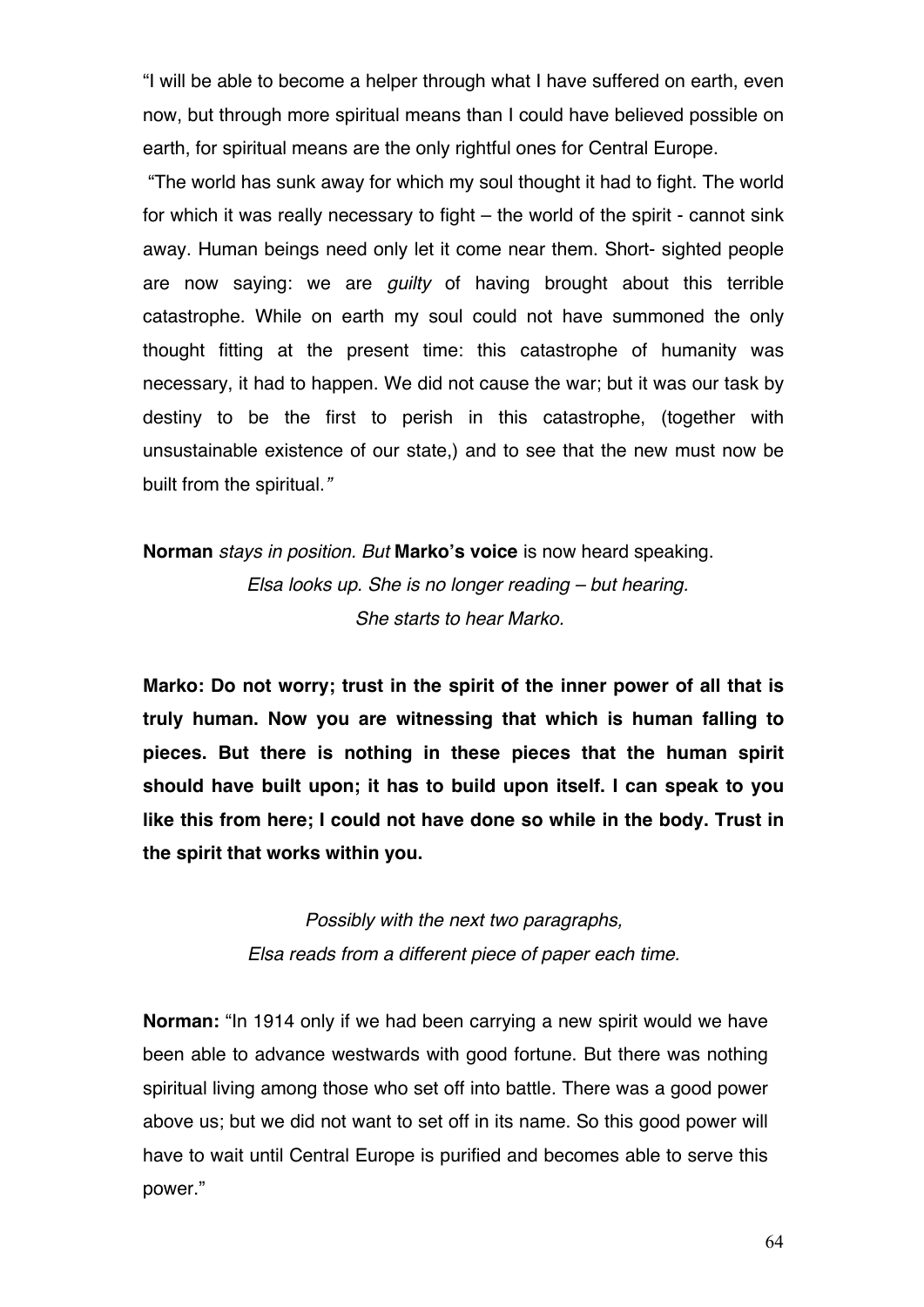"The world needs the light which can spring from western civilization and from Central European culture and spirituality. Truth must hold sway. Otherwise not only German culture will perish; the entire European world will perish, too**,** and Eastern Europe would have to be rebuilt from Asia. That must not happen. Europe must come to its senses and find its way to the spirit."

*Marko speaks again – again Elsa looks up and listens:*

**Marko: The greatest misfortune** *had* **to come; it is unfolding right now, so that the bridge to connect both worlds could be built. People who want to accomplish things on earth must become builders of bridges.**

*Possibly Vida starts to move to the next section – as if she is also moved by the spirit presence she now apprehends – and spiritual trial.* 

**Perhaps both Marko's and Norman's voices:** "The year 1914 will be inscribed as a year of terrible crisis in the evolution of the earth. If spiritual knowledge does not spread a time will come when black ahrimanic birds, hovering over the heads of people, will form a barricade between human beings and the spiritual world… The black birds want to spin a web of materialism around mankind.

This could still be averted. The genuine spiritual world still hovers above people's heads. My soul wants to send out thoughts to push the black birds of ill omen back into the earth. May those close to me unite with me in these thoughts – many things could then still turn out better."

### *Now Vida actually apprehends Marko – as himself (not as von Moltke)*

**Marko:** My 'I' wants to live in the thoughts of my loved ones so that it may help them through the darkness of the times. I often accompany them. They have been drawn into many a turbulence. But this is all destiny and must be suffered. We will all find each other in the end. The trials of our suffering will prepare us for our future tasks.